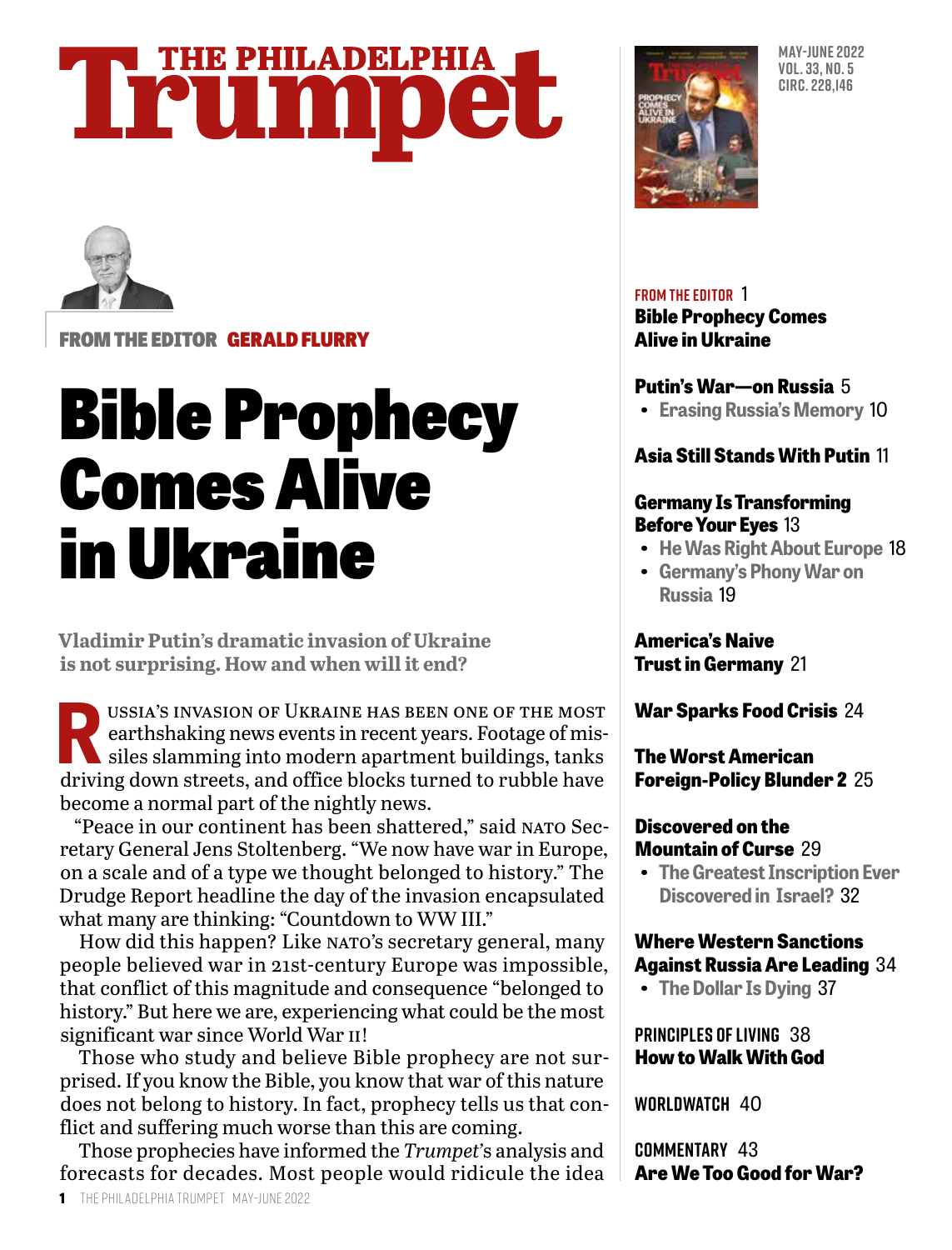of biblical prophecy being a useful tool for geopolitical forecasting. But events like the Ukraine war prove that it works! Because of prophecy, I have been warning for years that Vladimir Putin would be responsible for violent conquests and would set in motion some astonishing and historic events. In 2008, I asked: "Will a crisis occur over Ukraine? That area is the breadbasket of Russia, and surely it is willing to wage war over that as well" (*Philadelphia Trumpet,* October 2008).

The Bible told us to expect this! Let me explain why.

#### **A Fearsome Prince**

Ezekiel 38 is an especially important passage about Russia. Verse 8 uses the phrase "the latter years"—this refers to the time just before the return of Jesus Christ. This whole chapter contains staggering understanding about the powerful Russian empire and its widely feared "prince."

"And the word of the Lord came unto me, saying, Son of man, set thy face against Gog, the land of Magog, the chief prince of Meshech and Tubal, and prophesy against him" (verses 1-2). The "son of man," God's human messenger, is responsible for identifying this "prince."

The correct translation of verse 2 is "the prince of Rosh, Meshech and Tubal." In Assyrian and Greek histories, Meshech appears as *Musku, Muski* or *Mushki*—all names related to the Russian spelling of Moscow. What about Tubal? On the eastern side of the Ural Mountains lies the city of Tobolsk, named after the Tobol River, a name derived from Tubal. Tobolsk was once the seat of Russian government over Siberia and was basically considered Russia's Asian capital.

Rosh was the ancient name of Russia, once called Rus. Many encyclopedias and commentaries (such as the *Jamieson, Fausset and Brown Commentary*) recognize this. So who is this "prince" of Russia, Moscow and Tobolsk?

I strongly believe this "prince" is Vladimir Putin and have explained why for years. The alarming scenes coming out of Ukraine emphasize this view. Bible prophecy is being fulfilled this very moment in Ukraine!

This is what I wrote five years ago in my booklet *The Prophesied 'Prince of Russia':*

The use of all three names shows that this is an individual ruler of *all* the peoples of Russia, from the west to the east. The reference to the cities of Moscow and Tobolsk helps us see how vast Russian territory is in these latter days.

This giant swath of land indicates the prince will probably conquer more nations of the former Soviet Union. When you study these scriptures alongside current events revealing modern Moscow's imperialist direction, you see that Russian President Vladimir Putin *could well be the prince of Rosh.*

Vladimir Putin has done more than anyone else to rebuild the colossal Russian empire. The Bible told us to expect the "prince of Rosh" to conquer more territory!

People would be surprised by how much the Bible tells us about geopolitics. As I wrote in that 2017 booklet, "If you add Bible prophecy to a good understanding of history, you can foresee the future with striking clarity."

In 2008, after Putin invaded Georgia, I wrote: "This was the first military strike of a rising Asian superpower—and there will be more!"

In 2014, around the time of Putin's annexation of Crimea, the late Charles Krauthammer made some insightful comments: "Ukraine is not just the largest European country, it's the linchpin for Vladimir Putin's dream of a renewed imperial Russia, hegemonic in its neighborhood and rolling back the quarter-century advancement of the 'Europe whole and free' bequeathed by America's victory in the Cold War."

Considering that remark in the context of Ezekiel 38 and other prophecies, I took this analysis even further. Here is what I wrote eight years ago, in March 2014:

Putin has long known that if Ukraine allies with Europe, it would significantly diminish his power. His goal is to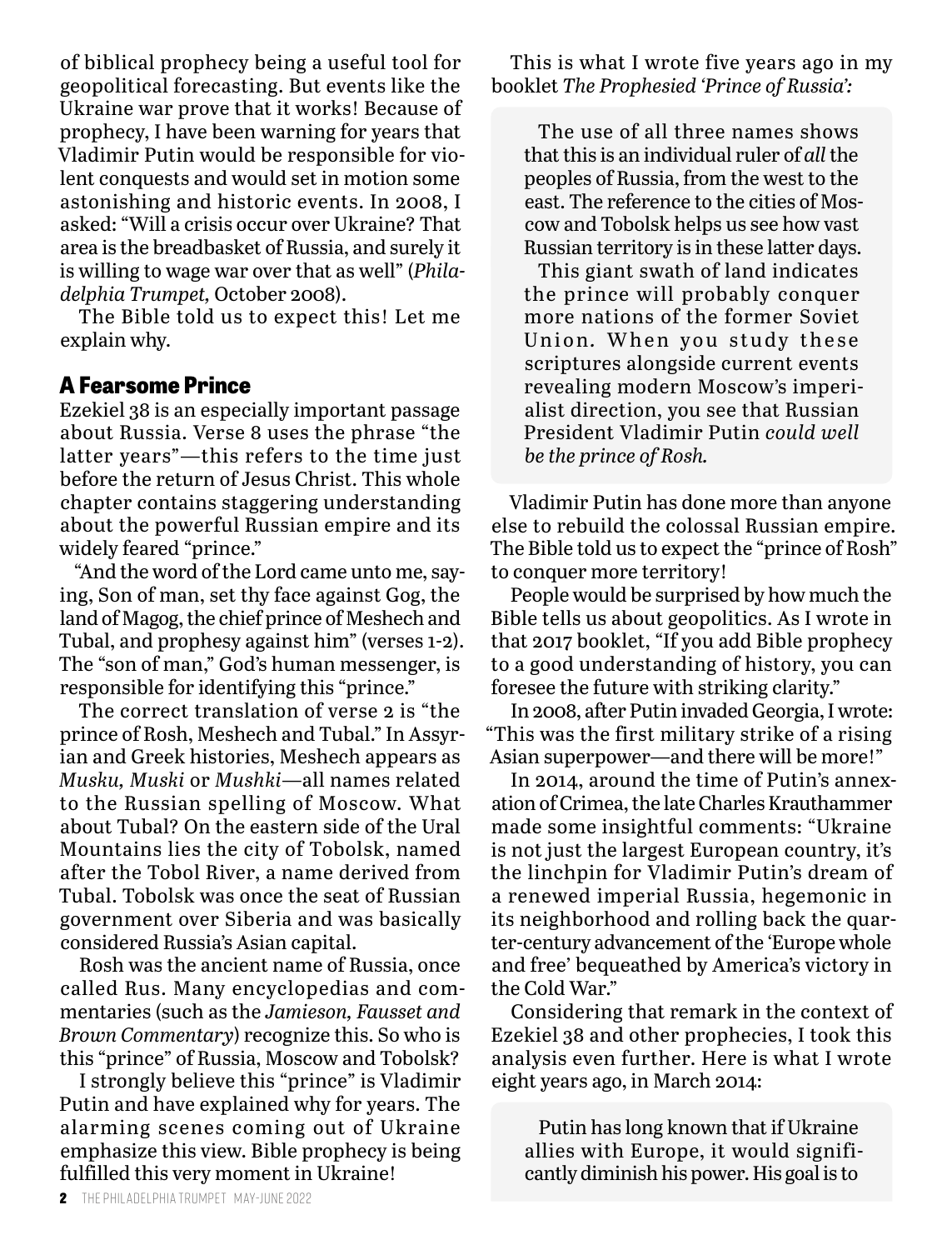resurrect the Soviet empire. The architecture of that empire was built around Ukraine being a part of it. Ukraine is the breadbasket of Russia. To this day, Russia's largest military base outside its own borders is in Ukraine.

Putin applied all that pressure on Ukraine because that nation is the *linchpin* of his goal of a renewed imperial Russia! A linchpin is the pin in an axle that keeps the wheel from coming off. Mr. Putin was doing everything in his power to keep the wheels from falling off his dream of a new Soviet empire. And that meant applying intense pressure on Ukraine.

The fact that one man—*one man* is responsible for this huge geopolitical shift is deeply significant.

#### **A Weak Superpower**

As Russia has flattened Ukraine, the United States has done little in response.

America encouraged European nations to pass on their old MiG fighter jets to Ukraine. Ukraine's pilots are familiar with the MiG planes and could fly them without retraining. But then Putin said he would consider any transfer of aircraft an act of war. Poland was still willing to send them, but it wanted the U.S. to risk Putin's wrath alongside it. Poland announced plans to transfer the planes via a U.S. airbase. But America backed down. U.S. leaders said they didn't think MiGs would help Ukraine very much after all.

The world saw America capitulate to Russia. And this is just one example—there have been many in the course of the conflict.

In Leviticus 26:19, God warns, "I will break the pride of your power; and I will make your heaven as iron, and your earth as brass." America's broken will is just one of many curses now coming upon this nation, and this curse comes with some terrifying geopolitical consequences.

America sat idly by as Russia invaded Crimea and carved great chunks out of Ukraine. I wrote in 2017:

The Ukraine attack was an audacious move by Russia! America did nothing. Washington has become so weak that it wouldn't even support the Ukrainian protesters with strong words!

In 1994, America persuaded the Ukrainians to get rid of the Soviet nuclear weapons stored in their country. We promised to protect them. But we wouldn't even send them conventional arms to fight against the Russian invasion! This is the treacherous way we treat our allies!

Few Americans realize what a massive disaster this is for America and its future. As Russia, China, Iran and a German-led Europe expand their spheres of influence and grow in strength, American foreign policy has become an international joke!

Barack Obama was president in 2014. His weakness and refusal to stand by Poland and other East European countries led directly to Russia's invasion.

For years now, "Russia" has been a buzzword in America's media. There were endless reports of Donald Trump colluding with Russia, of Russia meddling in our politics and stealing our elections. We now know that the whole Russia collusion narrative was one gigantic hoax. Regarding Russia, our focus has been all wrong. We have been blind to what Russia is *really doing* in the world!

For years we have allowed Putin to get away with aggressive behavior. Our leaders, especially Barack Obama and Joe Biden, would not challenge him in a meaningful way. The fruits of our weakness are now on display in Ukraine!

This too is something prophecy warned would happen. Here's what I wrote in 2017:

The West has mostly been silent about the depth of this man's evil. Under his rule, Russia has become the world's most dangerous superpower at this time. America's military might is shrinking fast and its will is completely broken.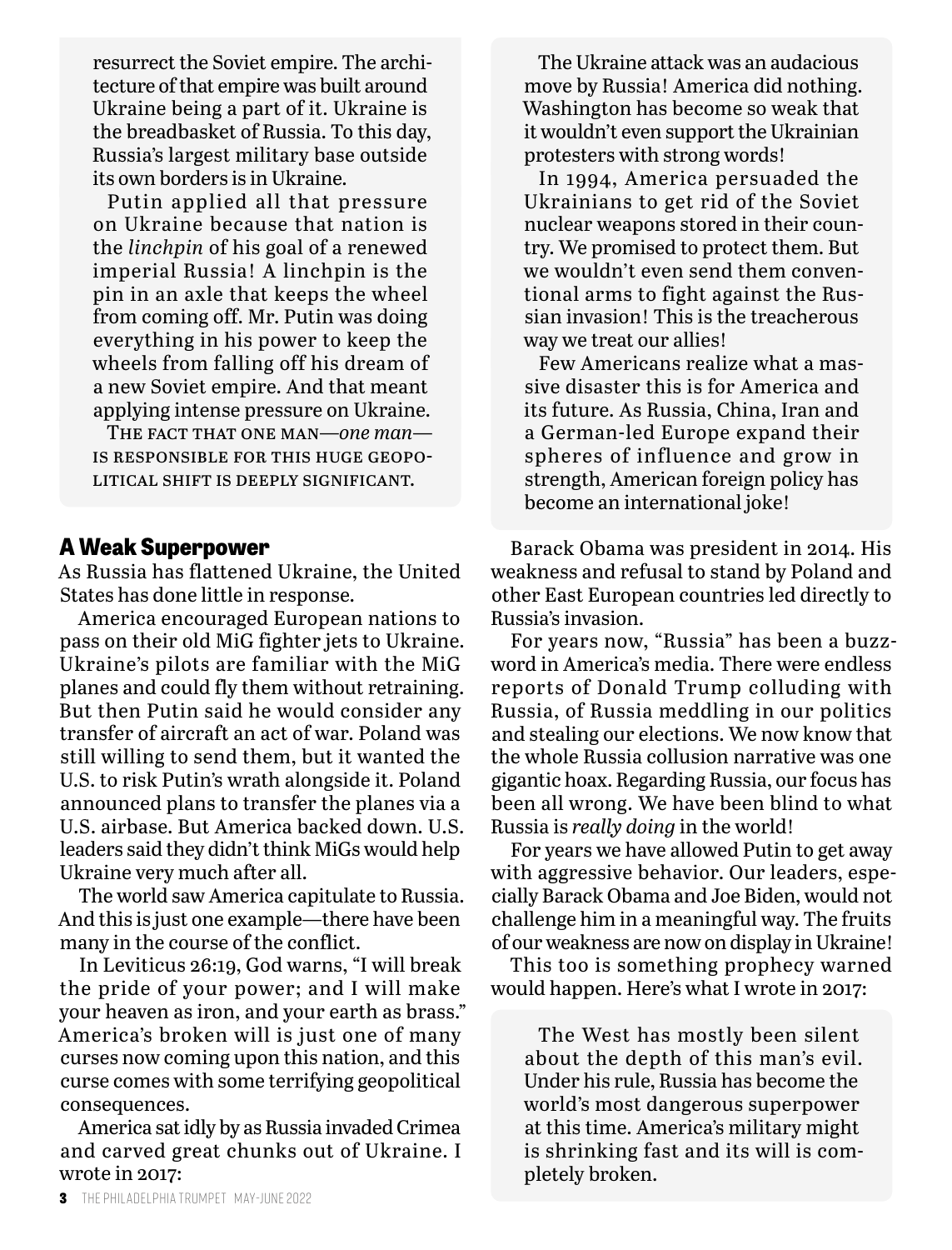THE UKRAINE [Crimea] CRISIS exposed U.S. weakness most of all. It demonstrated how the American superpower has almost disappeared from the world scene! Where is America providing any real leadership in the world? All we see is shameful retreat.

This means that one of those fierce, tiger-like empires will soon pounce on the U.S. and devour it. This is the lesson of history. But far more importantly, your Bible prophesies that it will happen.

President Putin has military might and the will to use it. America has the power but lacks the will to use it. That is why we grovel before this "evil empire"—as President Ronald Reagan once called it. No leader in Russia has equaled Putin's diabolical evil since Joseph Stalin.

The Ukraine crisis continues, and America is sleeping through it. But Europe is deeply alarmed! The changes this crisis provokes in Germany and Europe will SHAKE THE NATIONS!

These statements have proved stunningly accurate. That is not because of any great analytical acumen or strategic insight on my part—it is *purely* because of Bible prophecy! Prophecy is proving to be right again and again! When will we stop and listen to what God prophesies? Until we do, the wars will continue and intensify!

America's weak will led to this crisis. Its weakness is leading Germany to take matters into its own hands. Europe sees it cannot look to America for protection, so instead it is looking to Germany! (article, page 10).

The Bible tells us that this European power will be the one to confront Russia. The same Bible that accurately prophesies a powerful prince of Russia also prophesies that an Asian superpower will do battle in a final world war, primarily against a German-led Europe. (America, Britain and the Jewish nation will have already fallen at the same time; see Hosea 5:5.)

Bible prophecy tells us that war is coming between a Russia-China-led Asian alliance and a German-led Europe—war on a scale that is hard to imagine! HUNDREDS OF MILLIONS of people will be killed. Nuclear bombs and other weapons of mass destruction will impact every nation on Earth! Many think this is impossible. But people thought the kind of invasion and war we are currently watching was also impossible!

Finally, the Bible also prophesies that at the end of all of these wars, the world will witness the greatest event in history: the Second Coming of the Messiah, Jesus Christ! As Christ Himself said, if He didn't return, NOT ONE person would survive the warfare that would engulf the planet (Matthew 24:22; Moffatt). But before humanity annihilates itself, Christ will return and stop all this madness!

Vladimir Putin is literally a sign that Jesus Christ is about to return! This is one of the most inspiring messages in the Bible. What we are seeing from Russia ultimately leads to the transition from man ruling man to God ruling man! And it is just a few short years away.

We need to watch Vladimir Putin closely. I believe he is almost certainly the "prince of Rosh" whom God inspired Ezekiel to write about 2,500 years ago! We need to watch what is happening in Russia and how Europe responds. Daniel 11:44 talks about "tidings out of the east" troubling Europe. Putin's tactics in Georgia, Ukraine, the Middle East and elsewhere are already deeply troubling to Europe and the world.

The most important nation to watch right now is Germany. How will it respond to Putin's war on Ukraine? This Ukraine war will speed up the rise of the prophesied German-led Holy Roman Empire! It is happening already!

We have to realize that this is all good news because Jesus Christ is going to return to Earth at the end of the coming world war. The powers fighting the war are going to be destroyed by Jesus Christ Himself!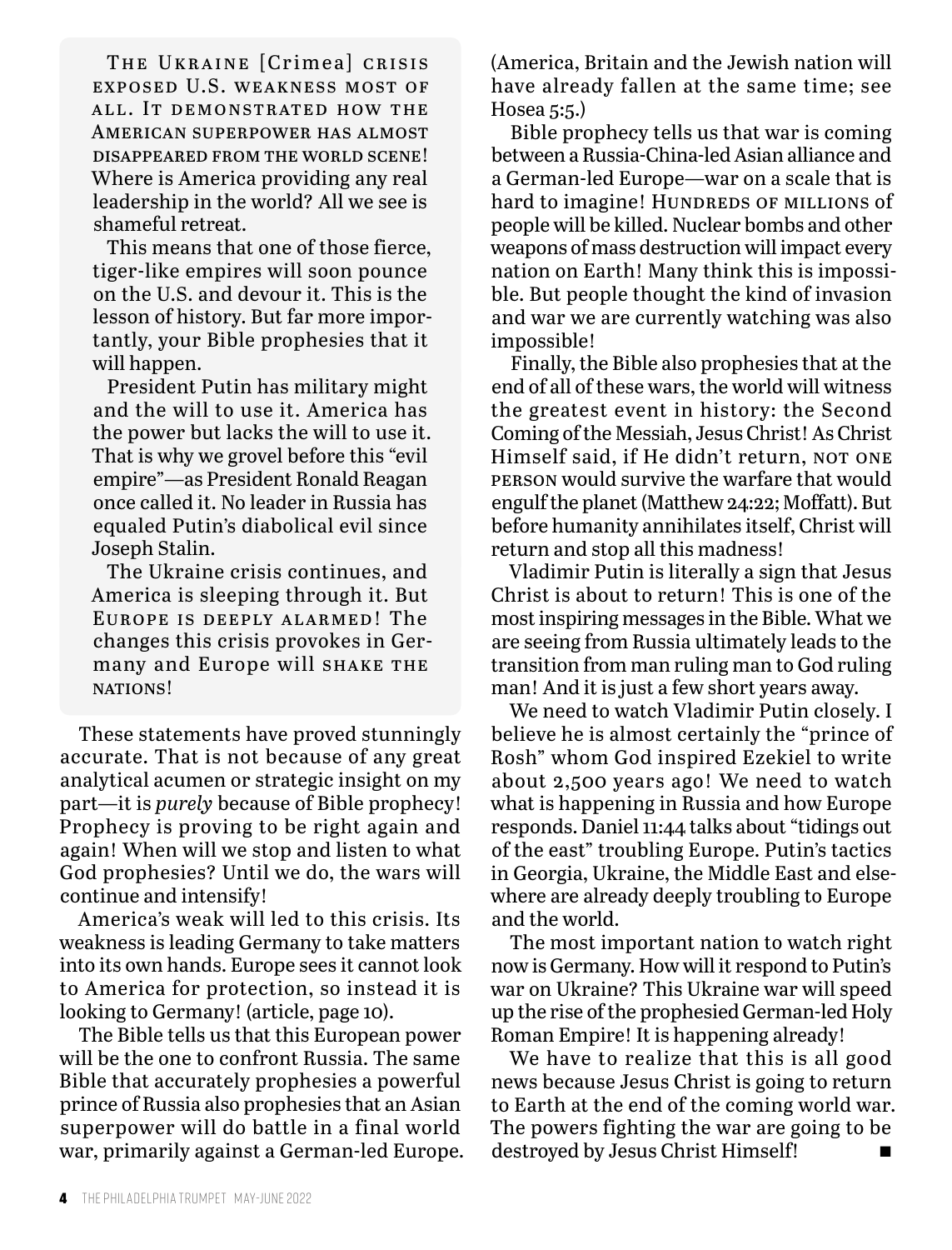# Putin's War—on Russia

**The eyes of the world are focused on the dictator's savagery against Ukraine. But a brutal crackdown is underway on the home front.** BY JEREMIAH JACQUES

**D** ID YOU KNOW THAT UKRAINIANS HAVE<br>
been grossly overreacting? It turns out<br>
that, despite the rapidly rising body<br>
count and the rapidly growing piles of rubble been grossly overreacting? It turns out count and the rapidly growing piles of rubble in Kyiv and other Ukrainian cities, *Russia has not gone to war against the country*.

That, at least, is the situation according to the Russian government.

Foreign Minister Sergey Lavrov was asked by a reporter on March 10 if Russia plans to invade other countries after it's finished in Ukraine. "We do not plan to attack other countries," he said. "We did not attack Ukraine either."

Outside of Russia, virtually no one is buying it. Only the most conspiratorial or deranged Westerner believes Russian President Vladimir Putin's claim that he is waging only a "special peacekeeping operation." Or that his soldiers are heroically risking their lives to end Ukraine's "genocide" of ethnic Russians in the nation. Or that any civilian casualties are the result of evil Ukrainian Nazis shelling their own people. Or that Putin was forced into it all against his will due to the aggression of Ukraine and the United States-led nato alliance.

Outside Russia, those kinds of lies are rightfully rejected. But inside Russia, it's a very different story. And that's because Putin is tightly controlling the narrative in the nation and using that to shape the outlook of his people.

#### **The War on 'War'**

Putin's full-scale invasion of Ukraine began on February 24. Just five days later, Russian educators began receiving governmentissued manuals telling them precisely what to teach students across the nation about the development.

The main points are that Ukraine did not exist until the 20th century and never

should have been separated from Russia. The U.S. staged a violent coup there in 2014 and installed an American puppet government. After parts of Ukraine's eastern Donbas region declared independence from this puppet regime, "Nazified" Ukrainians spent eight years trying to murder them all. At present, Russia is "not at war with Ukraine," according to the teaching manuals, but is engaged in a noble campaign to "protect people who have been subjected to bullying and genocide."

These points add up to a classic DARVO spin: "deny, attack, and reverse victim and offender." But it is what teachers across the vast Russian Federation are required to methodically teach impressionable young minds, and they must provide proof that they are doing so.

Putin's regime has also cracked down hard on the few remaining vestiges of Russia's free press. The radio station Echo of Moscow went silent on March 1. The next day, the government's Internet censor, Roskomnadzor, announced it would block any website calling the war an "invasion" or "war"; it proceeded to block 32 sites. Just 48 hours later, a new law passed. Now, if a Russian media outlet or individual calls the war a war or otherwise contradicts Putin's narrative, they face up to 15 years in jail.

Vyacheslav Volodin, chairman of the lower house of parliament, said: "[T]his law will force punishment—and very tough punishment on those who lied and made statements which discredited our armed forces."

The law prompted the independent TV Rain to immediately pull its plug, and numerous journalists from independent and foreign media began fleeing Russia.

Because of these measures, virtually all remaining media is serving up the same spin to older Russians that schoolteachers are dishing out to the young. "It's very hard … to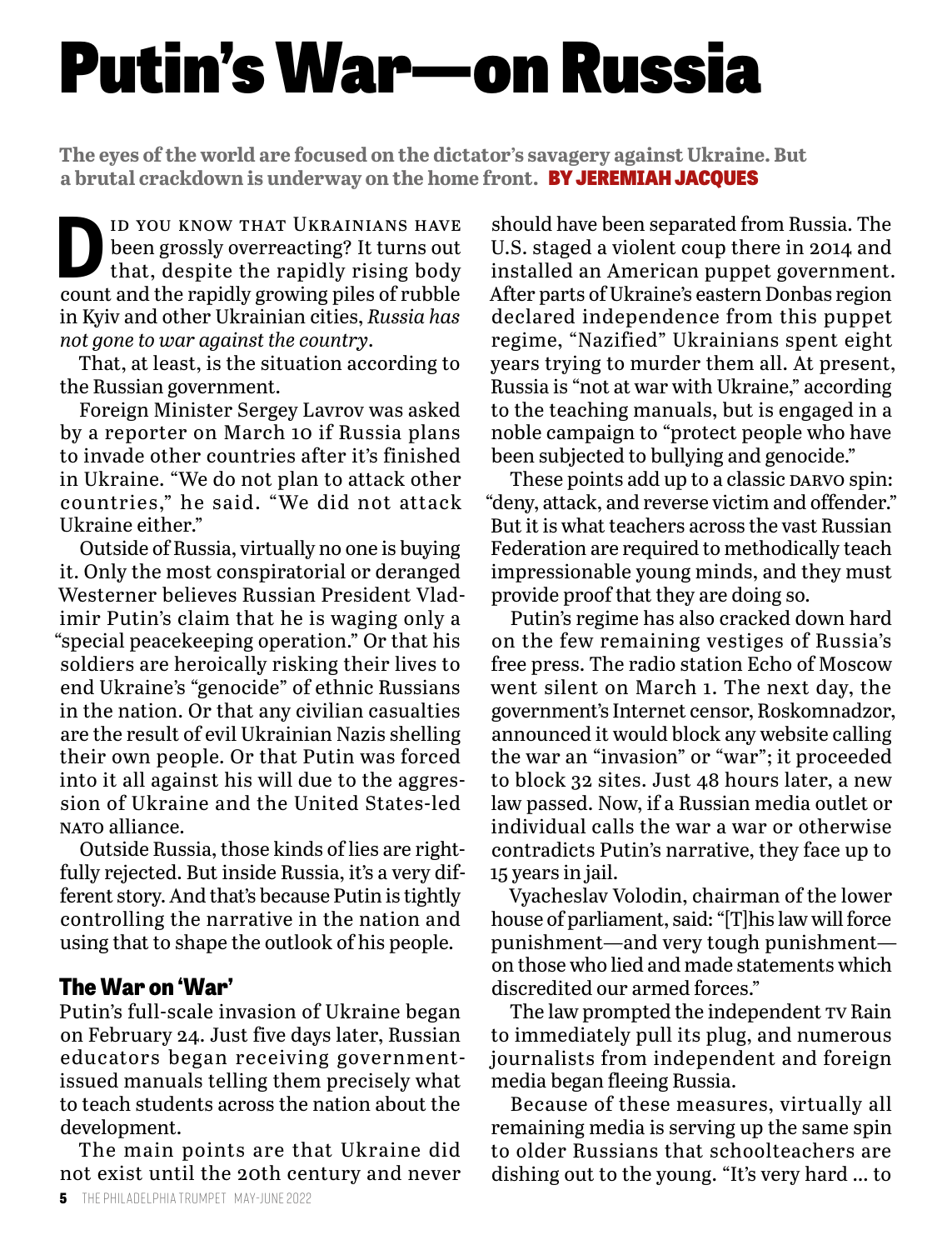find alternative information," Russian journalist Marina Ovsyannikova told the bbc on March 17. As a result, she said, most Russians are "zombified" by Putin's propaganda.

Putin knows controlling the narrative is vital. The average Russian would likely view the violence unleashed on Ukraine differently from Putin's wars on Chechnya or Syria. In Ukraine, Russians are actually killing brother and sister Slavs, bound to Russia by a thousand-year history and a common religion. Some analysts have predicted that the resulting shame among Russians could be strong enough to bring Putin down.

But because Putin's propaganda machine is operating in overdrive, any such pressure remains manageable. To Westerners, Ukraine is winning the information war: Ukrainian President Volodymyr Zelenskyy is likened to Winston Churchill, and Putin is likened to Adolf Hitler. But inside Russia, Putin is the hero of the story.

For most of his 22 years in power, Putin has been gradually suppressing the press and rewriting aspects of history to sculpt the outlook of his people, augment his control, and attack enemies, domestic and foreign. His earlier measures may have seemed innocuous at the time, but they cleared the way for the current extremes. The result is that the majority of Russians believe and support him.

State-run pollsters show that as many as 71 percent of Russians back Putin's invasion. Independent agencies still place the figure at 58 percent.

Political scientist Anton Shirikov told the *Washington Post* that Putin's efforts have been so successful that many Russians are incapable of believing the truth, even when it's coming from trusted relatives or friends. "They have this filter," he said, so "they will just reject it."

This all adds up to mean that even as Russian casualties rise and the Russian economy is pulverized by economic sanctions, the majority of Russians do not blame Putin. They blame NATO and stand behind Putin.

Some Russians pierce the propaganda bubble, learn the shameful truth, and protest the invasion. In late February, significant numbers

rallied against the war in cities from Moscow to Vladivostok. These were individuals who accessed unfiltered information and engaged in independent thinking. They called the war a *war*—unprovoked and unjustifiable. But the demonstrators were summarily arrested. Official Russian data says 3,500 people have been apprehended, but human rights groups in the country say the true number is as high as 13,000.

As the war entered its fourth week, protests dwindled and security measures tightened. A handful of bold Russian citizens adopted a new, more subtle approach: standing in a public place holding up a blank sheet of paper—no words, nothing. Shockingly, even this was too bold a statement for Putin to tolerate. Those Russians, too, were arrested and could spend the next 15 years incarcerated.

#### **Is a Purge Beginning?**

On March 16, Putin's forces stunned the world by bombing a theater in Mariupol, Ukraine, that was sheltering more than 1,000 displaced civilians, mainly women and children. The strike occurred despite the fact that Ukrainians had painted the Russian word for "children" outside the building, clearly visible to Russian pilots. In the days after the bombing, reports emerged that Putin's troops were forcibly deporting thousands of Mariupol's citizens to cities deep within Russia.

Many viewed this as a turning point on Russia's part toward committing overt war crimes and pure terrorism. Even inside Russia, citizens who had learned of the news, many through the messaging app Telegram, expressed outrage.

Putin was mostly unfazed. He told the nation that women and children were killed not by his troops but by a far-right Ukrainian militia. Yet he apparently understood that a significant number of Russians would not believe him. During a televised videoconference the same day as the theater bombing, Putin unleashed not only his usual volley of invectives against Ukraine's "pro-Nazi regime" but also a new one against any Russians who question Putin's leadership.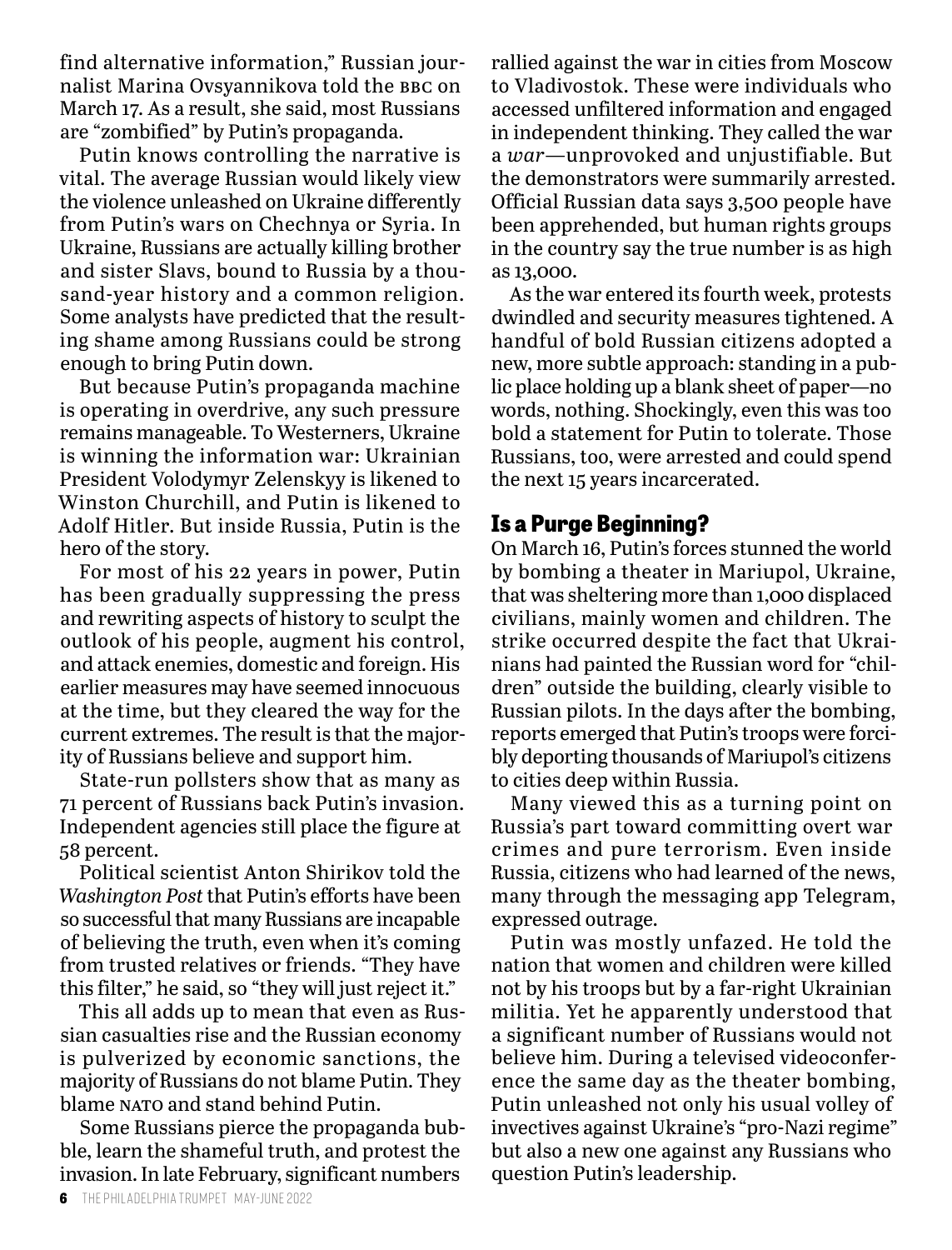These are "scum and traitors," and the Russian people "will simply spit them out like a gnat that accidentally flew into their mouths," he said. "[S]uch a natural and necessary self-purification of society will only strengthen our country."

His supporters heard the message loud and clear. Within hours of Putin's tirade, multiple houses belonging to Russian activists and journalists were vandalized. A message painted on one door read, "Don't betray your country, [expletive]." Other journalists received similar messages that included the Russian regime's "Z" symbol, showing support for the war.

Kremlin spokesman Dmitry Peskov spoke to *Meduza* on March 17, confirming reports of intimidation of activists and journalists and reiterating Putin's comments. "In such difficult times … a lot of people show their true colors, and so many people show themselves as traitors," he said, "and they disappear from our lives." Some just leave the country, while others "violate the law" and must be punished: "This is how the cleansing [that Putin spoke of happens."

Peskov is right about many Russians fleeing the country voluntarily. Between 1.6 and 2 million people had fled even before Putin dramatically escalated his war on Ukraine in February. They were already fearful that they were in danger of arrest on false pretenses. Since the invasion began, more than a quarter of a million more have left, the largest exodus since just after the collapse of the Soviet Union in the early 1990s.

For many who remain, the "purification" has already moved beyond petty vandalism. In addition to past purges and even poisonings, this year Putin has detained several high-ranking Russian officials, including Roman Gavrilov, deputy chief of the Russian National Guard, and Sergei Beseda, head of the foreign intelligence branch of the Federal Security Service, the successor to the notorious KGB. At least eight generals have also been relieved of their commands and, in some cases, arrested.

Putin is rewriting history to tighten his control, cracking down on media and speech, and "purifying" Russia of "traitors." The picture is

becoming clear. Vladimir Putin is marching down the same path as one of history's most brutal and psychotic tyrants: his predecessor in the Kremlin, Joseph Stalin.

#### **'Man of Steel'**

The most infamous and ruthless of Russia's dictators was born Joseph Dzhugashvili in 1878, but as a young man he gave himself the more fear-inspiring name Stalin, meaning "man of steel." In his early years, Stalin read the works of Karl Marx and joined the revolutionary Bolshevik party to help bring down the czar. His first contributions to the party were raising funds by kidnapping children of wealthy families and murderous robberies.

In November 1917, the Bolsheviks violently seized control of the nation with Vladimir Lenin as their leader and Stalin as one of his main enforcers. Within months, they had shut down hostile newspapers, established a ruthless internal security service (the precursor to the kgb), and began slaughtering "enemies of the state," which included clergy, former nobility and the wealthy.

After Lenin's death in 1924, Stalin outmaneuvered his Bolshevik rivals to become head of the party and of the nation. Once at the helm, he collectivized farming, greatly expanded the powers of the secret police, and established a system that encouraged Soviet citizens to spy on each other. He instituted the Great Purge, a series of campaigns to "cleanse" Soviet society of anyone seen as a threat, either by immediate execution or being worked to death in a gulag camp. Stalin murdered as many as 20 million people. Some 18 million entered his gulags; millions never left.

Putin was born into Stalin's perverse Soviet system in 1952, five months before Stalin's death. In 1975, he joined the KGB, where he spent 15 years as a Kremlin enforcer.

"Mr. Putin was shaped and molded by the infamous kgb—Russia's ruthless, murderous secret service arm of the government made famous by Joseph Stalin," *Trumpet* editor in chief Gerald Flurry wrote in January 2004. When Mr. Flurry wrote those words, Putin had been leading Russia for only four years,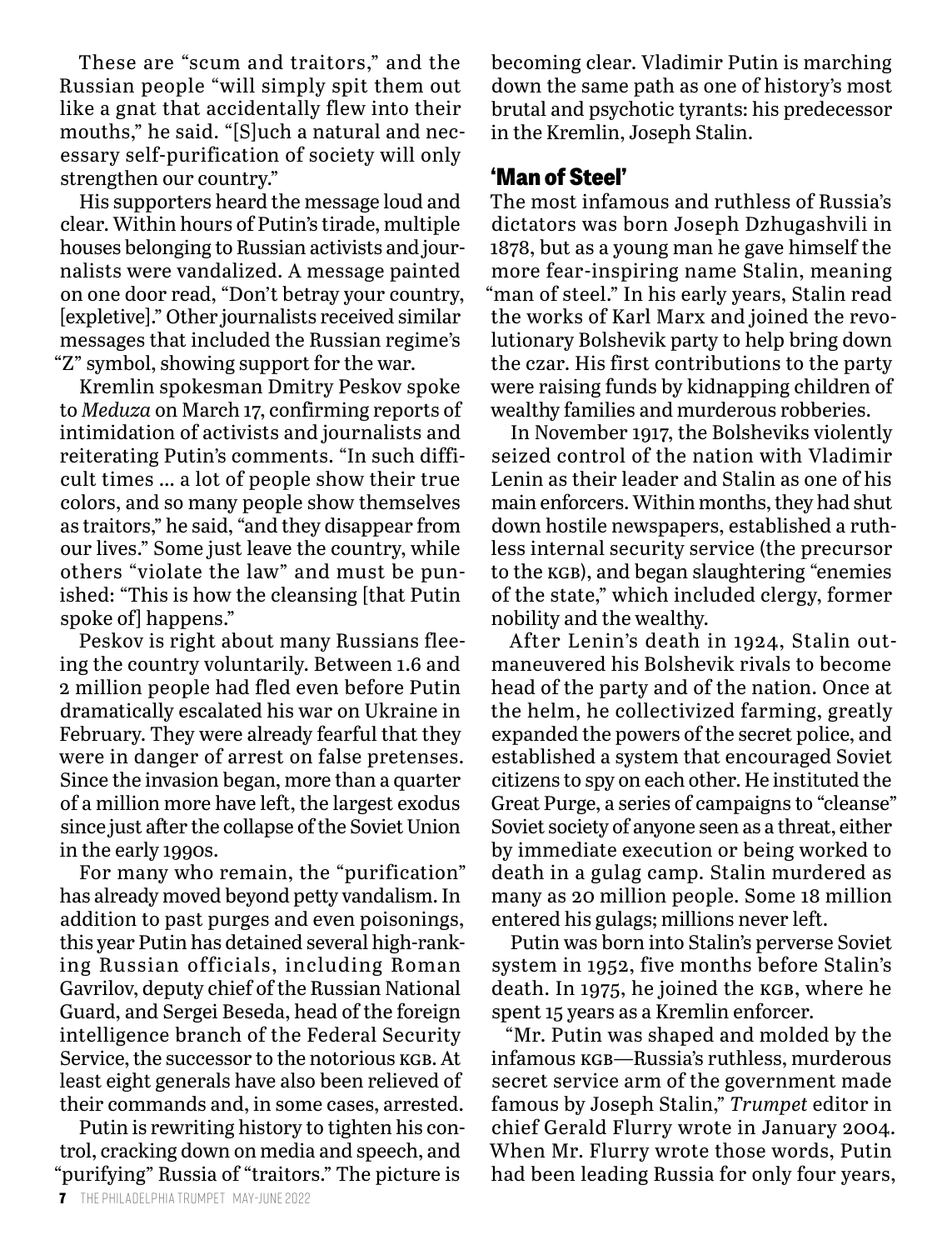and few analysts viewed him as a dictator in the making or a threat to global peace. But Mr. Flurry connected the dots between Stalin, the kgb and Putin, and said the "whole world should be alarmed."

In 2008, Mr. Flurry compared Putin to Stalin again, stating that he believed the Russian president had signed a secret agreement with German leaders, similar to the one Stalin signed with Hitler in 1939 that helped bring about World War ii.

In his 2017 booklet *The Prophesied 'Prince of Russia,'* Mr. Flurry's comparisons were even more pointed: "Putin has a long pattern of diabolical evil on the level of Joseph Stalin. An abundance of fruits prove that. … No leader in Russia has equaled Putin's diabolical evil since Joseph Stalin."

In the years since that was written, and particularly since this year's full-scale war on Ukraine began, those "fruits" have become even more abundant. Putin was shaped by the grotesque and ruthless system that Stalin built. And despite issuing some criticism of Stalin over the years, he believes that Stalin deserves a spot in the pantheon of leaders who strengthened Russia, alongside czars Peter i, Nicholas I and Alexander III. This is clear by how the modern Russian media, which Putin controls, has been systematically rehabilitating Stalin's image.

To see Putin's leadership becoming increasingly Stalinesque is sobering and ominous. If he continues down this path, the brazen lies, show trials, media control and crushing of protests may be just the start. Putin has already transformed Russia from authoritarianism to totalitarianism. Full Stalinization—gulags and all—may not be far off.

The history of Stalin's bloody reign, which Putin is increasingly imitating, indicates a dark future for Russia and the world. When that history is placed alongside Bible prophecy, the indication becomes certain.

#### **An Army of 200 Million**

The Bible warns that a great power will rise from the East in the modern era. Scripture calls this power "the kings of the east" (Revelation 16:12). In Revelation 9:16, the Apostle John wrote that this force will have an army of 200 million men.

The Bible provides many vital details about this largest army ever assembled. Daniel 11:44, 12:1 and Matthew 24:21-22 show that this force will be one of the main belligerents in a nuclear World War III. Ezekiel 38 tells which specific countries will contribute soldiers to this mega-army and shows that it will be led by one nation—and one man.

Verse 2 states: "Son of man, set thy face against Gog, the land of Magog, the chief prince of Meshech and Tubal, and prophesy against him."

Bible scholars generally agree that "Gog" refers to Russia and "the land of Magog" includes the vast area where modern-day China is located. Meshech is related to the modern Russian spelling of Moscow: *MocĸBa.*  And Tubal refers to the Russian city of Tobolsk, to the east of the Ural Mountains.

Yet another name for all of Russia lies somewhat hidden in this passage. There is disagreement over how the Hebrew word *rosh* in this verse should be translated into English. The King James Version quoted above renders it as the adjective "chief." But the correct translation renders it not as an adjective but a proper noun: Rosh. This is an ancient name for the people who became known as Rus—Russia.

So the identity of this "prince" of Russia, Moscow and Tobolsk begins to take clear shape: The listing of all three names confirms that this is one individual ruling over all the various peoples across Russia—from west to east.

The mention of Magog shows that this man's leadership extends beyond the borders of Russia and into China. Verses 5-6 mention ancient names for the peoples of such nations as India and Japan, showing that these will also lend their military might to this bloc, led by Russia. Russia is already building a powerful alliance with China and India.

When these Bible passages are examined alongside current events in Russia, the identity of this "prince of Russia" becomes clear. In the September 2014 *Trumpet,* Mr. Flurry wrote: "I strongly believe Vladimir Putin is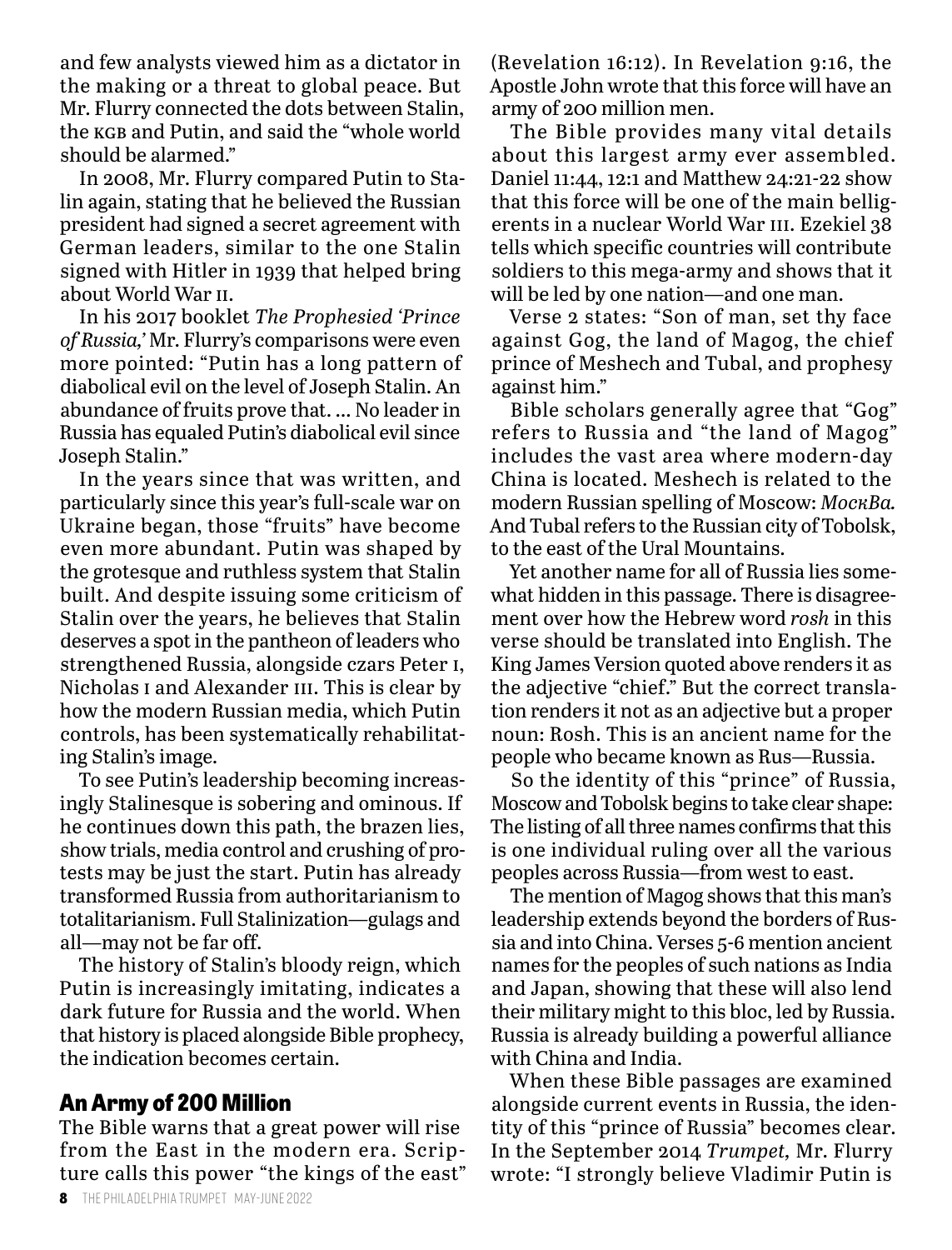going to lead the 200 million-man army. Just look at the power he already has. Can you think of any other Russian politician who could become so powerful and have the will to lead Russia into the crisis of crises? I see nobody else on the horizon who could do that."

By the time he wrote *The Prophesied 'Prince of Russia'* in 2017, Mr. Flurry was even more sure that Putin would personally fulfill this role. "His track record, his nationality and his ideology show that he is fulfilling a linchpin Bible prophecy," he wrote. "The time frame of his rule also shows that nobody else could be fulfilling the Ezekiel 38 and 39 prophecy."

On March 8, Zelenskyy pleaded for the world to help Ukraine stop Russia's slaughter of their men, women and children, and he called Putin a "beast." This term is not often applied to heads of state, but the biblical books of Daniel and Revelation actually use this same word to describe the ferocious nature of leaders who have ruled throughout much of history—and who are growing more powerful in the modern era.

"There is a reason God uses this terminology," Mr. Flurry wrote in our July 2014 issue. "When such men attain power, they become cunning, ferocious beasts. Throughout history they have routinely thought like wild animals, wanting to conquer, pillage, burn and destroy. … God calls these leaders *beasts* for a reason [and] we haven't even seen the worst of these beasts!"

A bleak future is coming for Russia, Ukraine and beyond. But Mr. Flurry says the fact that this beastly "prince of Russia" is on the scene proves that the most hope-filled event in mankind's history is now close. "Vladimir Putin is a sign, literally a *sign,* that Jesus Christ is about to return!" he writes in his booklet. "This is one of the most inspiring messages in the Bible. What we are seeing in Russia ultimately leads to the transition from man ruling man to God ruling man!"

To see Putin leading Russia in an increasingly Stalinist direction is sobering beyond words, and it is a sign that global tumult is near. But this development is intimately tied to the best imaginable news: Jesus Christ will soon return to Earth and usher in an age of peace for the peoples of Russia, Ukraine and all the world!

### STALIN'S RUSSIA

Communist Party General Secretary Joseph Stalin ruled the Soviet Union for three decades (1924–1953). His name is synonymous with murderous tyranny: He subjugated a generation of Russians to his will and helped install oppressive Communist regimes in Bulgaria, Czechoslovakia, East Germany, Hungary, North Korea, Poland, Romania and elsewhere. His regime, by the numbers:

**20 MILLION** people murdered (conservative estimate)

**28 MILLION** forcibly deported

**18 MILLION** deported to prison camps

**7 MILLION** victims killed in Holodomor, the 1932–1933 Ukraine genocide

**2 MILLION** incarcerated in the gulags in 1941

**1.5 MILLION** victims killed in the gulags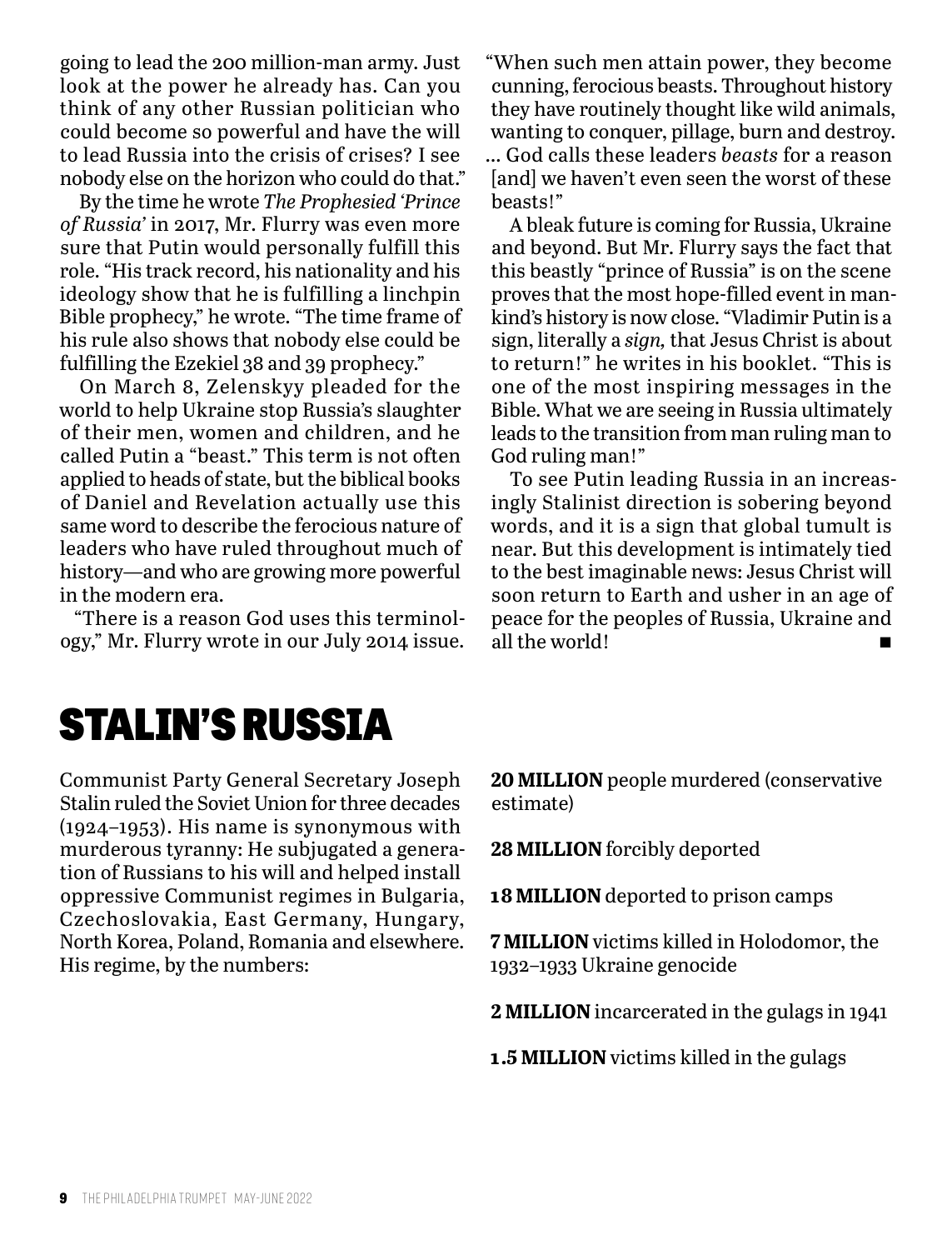### ERASING RUSSIA'S MEMORY

THE RUSSIA-DOMINATED SOVIET UNION<br>
subjugated hundreds of millions of peo-<br>
ple for decades. Just over 30 years ago, it<br>
foll A gonomian of Pussians have grown up subjugated hundreds of millions of peofell. A generation of Russians have grown up with far more freedom than their parents and grandparents, but under Russian President Vladmir Putin, tyranny is making a comeback. One chilling example is the convictions of Memorial International and Memorial Human Rights Center.

Memorial was created in 1989 as a decentralized association of organizations with the common purpose of exposing Russia's political crimes. Memorial International was founded to research and document historical injustices, especially the infamous gulags—camps where millions of political prisoners endured forced labor, reeducation, dehumanizing treatment and death. Memorial Human Rights Center was founded to address human rights abuses by the current Russian government.

At the time, the Soviet Union was in major decline. Its leader, Mikhail Gorbachev, was experimenting with *glasnost* (openness), allowing ordinary citizens to go about their lives and even speak out against the government with reduced fear of being reported by their neighbors, surveilled, abducted from their families by secret police, and imprisoned or worse. Groups like Memorial formed to keep the jaws of tyranny from snapping shut again. No longer able to terrorize its people into submission, the regime collapsed.

Dmitri Volkogonov, defense adviser to former Russian President Boris Yeltsin, wrote in *The Rise and Fall of the Soviet Empire,*  "[*G*]*lasnost* more than any bombs, terror or orders by the omnipotent Central Committee, undermined Leninist totalitarianism by revealing the truth about the country and the world outside. It was perhaps a unique example in history of the truth alone achieving what was beyond the power of a mighty state."

But Russia's current regime does not feel so powerless against the truth. It prosecuted these two Memorial branches, both located

in Moscow, under Russia's controversial 2012 foreign agent law. This law says that any organization with foreign funding that is involved in "political activity" is subject to government audits, freezing of assets and police raids, and excluded from working with state universities, museums and other institutions.

Irina Galkova, director for Memorial's museum in Moscow, told the *Trumpet,* "It was … made clear from the beginning that this law will be used for repressions."

Putin's regime had already used this law to push many smaller organizations out of existence. Then government prosecutors accused Memorial of rehabilitating the reputation of Nazi collaborators, some of whom were Soviet political prisoners. During the trial, Putin remarked to another human rights group that he respected Memorial but that it was guilty of justifying Nazis (which is easily disproved). Galkova said this accusation was accepted by the court and reflected in its ruling. In December, the court condemned her organization for portraying the Soviet Union as evil and Russia as needing to repent of its past crimes rather than celebrating its victories. There is no room, it seems, for preserving and publishing documents that, for example, show how Soviet tyrant Joseph Stalin sent 18 million people to prison camps and killed up to 20 million.

The current Russian government wants to erase the memory of its past human rights atrocities because it is beginning to commit them more and more. Putin is reforging Russia into a superpower. That requires forcing Russians back into submission.

In the 1990s, Yuri Dmitriev, a researcher with Memorial Karelia, uncovered sites near the Finnish border where Stalin's regime murdered political enemies. The killing field there became a site of remembrance, visited by many people from Russia and other countries. But now Dmitriev himself appears to be a political prisoner, subjected to dubious charges, five years of pretrial detention, and after being acquitted, being tried again and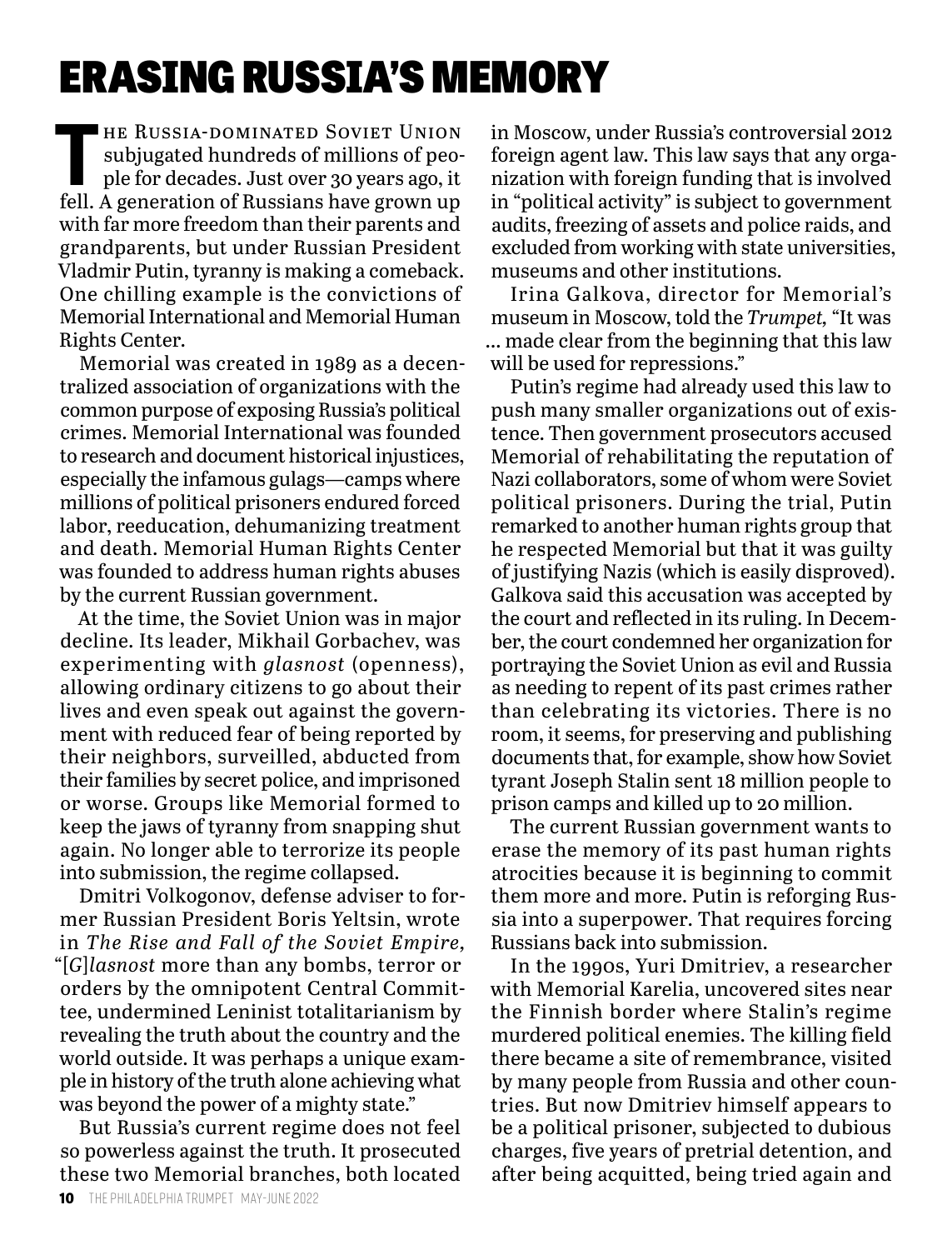finally convicted. The day before Memorial's original court-ordered liquidation, the government announced it had extended Dmitriev's sentence to 15 years. After a failed appeal to Russia's supreme court, Memorial International was liquidated on March 22.

Looking back, will we see that by 2022, Putin had reversed *glasnost*? Galkova says yes. Memorial was possible in the late Soviet times, but now, she says, it appears "there is no place for us."

Vladimir Putin is not just a strong and cagey politician. He is a former agent of the very

same security, spy and secret police bureau that perpetrated millions of Soviet political imprisonments and deaths: the infamous KGB. He worked as a spy in East Germany and in other unverified capacities for 15 years, right up until the Soviets and the kgb lost the Cold War and their Communist empire collapsed.

In 2005, he infamously said the collapse of the Soviet Union was "the greatest geopolitical catastrophe of the century." Now he is reversing that "catastrophe" by tightening his iron grip on Russians and closing what *glasnost*  briefly opened.

## Asia Still Stands With Putin

**The West wants to isolate the Russian dictator, but most of the Eastern Hemisphere is linked to him.** BY GERALD FLURRY

USSIA'S WAR ON UKRAINE HAS EXPOSED<br>Russian President Vladimir Putin as the<br>authoritarian dictator that he is. He has<br>forgod a million poople to floo their country Russian President Vladimir Putin as the authoritarian dictator that he is. He has forced 3 million people to flee their country, made East Europeans quake with fear, put NATO countries on alert, and caused many people to openly discuss the possibility of World War iii.

Western nations see the war as a clear example of Putin's deadly despotism. But what about the East? Two of the largest, most populous, most powerful nations in the world are supporting Putin! This is a stunning fulfillment of a biblical prophecy!

Putin has been struggling to gain control of Ukraine for two decades. He is suspected of poisoning a presidential candidate there in 2004 and of sabotaging the signing of a 2013 agreement with the European Union, sparking an anti-Russia revolution. In 2014, he deployed Russia's military to forcibly annex Ukraine's Crimean Peninsula and start a limited war in the eastern part of the country that killed more than 10,000 people over eight years, even before he launched a full-scale war in February of this year.

In many of his aggressions, Putin has benefited from support from the most populous, most economically powerful nation in the world: China.

In early February, Putin traveled to Beijing and met with China's authoritarian president, Xi Jinping. They released a lengthy statement declaring that Russia and China had "no limits" and no "forbidden" areas of cooperation. As the *Washington Post* reported, Putin gave Xi favorable terms for a 30-year gas supply agreement and apparently agreed to wait until the end of the Beijing Olympics to make his move. The day after the Olympics ended, Putin recognized two separatist regions in Ukraine. Three days after that, he expanded his aggression in Ukraine to all-out war.

Western media are focusing on the fact that China has called for peace talks and is declining to supply Russia with weapons for use in Ukraine. But as the *Post* admitted, "The timeline speaks for itself." China's gas deal gives Russia a new market for its oil and gas, helping it economically punish Europe and the West for their sanctions and other opposition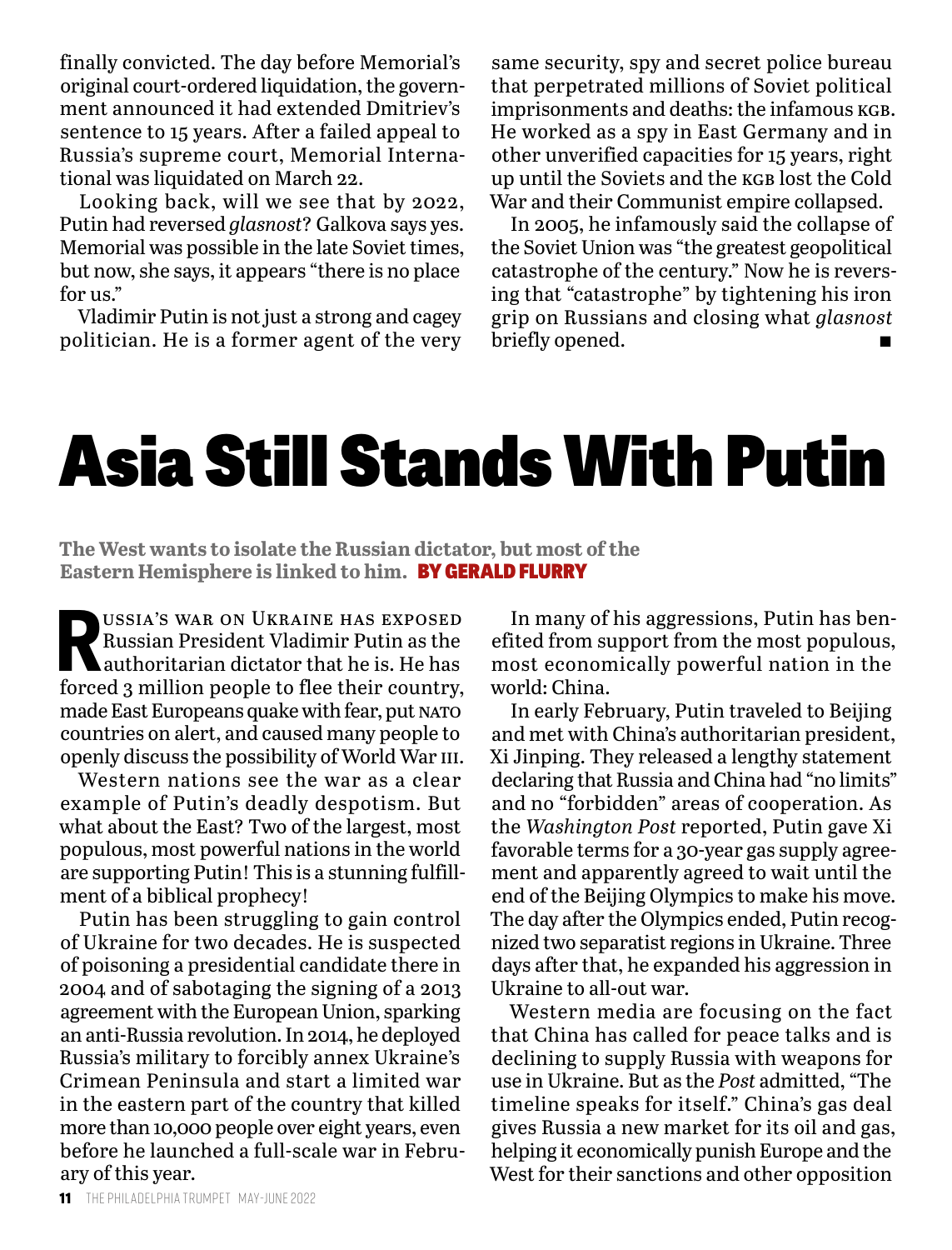to Putin's latest war. And despite his calls for peace, Xi has refused to speak to Ukrainian President Volodymyr Zelenskyy, sending the message that China supports Putin's way of resolving the conflict, not Ukraine's.

When nuclear-armed powers show such solidarity in wartime, what does this mean for the world? I tell you, it is woe to the world!

#### **First China, Now India**

We have been looking for this alliance to solidify for decades. In 2014, when Russia invaded Crimea, I wrote "Asia Stands With Putin" (*Trumpet,* May-June 2014). At that time, the coordination between Russia and China had blindsided many in the West. Eight years on, at the prospect of a far more violent and deadly invasion, many analysts were looking for, if not expecting, China to support Russia.

Yet even many of these analysts were surprised when India took Russia's side. India is one of the top economies and military powers in the world. It is also a former colony of the British Empire, a top trading partner with the United States, and the world's largest democracy. Yet it has abstained from all United Nations votes condemning Russia's invasion of Ukraine. Analysts are going to be surprised at how much India will come to support Putin and how closely it will ally with Russia and China. It already has important links to Russia (from which it imports an estimated 60 to 85 percent of its military equipment), but in the near future, these links are going to multiply beyond belief.

The December 1959 issue of the *Plain Truth* predicted this end-time Asian coalition with startling accuracy: "Russia's program is not to take Europe and to attack the United States, first. [It] calls first for the seizure of Asia. Lenin wrote that the way to Paris, London and New York is via [Beijing] and Delhi! … [China's] constant dream for centuries has been ultimate world conquest! … China knows, however, that in this highly industrialized age she can accomplish this dream *only as an ally of Russia.* … [Russian leaders] will ultimately control not only the Russian states, but China … and India as well!"

Russia, China and India, the giant nations of the Earth, all commanded by a fearsome "prince"! That was written 62 years ago, and it is now coming to pass! How could Mr. Armstrong have known that? Because it is prophesied in your Bible.

#### **Prophecy Is the Key**

The *Trumpet* has been expecting China and India to ally with Russia. We and the *Plain Truth* before us have been anticipating it for more than 60 years. As I explain in *The Prophesied 'Prince of Russia,'* Ezekiel 38:2 foretold the Russian power we now see rising, led by a *rō'š nāśî'* (or "prince of Russia"). This scripture also mentions "the land of Magog," which includes modern China and other nations. This indicates that this Russian leader will rally other Asian peoples behind Moscow.

The prophecy Ezekiel recorded was for the *end time.* It specifies that *Russia* will be the leader of this massive Asian alliance. That is a key to understanding today's geopolitics.

Other Bible prophecies strongly suggest that India will also unite with these Eastern nations. (Order a free copy of *Russia and China in Prophecy* to prove these truths for yourself from your own Bible.)

Another key scripture to understand is Revelation 9:16, a prophecy that the end-time "kings of the east" Asian power bloc will field the largest military in history. It comes from the same regions described in Ezekiel 38, and China, India and Russia have the only populations that could produce a combined army of *200 million troops.*

China and India are increasing their support for Russia, even as it wages a war of aggression, the largest conventional military attack since World War II! This is a signal that Russia's 146 million people, China's 1.4 billion people and India's 1.4 billion people will soon provide Vladimir Putin with a virtually endless supply of manpower! Control over and organization of those masses will be key to the success of this Asian alliance. Western trading relationships and democratic ideals will be a thing of the past.

Because of what these prophecies mean, I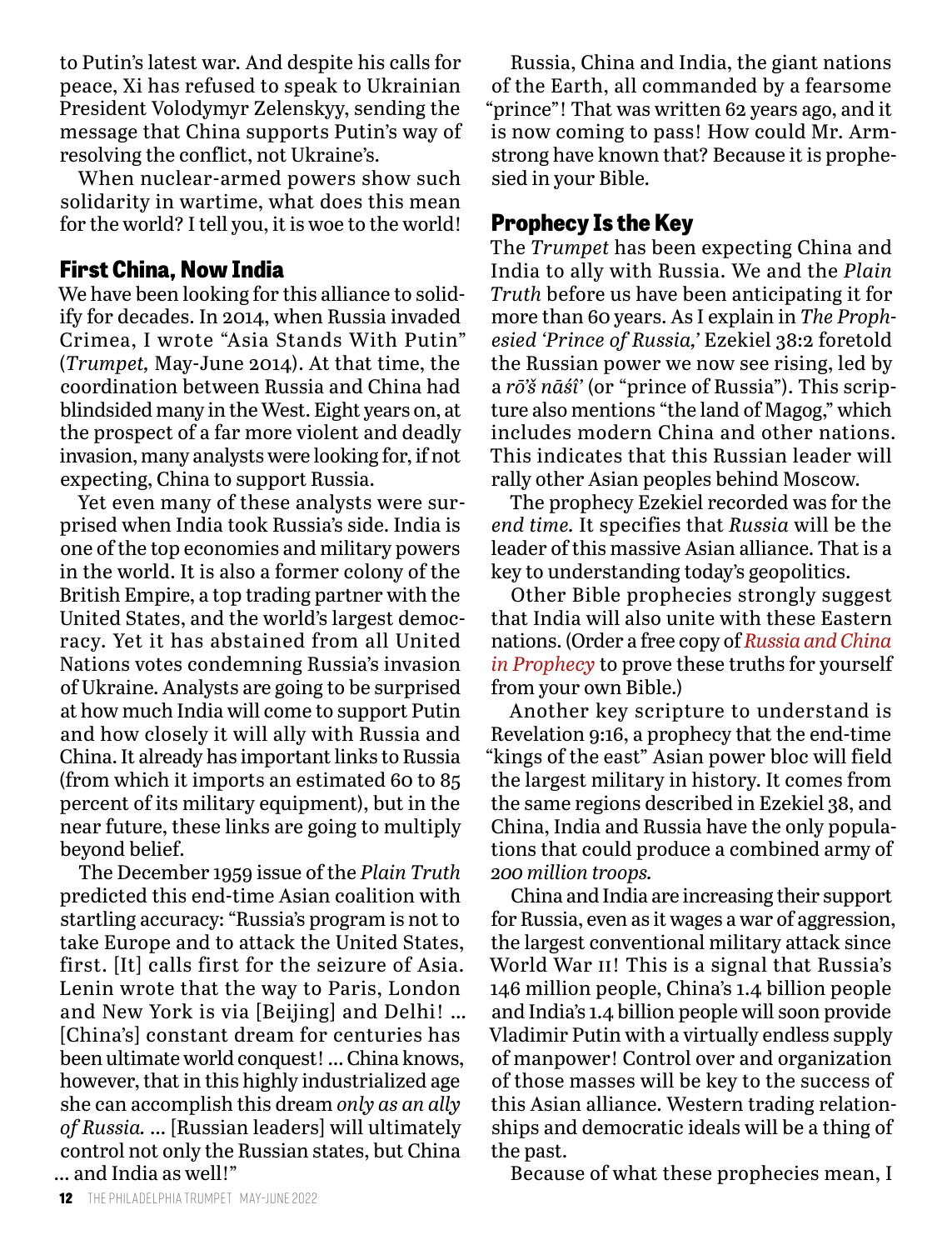believe Europe is facing its most serious crisis since World War ii!

Joe Biden and even some good analysts have said that a revived Russian empire would pose a danger to China and India, and therefore those nations will not support it. But they fail to recognize that India and especially China regard the *West* as a far greater enemy. And they are ignorant of the prophecies of the Bible.

Even those who are closely watching the war in Ukraine fail to understand its importance and the importance of Eastern nations' reactions. Why? Because they don't understand *Bible prophecy.* This crisis is far from over.  $\blacksquare$ 

# Germany Is Transforming Before Your Eyes

**The Ukraine war sparked a leap forward in one of the most important end-time biblical prophecies!** BY GERALD FLURRY

**FEBRUARY 27 WAS A MOMENTOUS DAY IN**<br> **FRIDARY 27 WAS A MOMENTOUS DAY IN**<br>
Scholz announced the return of a strong,<br>
militaristic Germany. His speech in the Bundebruary 27 was a momentous day in world history. German Chancellor Olaf Scholz announced the return of a strong, estag was greeted with a standing ovation with support coming from most of Germany's political parties!

Politico called Scholz's measures "nothing less than the most dramatic political shift in modern German history."

Andreas Kluth, former editor in chief of *Handelsblatt,* wrote: "If you had any sense of history and found yourself near the German Bundestag in Berlin on Sunday, you could have heard the sound of an explosion" (Bloomberg, February 27).

The whole Earth should be trembling at that explosion! Anyone who knows history should be deeply alarmed. But if you also know Bible prophecy—as every *Trumpet* reader should—you know this announcement is truly a calamitous explosion!

The moment Russia invaded Ukraine, if you know prophecy, you immediately looked to see how Germany would react. That very day, February 24, I sent an e-mail to readers of our daily *Trumpet Brief* that warned, "The most important nation to watch right now is

Germany. How will it respond to [Vladimir] Putin's war on Ukraine? This Ukraine war is going to speed up the rise of the prophesied German-led Holy Roman Empire!" It took mere days for that response to come.

Chancellor Scholz called a special session of parliament to announce a massive increase in Germany's military budget. Right now they spend €53 billion (us\$58.6 billion) a year on their military, and that's a record high. Scholz announced that Germany would create a new €100 billion fund this year to rapidly improve the army's equipment. He also announced that by 2024, Germany will spend *at least* 2 percent of its economic output on its military—up from its current 1.4 percent. By the time you factor in the growth of Germany's economy, this will *double* its military spending from here on.

This will make Germany the biggest military spender in Europe, by far. Once this is in place, Germany will be spending more on its military than Russia!

These are radical steps. And Bible prophecy warns where they are leading!

For decades the *Trumpet* has warned you to watch for a major change in Germany. When Germany stopped cutting its military spending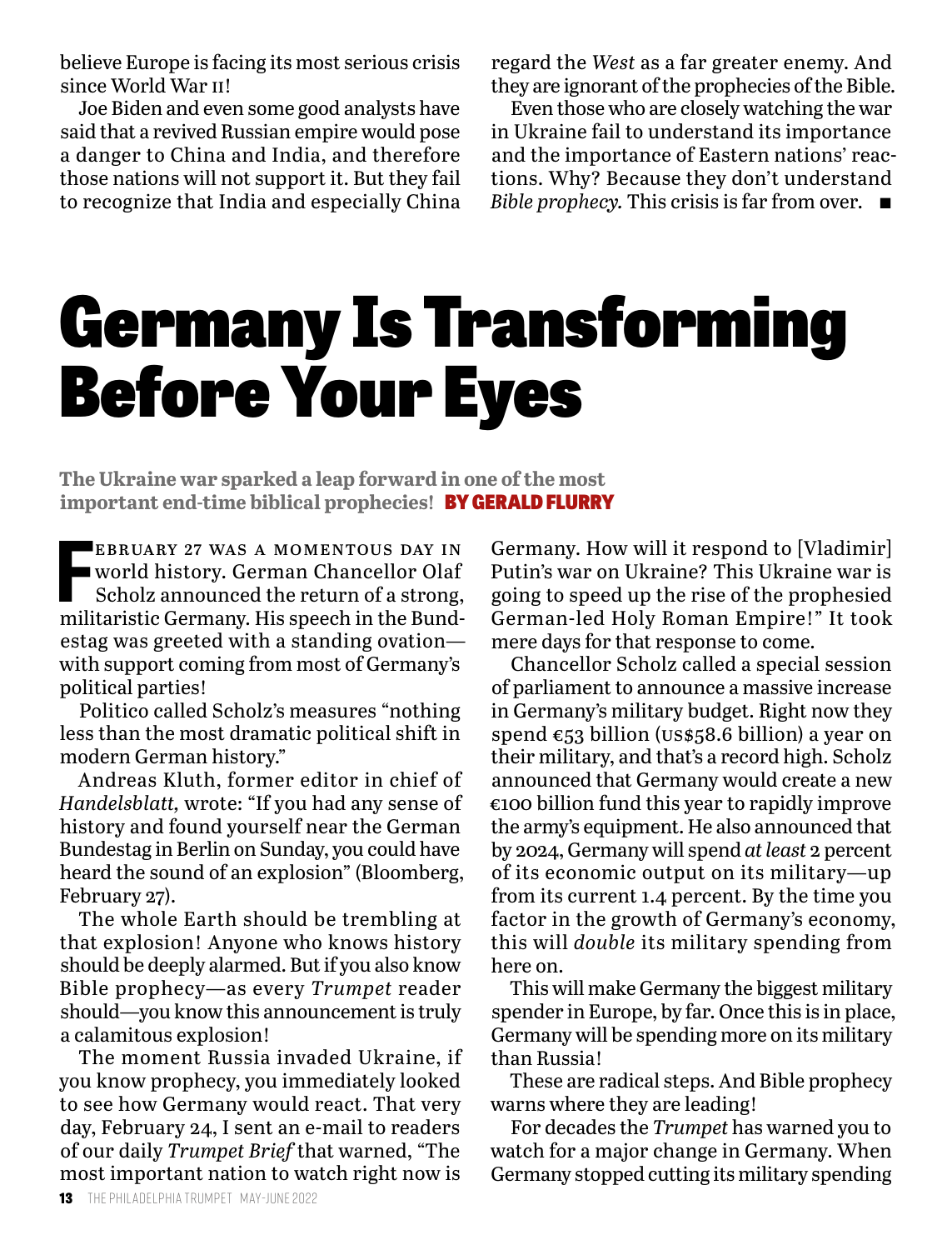and started boosting it each year, we said this was an alarming change. When German think tanks and generals spoke out, saying Germany needed to become more robust militarily, we told you why this was concerning.

What happened in February, however, was not a *slight boost* to Germany's military. It wasn't just advice or recommendations. This is the real thing: German militarism is back! And what is even more stunning: Germany, and so much of the world, is cheering!

Mr. Scholz told the Bundestag that Germany was "living through a watershed era." Russian President Vladimir Putin's invasion of Ukraine has shocked the nation, and Germany needs to be able to stand up to "warmongers like Putin," said Scholz. "That requires strength of our own."

More remarkable than Scholz's words is the fact that everyone agreed with him. He leads the left-wing Social Democrats, a political party traditionally skeptical of military spending. He governs in coalition with the evenfurther-left Green Party—yet they too are in agreement. His main opposition, the Christian Democrats, also supported the announcement.

In the debate that followed, "one speaker after another rose to find similarly clear and moving words," wrote Kluth. "Let the world take note: Owing to Putin's naked aggression, Germany has changed almost overnight" (op cit; emphasis mine throughout). For decades Germans have shied away from talking about the need for strength in this world. No longer.

As important as the boost in defense spending is, THIS CHANGE IN RHETORIC AND ATTITUDE could be even bigger. For the first time since the end of World War ii, we could soon see an openly aggressive Germany. Germany has certainly been aggressive: Look how it led the world in breaking up Yugoslavia (request a free copy of my booklet *Germany's Conquest of the Balkans*). But it has operated *cautiously.* Scholz's speech marks the nation emerging from the shadows and becoming far more open.

Many in Germany are already urging bolder steps. Manfred Weber, chairman of the epp Group in European Parliament, wrote an

article in Germany's *Welt* on March 7 titled "Europe Needs Its Own Nuclear Umbrella" (*Trumpet* translation throughout). Germany already has access to American nuclear weapons, but it's talking more about getting its own. Weber wrote: "We must create our own European missile defense shield …."

"The basis of real European sovereignty is the ability for Europe to defend itself," he wrote. "At some point this includes nuclear weapons."

And beyond this militaristic transformation in Germany, Russia's attack on Ukraine is prompting all of Europe to unite *quickly!*

#### **Europe Unites**

"Vladimir Putin just achieved the impossible: genuine European unity," wrote *Politico.* "From Sofia to Stockholm, Europe's internal divisions over how to react to Putin's aggression have melted away in recent days as the historic dimensions of the invasion—the greatest challenge to the West's security architecture in decades—sank in" (February 27).

AP News produced an article titled "By Invading Ukraine, Putin Loses Allies in Eastern Europe." It shows how all the strongmen in the region who were once friendly to Putin are now turning their backs on him.

"The attack on Ukraine marks the end of an epoch," wrote *Der Spiegel,* Europe's largest newsmagazine. "The European order, which brought the Continent three decades of relative security and stability following the end of the Cold War, is in the process of collapsing. A new, more dangerous era is beginning" (February 25).

Other European countries are following Germany's lead. Even before Russia's invasion, Poland was arming rapidly. In October 2021, it announced plans to double its number of soldiers and boost its military spending from 2 percent of its annual economy to 2.5 percent by 2024. Then on March 3, they sped up promising to spend 3 percent of its annual economy on its military by next year. Polish Defense Minister Mariusz Błaszczak said he wanted Poland to have "one of the strongest armies in NATO."

"Our fatherland needs such a Polish Army,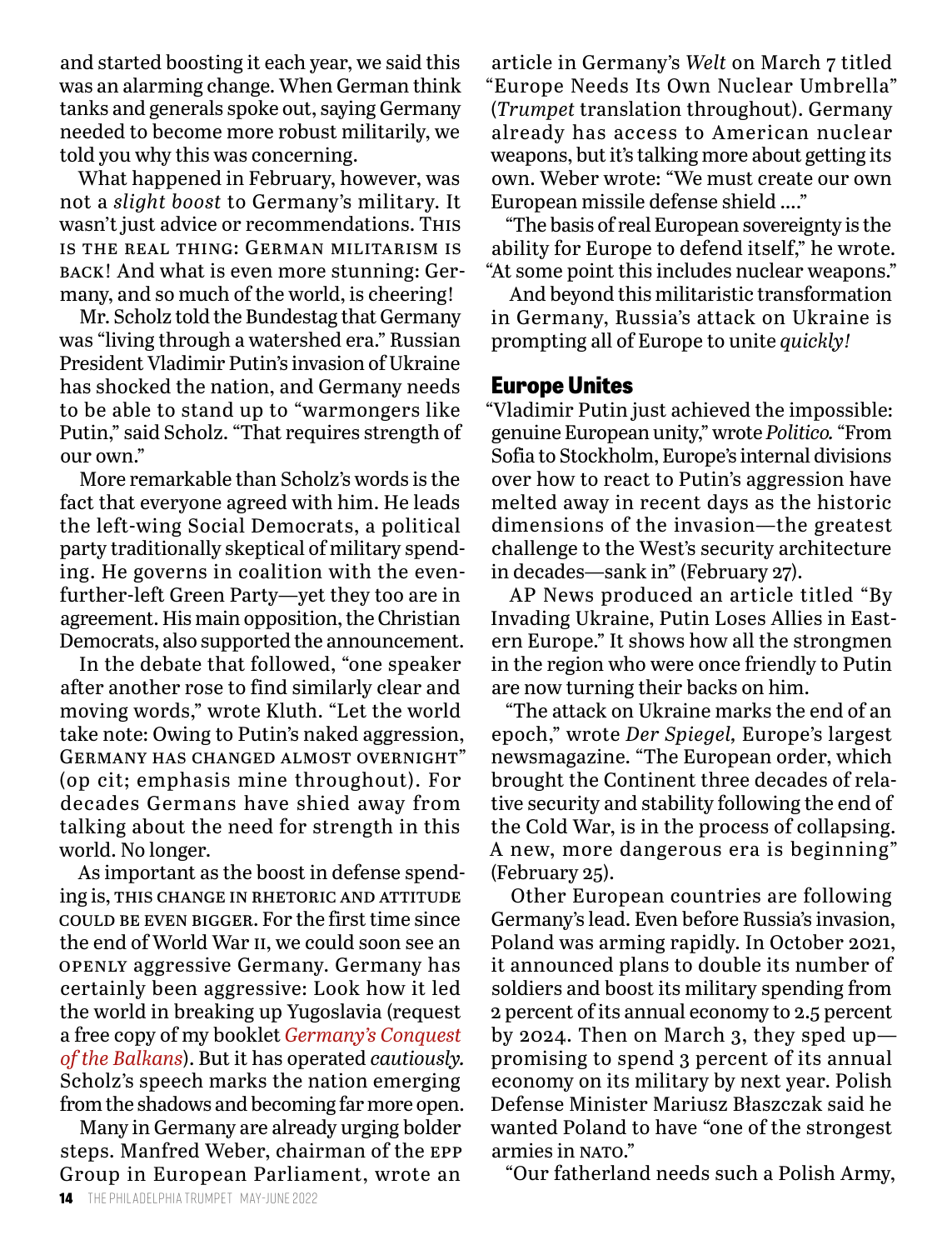especially now when the evil empire is trying to be reborn on our eastern border," he added.

Denmark has announced plans to almost double its military spending in the next two years. Until now, Denmark has opted out of working with the European Union on defense and security matters. But after Russia's invasion, it scheduled a June referendum on ending that opt out. Polls indicate voters strongly support ending this opt out, meaning Denmark could soon work with the EU to develop weapons and deploy troops.

Finland, Sweden, Italy and Spain are all developing plans to boost their military spending.

The French paper *Libération* wrote on March 19 that Russia's invasion was another "opportunity for great community integration"—like many past crises. Thanks to the invasion "massive investments in defense … are at the top of the agenda of the heads of state and government." In other words, Russia's invasion is an "opportunity" for Europe to push toward becoming a military superpower!

The *Telegraph'*s Ambrose Evans-Pritchard gave some excellent insight, writing: "Some seem more interested in using this 'beneficial crisis' as a federalizing catalyst, a chance to force the pace towards EU fiscal and defense union, whether or not these architectural ambitions have any relevance to the slaughter before the world's eyes" (March 10).

#### **Bible Prophecy Lives!**

Herbert W. Armstrong warned for decades that Germany would reemerge as a strong military power, leading a united Europe. "The Germans are coming back from the destruction of World War ii in breathtaking manner," he wrote in 1956. "Germany is the economic and military heart of Europe. Probably Germany will lead and dominate the coming United States of Europe."

Mr. Armstrong believed Russia would play a major role in the creation of this new military power. "Now one of the great things that is urging Europe on, and perhaps the greatest thing that will cause them to hurry and get together on this, is their fear of what's going

on in the Kremlin and the Soviet Union," he said in November 1982. "And [Soviet leader Yuri] Andropov is frightening them, and that is going to rush them. They are losing confidence in the United States as having a military umbrella over them to protect them, and they want their own military force to protect themselves. That's the way they feel over there. Now that is a chief incentive to unite them and that is taking place."

Mr. Armstrong was reading Bible prophecy and watching for it to be fulfilled. He saw the way the Bible said this European power would come about. Some of the names have changed, but this European power is emerging exactly the way he forecast.

Because of these prophecies, *every time* Mr. Putin has taken a major step forward, I have told you to watch for Germany and Europe's response.

Vladimir Putin first assumed office in 2000. But he took a big step toward authoritarianism in the December 2003 elections. "Russian elections have recently moved President Vladimir Putin much closer to becoming a dictator," I wrote in January 2004. "This strikes intense fear in Europe. The Europeans still remember how violent Russia was in World War ii, and Russia is a close neighbor with massive piles of nuclear weapons" (*theTrumpet.com/1049*).

Now Putin is threatening to use those nuclear weapons!

"The Russian election is triggering a fear that will hasten the uniting of the European Union," I continued in that article.

Then in 2008, Putin shocked the world by invading Georgia. In an article shortly afterward, I discussed Bible prophecies of that European empire, led by Germany, being made up of 10 kings. "Mr. Armstrong often taught that a political or economic crisis would spark these 'ten kings' to strongly unite very quickly. The fact that Russia has launched a war shows just how easily such a crisis could occur! Will the Georgia strike actually spark European unification? Will a crisis occur over Ukraine? That area is the breadbasket of Russia, and surely it is willing to wage war over that as well" (October 2008; *theTrumpet.com/5453*).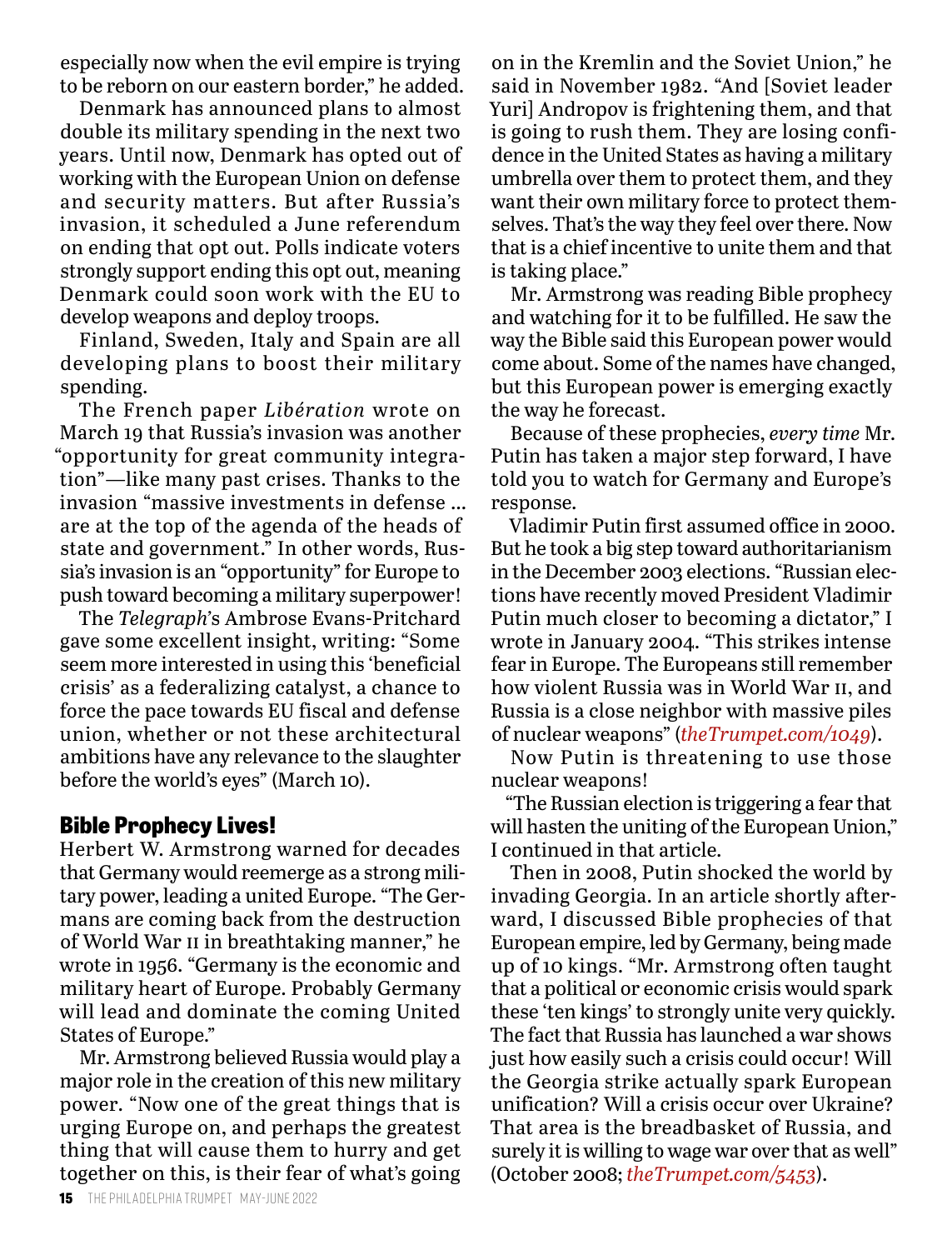"Watch Europe to see how it responds to these dramatic developments in Asia," that article said.

Then in 2014, Russia grabbed a chunk of Ukraine, invading Crimea and eastern parts of the country. "Europe's dreadful fear of Vladimir Putin—its next-door neighbor—is going to help shape and form the Holy Roman Empire rather suddenly," I wrote soon after (May-June 2014; *theTrumpet.com/11530*).

How could we know this would be the outcome of these events? Let's look more specifically at prophecy.

#### **'Tidings out of the East'**

The main prophecy these events bring to mind is in Daniel 11. Verses 40-41 prophesy of a "king of the north"—a united Europe—that attacks the Middle East (our free booklet *The King of the South* explains). This power is going to dominate the Middle East and then the world!

The great powers of Asia, which are already coming together in many ways, will coalesce behind Russia and China. They will know they are next on the hit list of the world's new number one superpower, Europe, which likes to attack without warning. So Russia and China will gather their armies on the borders of Europe. This move will make Europe intensely nervous! And how will it respond?

"But tidings out of the east and out of the north shall trouble him: therefore he shall go forth with great fury to destroy, and utterly to make away many. And he shall plant the tabernacles of his palace between the seas in the glorious holy mountain; yet he shall come to his end, and none shall help him" (verses 44-45).

This is where the rise of Europe and Russia is leading. It is building now even as I write!

"Tidings out of the east and out of the north shall trouble him [united Europe]." These alarming "tidings" come from the northeast. Look on a world map and see who is located northeast of Europe: Russia and China, which are uniting even today.

As I wrote in 2004, "Europe's becoming very nervous about the outcome of the Russian election gives us a flash of light into a

terrifying Bible prophecy. It is building now at this moment—to a spectacular fulfillment! All of these events in Russia and Europe are working out according to God's master plan." And in 2008, I wrote, "You can already see the fulfillment of this prophecy occurring in embryo today! Europe is deeply troubled by developments in Russia and China."

Today, because of Russian aggression, Germany is dramatically changing course on its military, and all of Europe is shifting to wartime footing. But there are still more dramatic changes ahead!

#### **A German Strongman**

In 2014, I wrote: "A second major prophecy that Russia's invasion of Ukraine will bring about is the arrival of a strongman in Europe. A new leader is coming—a kind of Vladimir Putin. This is what Europe needs in order to bind together, to have the strength and unity of purpose needed to confront Russia."

This man is certain to come on the scene very soon!

All Europe clearly sees the need for a strongman. The Austrian paper *Der Standard* wrote on February 10: "The EU finally needs a leader who can deal with Putin and [Joe] Biden on an equal footing."

In negotiations, France took the lead in talking with Russia. "As commendable as it is that French President Emmanuel Macron is standing in for the EU—it needs to change. The EU finally needs a face, a voice, a 'head of the Union' who will act at eye level with Putin and U.S. President Joe Biden. That can only happen if there is deep EU reform and further democratization—and if the direct election of a president of the EU comes. Plans for that have been around for a long time. It is time to implement it" (ibid).

Daniel 8:23 tells us that "in the latter time," we should expect "a king of fierce countenance" to arise in Europe. "And his power shall be mighty, but not by his own power: and he shall destroy wonderfully, and shall prosper, and practise, and shall destroy the mighty and the holy people" (verse 24).

As I wrote in that 2014 article, "Europe's new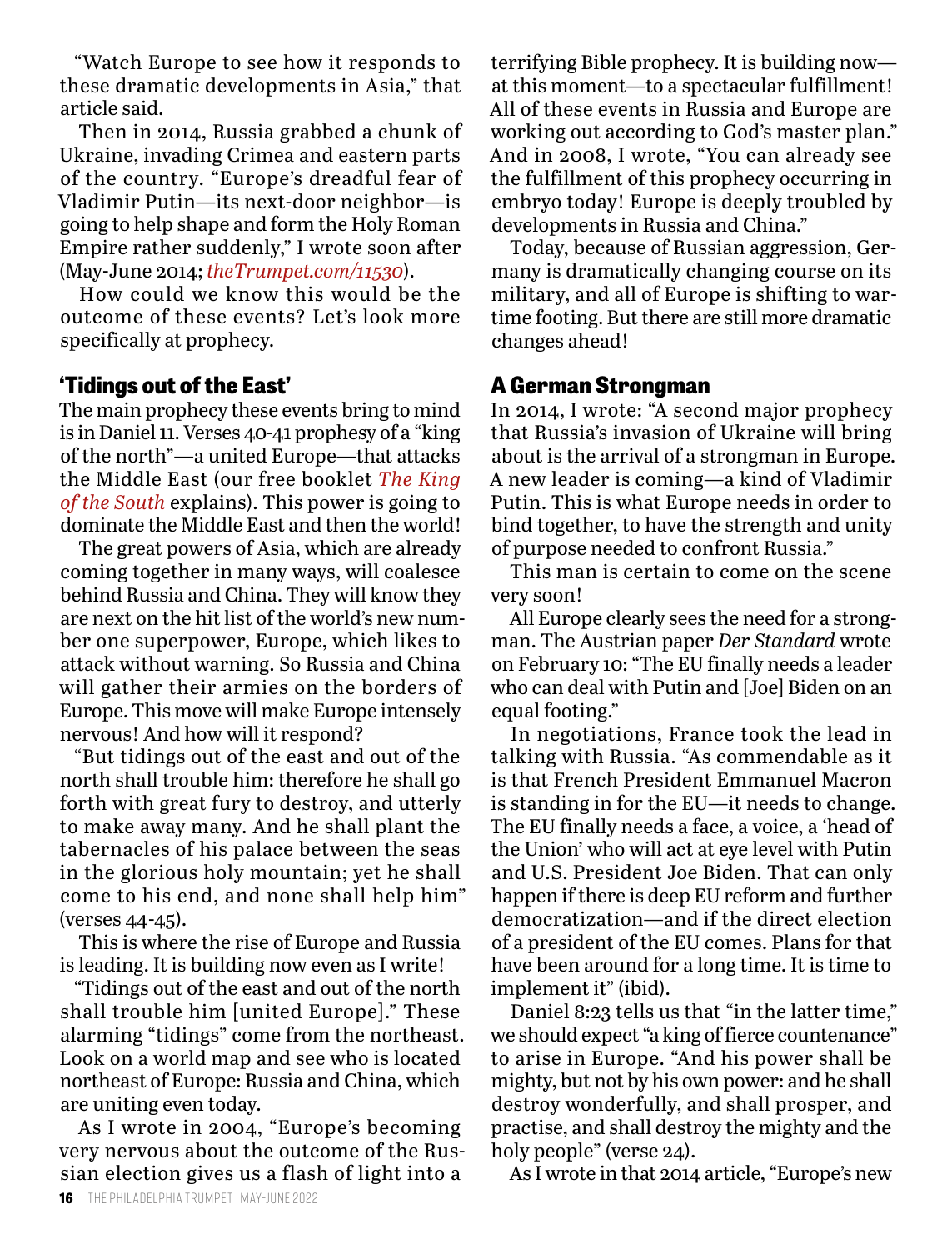fear of Russia is going to play a major role in hastening the fulfillment of that prophecy!"

In addition to the prophesied strongman, the Catholic Church will also play a major role in uniting the disparate European nations.

So much of what God prophesied through Mr. Armstrong has already been fulfilled. Watch closely for the final fulfillment of these prophecies! "Ten kings" will arise. The 27 nations currently comprising the European Union will be pared down to 10. They will be led by a strong Putin-like dictator and unified by the Roman Catholic Church. At that point, they will emerge as a power even greater than Russia or the United States!

Consider the power the EU already has. Look particularly at Germany's clout. The Germans already lead Europe and dominate economically. Soon they will begin calling the shots militarily for nine other European kings.

The growing necessity to protect themselves will drive European leaders to reduce the number of nations in their union and empower a strongman. That man will then use the clout and power of Europe to take on Vladimir Putin and what the Bible calls "the kings of the east" (Revelation 16:12).

Putin is helping create a power that will prove greater than his own! And the clash between these two powers will cause more suffering than the world has ever known!

Most Americans are oblivious to these events. Yet those in America who are paying attention are *cheering* this dramatic shift in Germany! They are glad to see Germany finally standing up militarily. That demonstrates a dangerous ignorance of Bible prophecy.

In the days after the extra spending was announced, German Economic Minister Robert Habeck visited Washington. Spiegel Online wrote that Habeck was "welcomed with open arms" and "showered with goodwill" from America's leaders. "At the German Embassy in Washington, diplomats could hardly believe

the number of people who wanted to meet with Habeck: the secretaries for commerce and energy as well as security and energy advisers," Spiegel Online wrote. "And then Habeck also rushed to Antony Blinken on Tuesday afternoon for an hourlong conversation. Habeck's people hadn't even asked to meet with the secretary of state—the request reportedly came from the U.S. side" (March 2).

But prophecy tells us that this European military power is going to turn against Britain, America and the Jewish state in the Middle East in an act of unparalleled treachery! God says He is raising up this nation to punish us!

These prophecies are dark, but the Bible shows they all have a positive ending. Daniel 8:25 tells us this European strongman will "stand up against the Prince of princes" he will try to fight Christ Himself—"but he shall be broken without hand." The Messiah will come and stop these disastrous wars and destroy that man. The 10-nation military superpower will be destroyed at the same time.

Daniel 2 contains another critical prophecy of this power. It concludes with the image being smashed by a stone from heaven and blowing away in the wind as dust—then the stone growing into a mountain that fills the Earth (verses 34-35). Daniel explains the meaning with this inspiring verse: "And in the days of these kings shall the God of heaven set up a kingdom, which shall never be destroyed: and the kingdom shall not be left to other people, but it shall break in pieces and consume all these kingdoms, and it shall stand for ever" (verse 44). That will be the end of the Daniel 2 image and all the repressive human empires of this world. God is going to smash that image forever!

The rise of a German-led European power is a towering sign that Christ's return is close. The time of evil, human empires invading their neighbors is nearly over. God's rule is about to begin!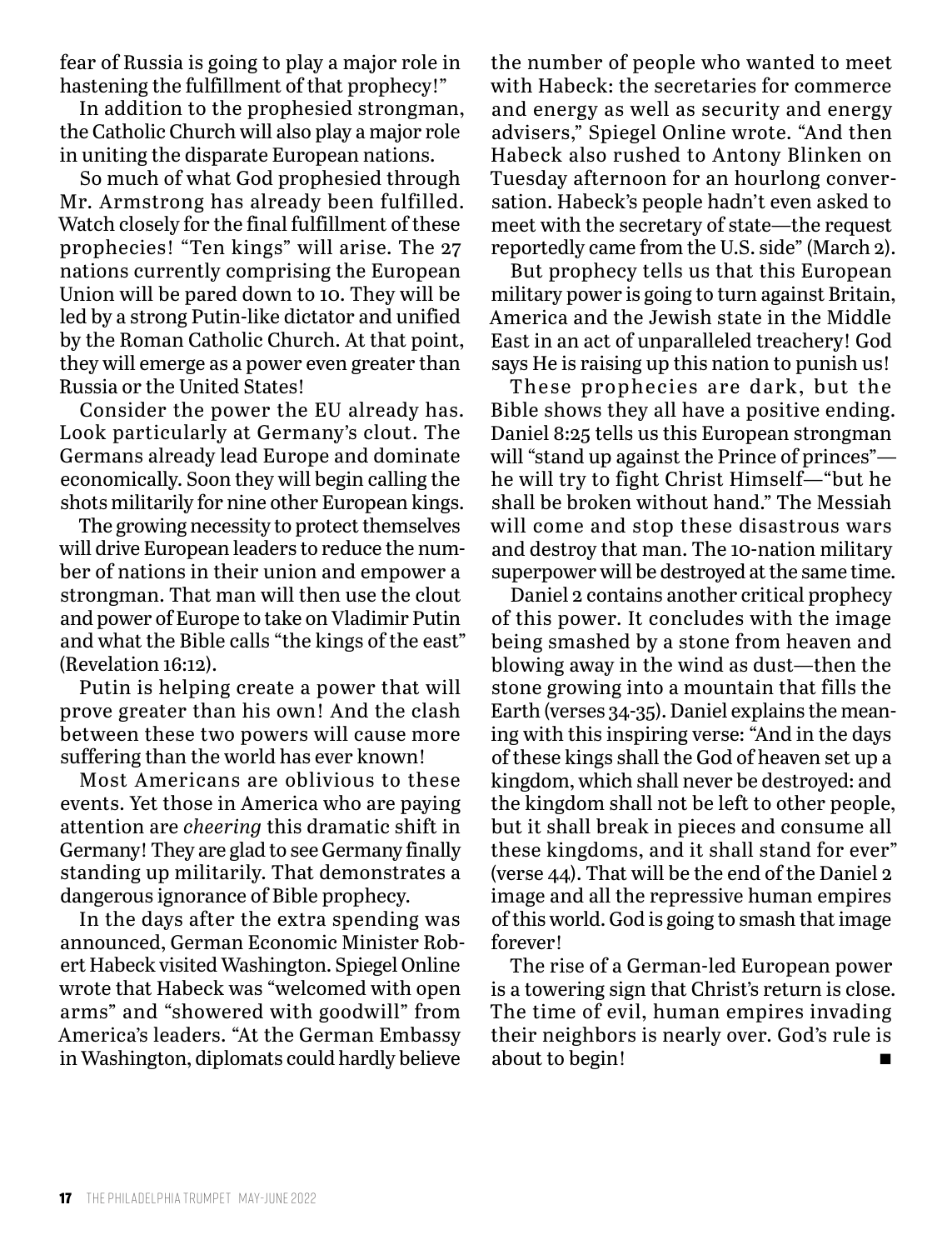### HE WAS RIGHT ABOUT EUROPE

ILLIONS OF PEOPLE HAVE HEARD THE<br>Voice of Herbert W. Armstrong, ana-<br>lyzing the news of the day and actually<br>forecasting the news of the future on his radio voice of Herbert W. Armstrong, analyzing the news of the day and actually forecasting the news of the future on his radio and television program, *The World Tomorrow.* 

"[T]he outlook from here is for a continued drift at Washington—tough talk, but no tough action," he wrote in his characteristic emphatic style in the March issue of his newsmagazine—"the nations of Europe, directly in the very shadow of the great Russian bear, are becoming disturbed, distrustful of America, and thinking more and more about uniting themselves into a UNITED STATES OF EUROPE."

He wrote that all that was lacking was a supreme leader to take command, and that that man would appear suddenly. This man, probably from Germany, would establish a stunning new political system, but based on a very old one: a European bloc, a "union of church and state," united by Catholicism—a modern Holy Roman Empire.

"Ten dictators in Europe will unite, in a gigantic European combine, turning their united military power and resources over to the new leader of Europe! Not only this, but a great RELIGIOUS LEADER—the pope at Rome will also emerge, in a world-shaking pact with the military leader …!"

These 10 European nations, he said, would "include Germany and Italy, probably Spain and Portugal and France, Greece, and probably some of the Balkan nations …. Definitely Britain will not be in it."

This seems like a good analysis for a March 2022 magazine issue. It would be even better if it had been written in March 2020, truly impressive if written in March 2000. But it was written in March 1950.

"Now one of the great things that is urging Europe on … is their fear of what's going on in the Kremlin and the Soviet Union," he said in a Nov. 27, 1982, sermon. "They are losing confidence in the United States as having a military umbrella over them to protect them, and they want their own military force to protect themselves. … [T]hat is a chief incentive to unite them and that is taking place."

On Feb. 8, 1980, he wrote: "Germany, along with other European nations, has no military force capable of defending against such Russian attack. The European nations have relied on U.S. military might to protect them from the Russians who are right at their eastern frontier, and now massing heavy troops there! It seems nato has about fallen into discard. … You may be sure the West European leaders are conferring hurriedly and secretly about *how* and *how soon* they may UNITE and provide a united European military force so they can defend themselves! And so they will no longer have to give in meekly to Russia! And who will they blame for their humiliation and their necessity now to have a United Europe, with a united government, a common currency, and a common military force as great or greater than either the U.S.S.R. or the U.S.A.? They will blame the U.S.! And when they are strong enough to assert themselves, they will first attack Britain for standing firm with the U.S., and then they will return a lot of hydrogen bombs the U.S. has stored now in Europe!"

Mr. Armstrong said he did not know *when*  Europe would unite into a superpower, but for decades he maintained, without wavering, that it *would.* He was delivering the warning of Bible prophecy, and you are reading that same prophetic warning right now, in 2022.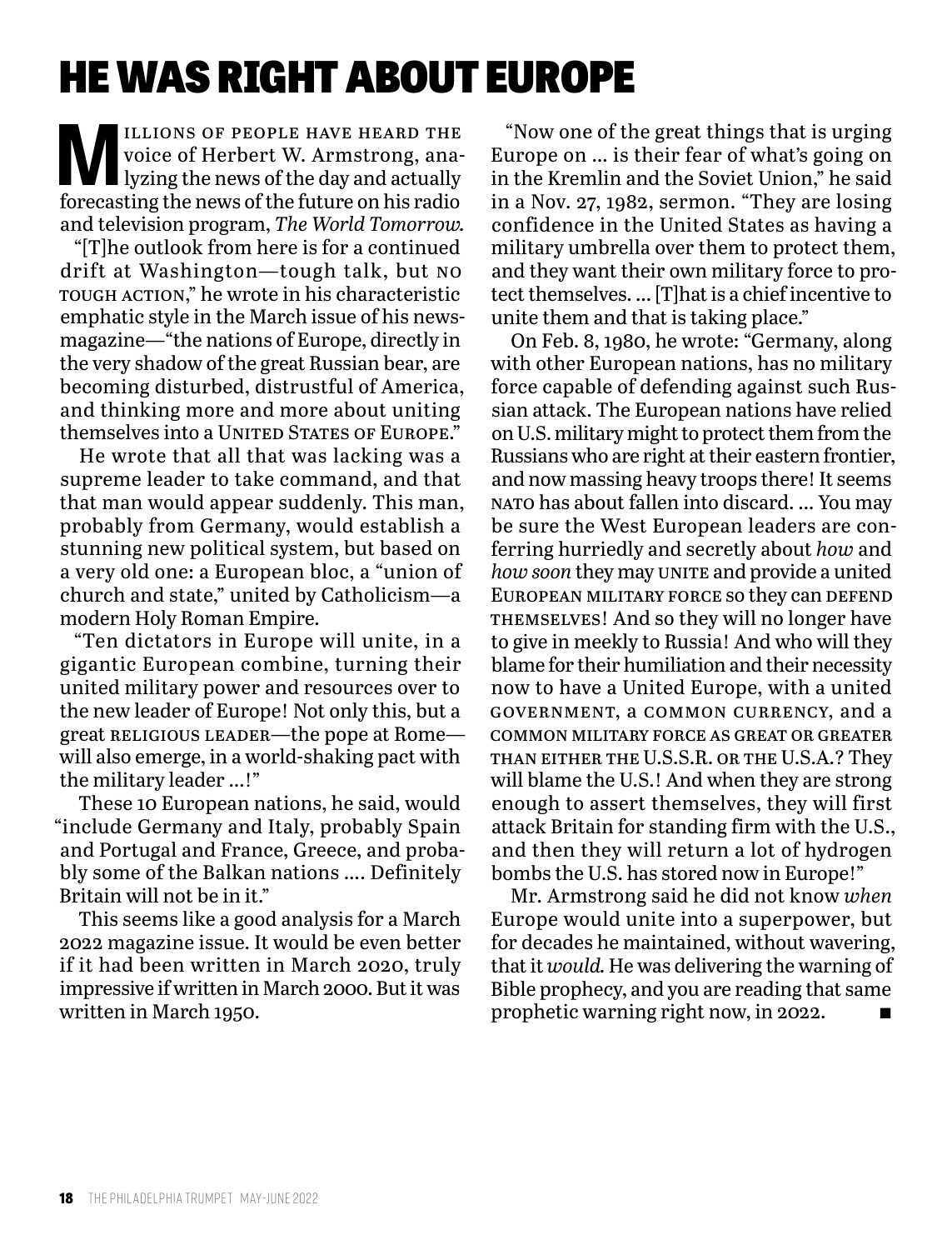### GERMANY'S PHONY WAR ON RUSSIA

T THE SAME TIME GERMANY ANNOUNCED<br>its massive military transformation, it<br>appeared to change course on Russia. its massive military transformation, it **Appeared to change course on Russia.** 

Berlin has been heavily criticized for its strong relationship with Moscow. While 200,000 Russian soldiers were surrounding Ukraine's borders, Germany's newest pipeline with Russia awaited certification. Berlin blocked nato allies from sending weapons to Ukraine. As the United States and others tried to discourage an invasion by promising crippling sanctions, Germany argued against them and undermined them.

One of the world's most ruthless dictators was preparing to conquer Ukraine. And Germany was on his side.

In late February, this appeared to change. German Chancellor Olaf Scholz announced Germany wouldn't merely be sending helmets and field hospitals to Ukraine; it would send weapons and would stop blocking its allies from doing likewise. Days earlier, Germany suspended the Nord Stream 2 pipeline.

But has Germany really broken with Russia? The evidence tells a different story.

There was a real risk that Eastern Europe would abandon Germany for cozying up to Putin. So Germany implemented enough changes to remain inside the Western alliance. Since then, it has worked to undermine sanctions from within.

Britain and America have promised to stop buying oil and gas from Russia. Germany and Europe have not. Ukrainian Ambassador to Germany Andrij Melnyk called Germany's decision to continue importing energy from Russia "a knife in the back of Ukraine."

In a meeting between European Union leaders in Brussels on March 10 and 11, Germany led the whole EU to reject an oil and gas boycott.

This energy trade is literally funding Putin's invasion. When Russia launched its invasion, Europe was sending Russia about €200 million (us\$220 million) per day for natural gas alone. The invasion spiked gas prices, and *now that figure is €600 million.* This spike in gas prices

means that since the war began, the EU is sending more money to Russia, not less.

Cutting off Russian energy altogether would be tremendously painful for Germany, but Berlin has easy ways to *reduce* its dependence on Russia. Just this year it closed three nuclear reactors that it could easily reopen, but it won't.

It's the same story with swift, the interbank payment system. Newspaper headlines give the impression that Russia is almost totally cut off from the global financial system. The truth is, America said it wanted to cut Russia off completely from swift. The EU wasn't ready to do that. Initially it agreed to cut 70 percent off. The final figure was 30 percent.

EuroIntelligence wrote: "What this means is that the swift ban falls into the sino category: sanctions in name only. The EU is cheering on the Ukrainian side from a safe distance, watching from warm living rooms, heated by Russian gas" (March 3).

The weapons Germany promised Ukraine have yet to arrive. NATO allies wanting to send weapons find that their shipments are being held up by German red tape.

Germany, the U.S. and all the West pretend they're going toe-to-toe with Putin and boast about how powerful these sanctions are. But the gap between reality and rhetoric is huge. By scuppering every threat of repercussions, Germany practically encouraged Russia to invade.

When Russia followed through, Germany quickly announced a massive rearmament program and has since worked to unite Europe. Yes, in beefing up its own military, Germany and Europe are all action—though none of that helps Ukraine. But in standing up to Russia, it's mostly optics.

Ambassador Melnyk was present in the Bundestag for Germany's dramatic announcement that it would remilitarize. "There was a strange feeling," he said, "as if the deputies were freeing themselves from a burden. They were rather celebrating themselves with standing ovations. Ten days have passed since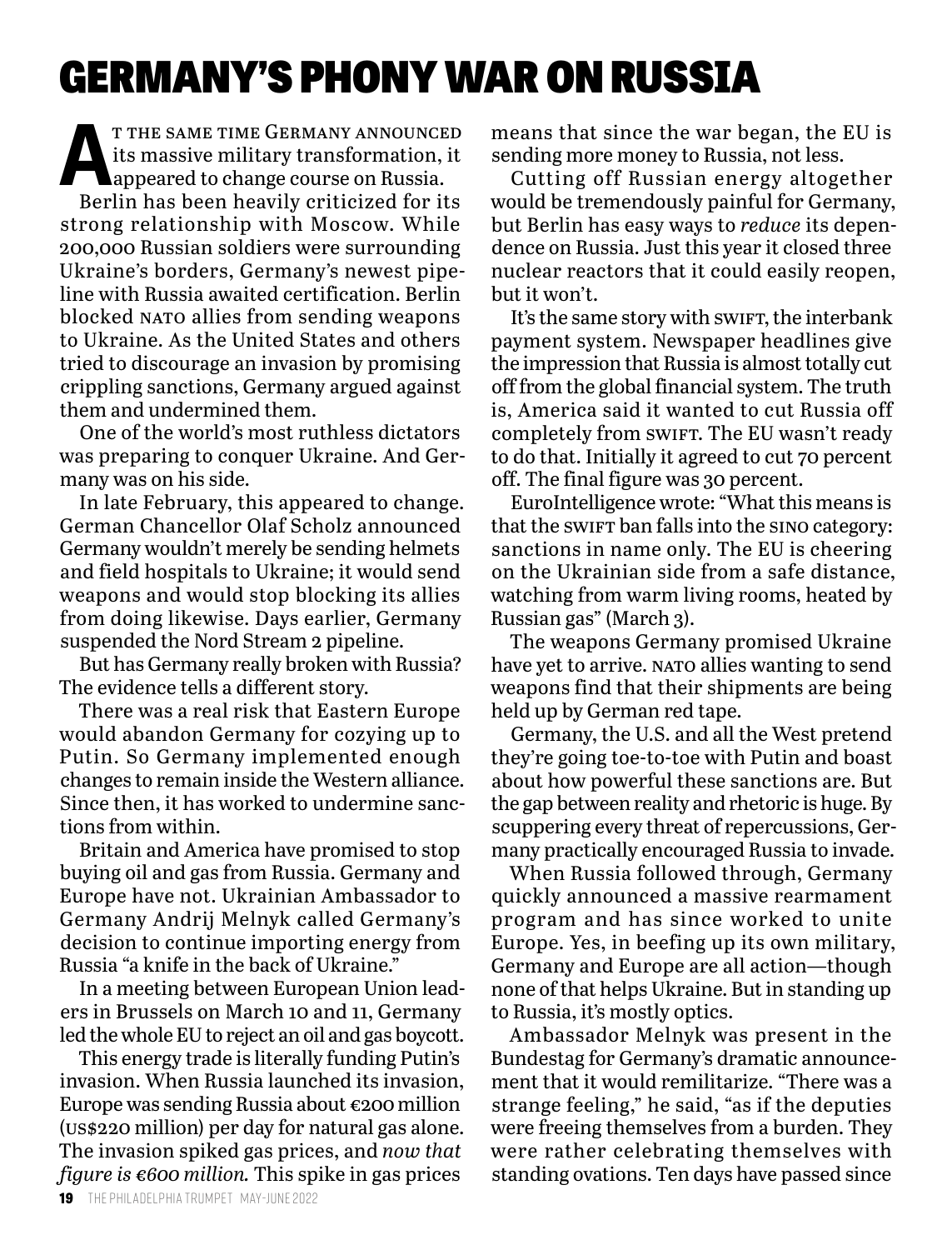then. But we, as Ukrainians, hardly feel a thing. No help that would do justice to the level of brutality and despair in my homeland."

Instead of siding with Ukraine, Germany gives the impression it is hoping for Ukraine to lose quickly so the awkwardness of its position will go away.

Germany's actions clearly show it is not standing with NATO against Russia. Why? "History shows that in between wars, Germany and Russia often work together," *Trumpet* editor in chief Gerald Flurry noted in his January 31 article "Why Germany Just Betrayed America."

"Many elite Germans feel their nation has now gotten all it can from the U.S. and are ready to move on," Mr. Flurry wrote. "Some powerful Germans are thinking more and more about the Holy Roman Empire, and they want modern Germany to assume more power of its own in the spirit of that empire. They want to establish Europe as a mighty, German-led superpower." Russia's invasion of Ukraine has given Germany the perfect opportunity to rapidly rearm. It is also demonstrating America's weakness and causing Europe to look elsewhere for help. A rearmed Germany would be the perfect candidate to replace American leadership.

Mr. Flurry referenced Jeremiah 1:13, in which God gave a prophetic vision of "a seething pot; and the face thereof is toward the north." "This symbolic language is describing modern Germany," he wrote. "Beneath the surface, that nation is full of simmering dissatisfaction with the current world order. Germans are angry at the U.S. The imperialistic

ambition that prompted Germany to start both world wars is alive and well. It is 'seething'!"

Prophecy warns that a German-led Europe is about to boil over, spreading its power across the world.

In May 1962, the *Plain Truth*—the *Trumpet'*s predecessor, led by editor in chief Herbert W. Armstrong—wrote: "Once a German-dominated Europe is fully established, Germany will be ready to negotiate and bargain with Russia—and behind the backs of the Western allies if necessary."

Germany has a history of not just making deals with Russia but making *secret* deals. In 1887, the two concluded an agreement known as the Reinsurance Treaty, where each agreed to be neutral if the other got involved in a war. If such an agreement had become known, it would have destroyed Germany's other alliances—so only a few people at the very top knew about it.

In 1922, Germany and the Soviet Union publicly concluded the Treaty of Rapallo. But secretly Russia helped Germany rearm after World War i while Germany helped Russia industrialize. This was 17 years before Russia and Germany covertly divided up Eastern Europe between the two of them on the eve of World War ii.

Some may think that modern 21st-century nations don't secretly conspire together. But people also thought nations no longer invaded their neighbors and that Europe was free of large-scale war. The alliance Mr. Armstrong forecast decades ago is here—and so many other Bible prophecies stand on the brink of being fulfilled. **RICHARD PALMER**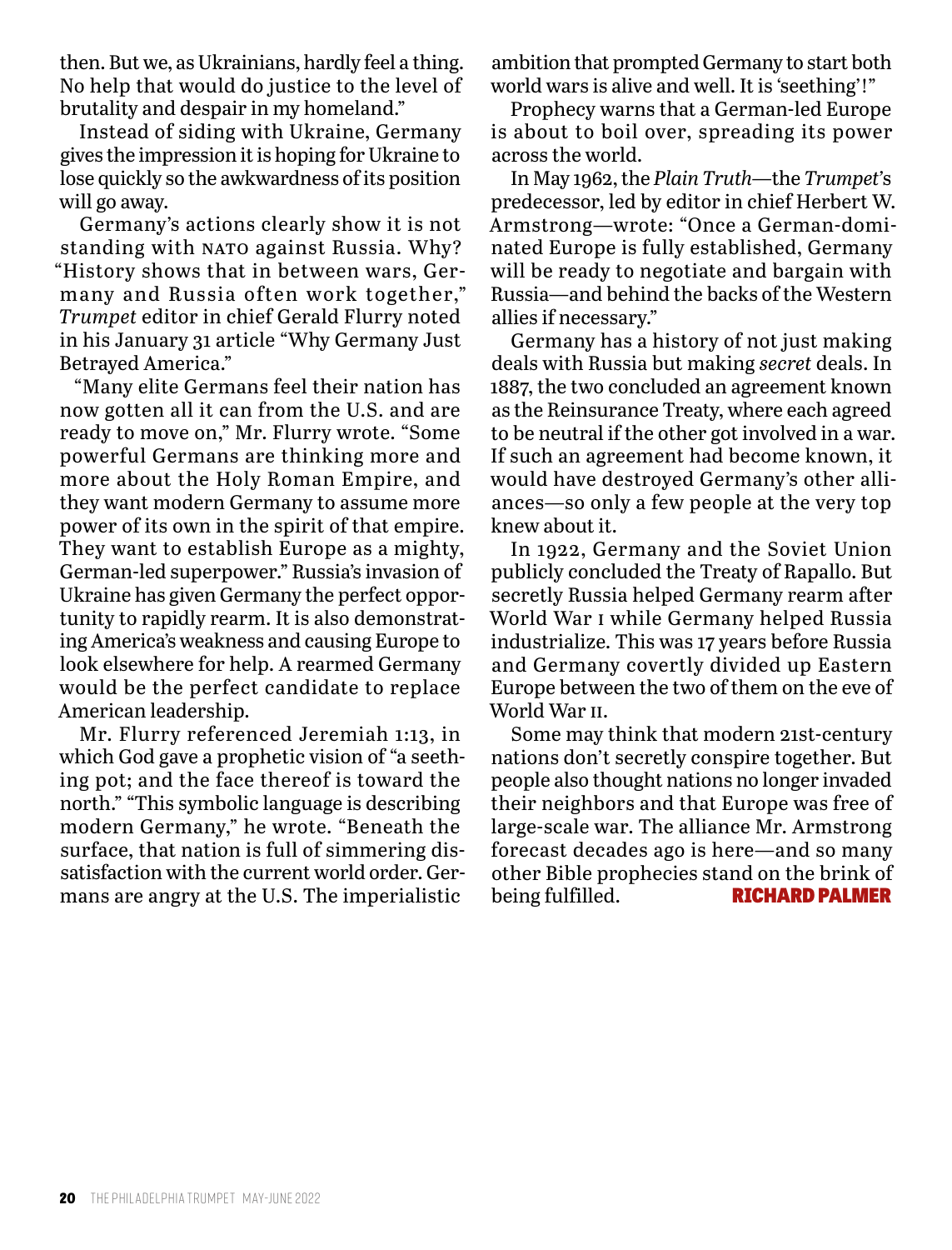## America's Naive Trust in Germany

**The nation that launched two world wars will now receive top-of-the-line stealth nuclear fighters. What could go wrong?** BY GERALD FLURRY

WO WEEKS AFTER GERMANY ANNOUNCED ITS<br>big spending boost, it revealed what it<br>planned on spending a large amount of the<br>cash on: American-made F-35A Lightning II jets. wo weeks after Germany announced its big spending boost, it revealed what it planned on spending a large amount of the

These are America's most modern fighter jets, chock-full of America's top technology. Only the United States' closest allies are allowed to buy them. To be getting such jets is a major military advancement for Germany. For the first time, the German Air Force will have a stealth jet. This will also be its first "fifth generation" fighter. But most significantly, this jet is designed to carry nuclear weapons.

In Belgium, the Netherlands, Italy, Germany and Turkey, the U.S. stores about 150 to 200 thermonuclear bombs. It originally deployed these bombs and more to NATO nations in Europe during the Cold War. Are these bombs still necessary? Is it still worth the risk to leave nuclear weapons in nations that were America's enemies as recently as World War ii? These questions apparently don't concern American leaders, who are now giving Germany the ability to put these bombs on a stealth jet.

Does anyone remember the destruction these nations caused or the devastation nuclear weapons have wreaked?

Nuclear weapons are a horrific menace. Just one can vaporize a city full of people. Two hundred of them are enough to destroy the whole world! Yet America has given those bombs to these five nations—two of which were our bitter enemies just 75 years ago!

In the minds of many people, Russia's invasion of Ukraine has made nuclear war a real possibility. Russian President Vladimir Putin placed his nuclear forces on high alert in February. He threatened "consequences greater than

any you have faced in history" to any nation that interfered with his conquest of Ukraine.

Now Germany is thinking about nuclear weapons too. The only planes Germany currently has to carry the B61 nuclear bombs stationed there are Tornado jets. The Tornado took its first flight nearly half a century ago and is now obsolete.

America is also upgrading the B61 bombs stationed in Germany and elsewhere, making them more accurate and modifying them to fit the F-35. The upgraded bombs will have GPS guidance and a variable yield—meaning they can be dialed up or down to create a range of explosions, from 50 times smaller than the bomb that destroyed Hiroshima to one three times larger. Director of the Nuclear Information Project Hans Kristensen described it as an "all-in-one nuclear bomb on steroids."

America is giving Germany access to its most-advanced and deadliest weapons. The crucial question is, does the United States really have control over those bombs?

Tactical weapons are usually carried by shortrange delivery vehicles like cruise missiles or fighter or bomber aircraft with ranges under 850 miles. They cannot be launched intercontinentally, but they are small enough to be shipped wherever needed in the back of a truck!

Another horrifying possibility is the risk these smaller devices have of being stolen by rogue nations or terrorists. These are immensely powerful weapons! Can we really trust other nations with such firepower?

#### **How Secure Are These Weapons?**

These weapons technically belong to Washington, but do they really? They remain under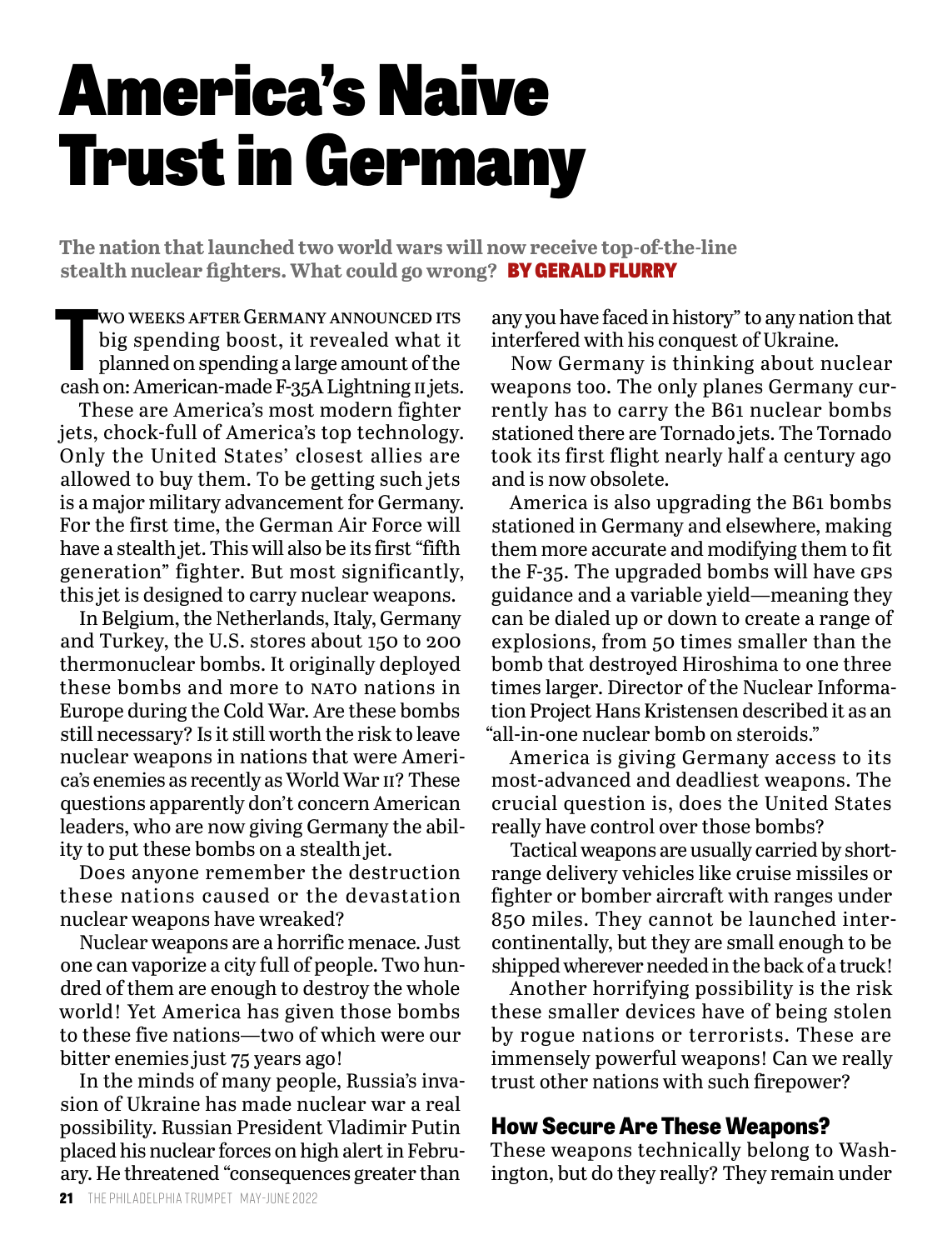U.S. control unless permission is given to hand them over to the host nation in times of war. However, following a series of blunders over the years, the security of these nukes has been called into question.

"According to a Blue Ribbon Review set up by the U.S. Air Force in 2008, most U.S. nuclear weapons storage sites in Europe do not meet U.S. Defense Department security standards," wrote Tom Sauer and Bob van der Zwaan in a May 2011 report for the Harvard Kennedy School, titled "U.S. Tactical Nuclear Weapons in Europe After NATO's Lisbon Summit: Why Their Withdrawal Is Desirable and Feasible."

The Kleine Brogel Air Base in Belgium is one base that hosts America's tactical nuclear weapons. In 2001, this base was the target of an al Qaeda extremist named Nizar Trabelsi. In 2010, the same base was penetrated by peace activists. The activists climbed the perimeter fence and wandered around the base for more than an hour, videotaping their escapade. When they were finally caught, base security didn't even confiscate the videotape!

It is appalling that the U.S. is so careless with something so deadly dangerous! This is the kind of mistake that will have terrible real-world consequences.

Do you think the European nations that host these weapons are as indifferent about them as America is?

Think about the potential for a nuclear debacle. Little could stand in the way of those nations taking over those bombs and using them however they choose. Those weapons could conceivably be turned back on America!

How naive America is to entrust this immense firepower to nations that so recently—and throughout history—have proved to be enemies of the free world!

Giving Germany the F-35 shows a monumental level of trust. This would allow Germany to carry out a stealth nuclear attack. The plane is also designed to be the backbone of the U.S. Air Force. It's an impressive aircraft in many ways, but it has been plagued with some huge weaknesses—especially when it comes to cyberwarfare. The F-35 has been called a flying

supercomputer, and it is shockingly vulnerable to being hacked. Germany and others that operate the plane will be in a perfect position to explore all these weaknesses.

Right now, Germany seems to be an ally of the United States. But what if this nation—our archenemy in World Wars i and ii—turned against us in the next war?

Germany claims to be an ally. Yet Europe is sending Russia more money now than it was before the Ukraine invasion! Germany has led all of Europe to refuse to boycott Russian oil and gas. They're not even taking simple steps to *reduce* the money they send Russia. Is Germany really acting like an ally, especially one America can trust with the most destructive weapons ever produced?

America trusts Germany, but history screams that it shouldn't!

The trust America is placing in Germany is absolutely condemned by the Bible. Why? Because it is trusting other nations rather than trusting God.

#### **Friend or Foe?**

When Germany announced its rearmament, America welcomed the decision with rapturous applause.

In the Bible, God condemns America and Britain (and other modern descendants of ancient Israel) for forsaking Him and for doting on their "lovers." And today, what do we find ourselves doing? Arming two warlike nations, our historical enemies, with nuclear firepower! This is an appallingly dangerous mistake!

In the end-time book of Ezekiel, God says, "And Aholah [speaking of the modern nations of Israel] played the harlot when she was mine; and she doted on her lovers, on the Assyrians her neighbours …. Wherefore I have delivered her into the hand of her lovers, into the hand of the Assyrians, upon whom she doted" (Ezekiel 23:5, 9). This whole chapter concerns Israel, here called Aholah, and the Jews, called Aholibah, setting themselves up for one of the most shocking betrayals in history!

The Assyrians are the forefathers of the modern Germans, and one of the names used in biblical prophecy to refer to Germany today.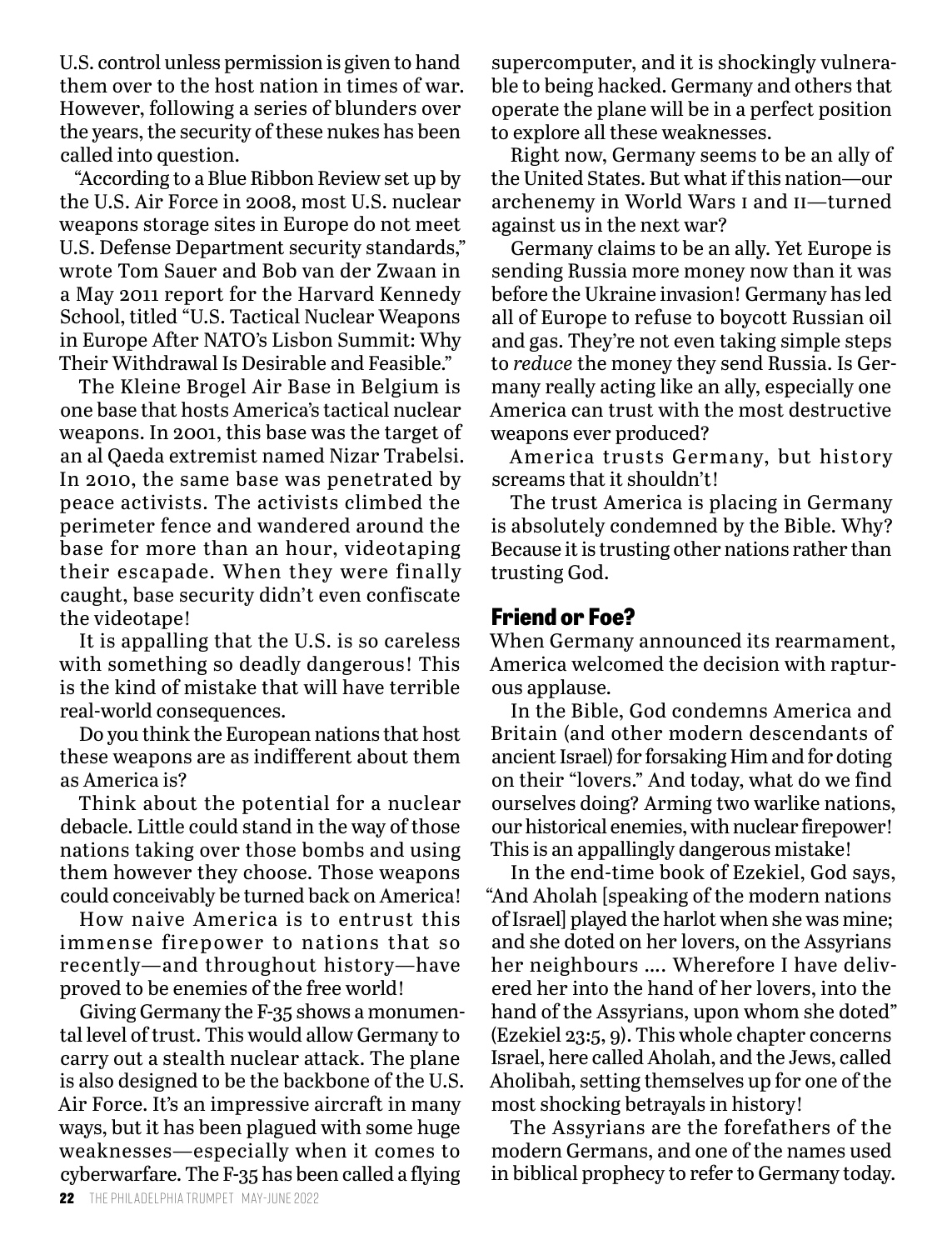(We prove this in our article "Is Germany in Bible Prophecy?", *theTrumpet.com/17944.*)

Ezekiel's prophecy continues, "She [America and Britain] doted upon the Assyrians her neighbours, captains and rulers clothed most gorgeously, horsemen riding upon horses, all of them desirable young men" (verse 12). Germany is a very militaristic country, a nation with impressive soldiers. Now, as this country dramatically expands its military, America is celebrating.

"And as soon as she saw them with her eyes, she doted upon them, and sent messengers unto them into Chaldea. And the Babylonians came to her into the bed of love, and they defiled her with their whoredom, and she was polluted with them, and her mind was alienated from them" (verses 16-17). In our time, "the Babylonians" refer to the Holy Roman Empire, which has Germany, Italy and the Vatican at its core.

God has a strong view about cozying up to such "lovers"! It is a matter of trust. America has no trust in God for protection, so it is trusting another nation—in this case, one with a terrifying history! We have put human beings ahead of God. God condemns modern Israel—especially America, Britain and the Jewish state—because they have "forgotten me" (verse 35). That is a serious mistake these nations are going to regret.

This is an insane policy, even by normal standards of common sense. But God sees it for what it really is. He says America and Britain are worse than a prostitute: We are like a woman who has forsaken her husband and become a prostitute who pays the customer to come to her (Ezekiel 16:33-34). That's how abominable this is to God!

The sobering reality is that any one of the countries that have those bombs could take control of these weapons by force and use them against the U.S. Two hundred nuclear bombs are sitting in European countries enough to destroy the world—and the proliferation is spreading!

But the awesome news is that Christ will return! He will let us experience the suffering we have brought upon ourselves because of our sins. But just as sure as those seven resurrections of the Holy Roman Empire have come on the scene exactly according to prophecy—and just as sure as the prophesied World War III is about to come—we can be absolutely confident He will return.

When that happens, these bombs and all the destruction they wreak will be destroyed forever. Jesus Christ will bring the solution to this terrible problem. You can prove that truth straight from your own Bible.

Thank God for that endless hope! $\blacksquare$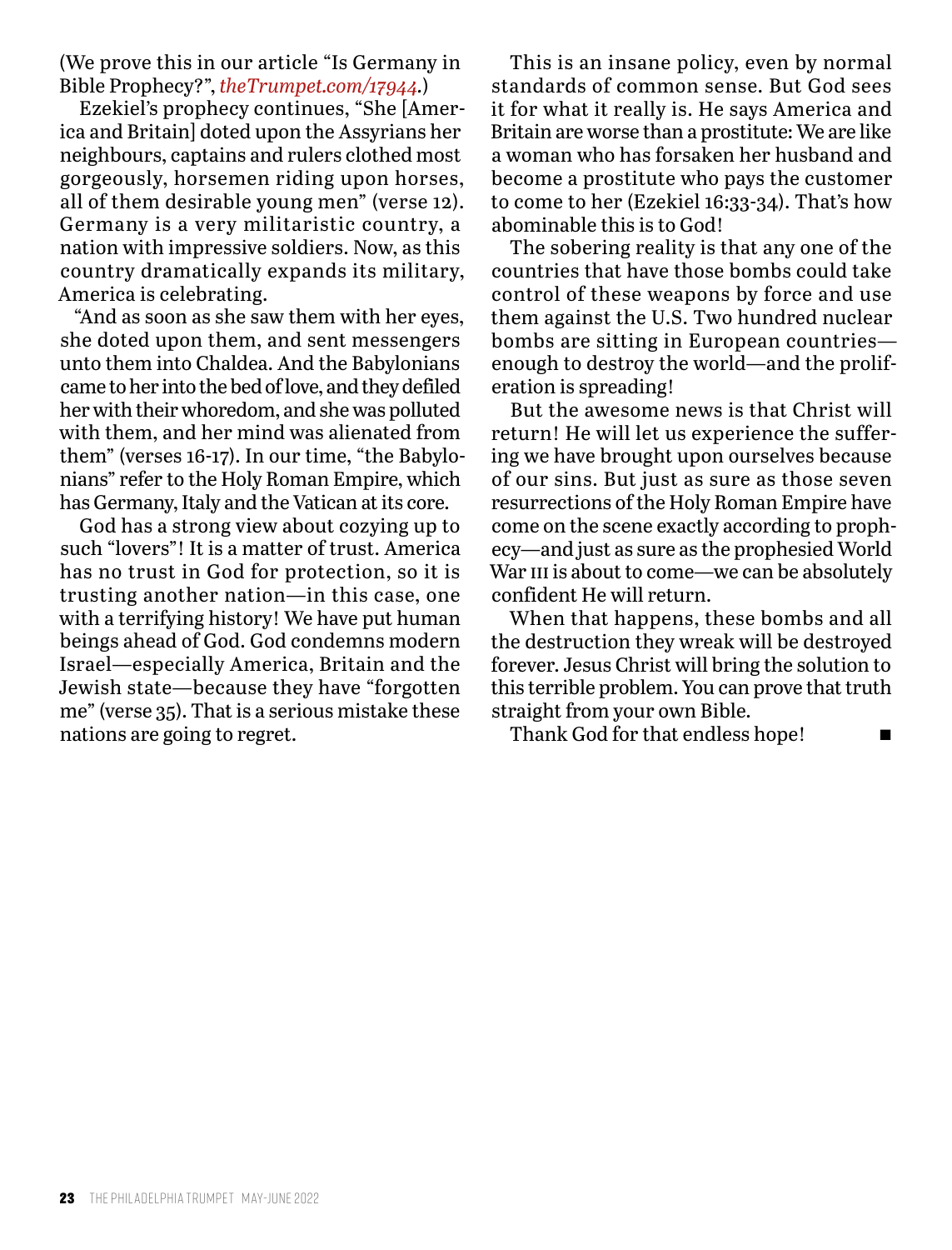# War Sparks Food Crisis

**Blocked ports and fallow fields in Ukraine will affect an already volatile region.** BY ANDREW MIILLER

**R** ussian tanks are not only threatening Ukraine's people; they are threatening the global food supply. Russia and Ukraine together grow large percentages of the world's wheat, corn and other agricultural products, but Ukraine has stopped shipping their produce. Its Black Sea ports are closed until the Russian invasion ends.

Consequently, corn futures have risen 18 percent, and wheat futures have risen 40 percent—the fastest price increases in at least 60 years. More than 5 percent of Ukraine's population has fled the country already, and supply chain problems are making it hard to get fertilizers. If Ukrainian farms are not planted this spring because the farmers are fighting and their fields are war zones, prices could go much, much higher.

"Ukraine has been brutally disturbed," Ukrainian farmer Kees Huizinga told Brownfield Ag News. "I just this morning got a message from our agricultural association that Ukraine farmers need 200,000 tons of diesel to do the spring planting. The same story goes for seed materials, for spare parts for machines and labor. A lot of guys went to the army, so there's a shortage of tractor drivers. Fertilizers are extremely expensive and hardly available, as they're not being produced now."

Huizinga says if Russia's invasion continues, it will create huge grain shortages in southern Europe, North Africa and the Middle East. Egypt, for example, gets about 85 percent of its wheat from Russia and Ukraine. The Egyptians are now desperately looking for alternative supplies. In early March, a member of Egypt's national chamber of commerce told Bloomberg that in the greater Cairo area, a pack of five flatbread loaves increased in price by 50 percent over the course of a week. This is an urgent issue for the Egyptian government,

and beyond: The mass protests, deadly confrontations, overthrow of the Mubarak regime and temporary seizure of the country by the radical Muslim Brotherhood all began with a surge in the price of bread. War in Ukraine could lead to another revolution in Egypt, and a revolution in Egypt would affect other nations in the Middle East and beyond.

"Remember, bread riots are what started the Arab Spring; bread riots are what started the French Revolution," said Teucrium ceo Sal Gilbertie. "It is a biblical event when you run low on wheat stocks."

Government lockdowns and the resulting supply chain disruptions shot food prices to a 10-year high before the first Z-emblazoned Russian tanks began clattering across Ukrainian wheat fields. In America, groceries are about 8.5 percent more expensive than they were a year ago, but the situation is much worse in other countries. The United Nations Food Agency reports that, worldwide, the price of food has increased 20.7 percent and is still rising.

Two millenniums ago, the disciples of Jesus Christ asked Him for a sign "of the end of the world." He confirmed that the end of human civilization would come and would be preceded by certain events: "Take heed that no man deceive you. For many shall come in my name, saying, I am Christ; and shall deceive many. And ye shall hear of wars and rumours of wars: see that ye be not troubled: for all these things must come to pass, but the end is not yet. For nation shall rise against nation, and kingdom against kingdom: and there shall be famines, and pestilences, and earthquakes, in divers places. All these are the beginning of sorrows" (Matthew 24:4-8). Among other signs, Jesus Christ Himself specifically prophesied religious deception, wars and food shortages.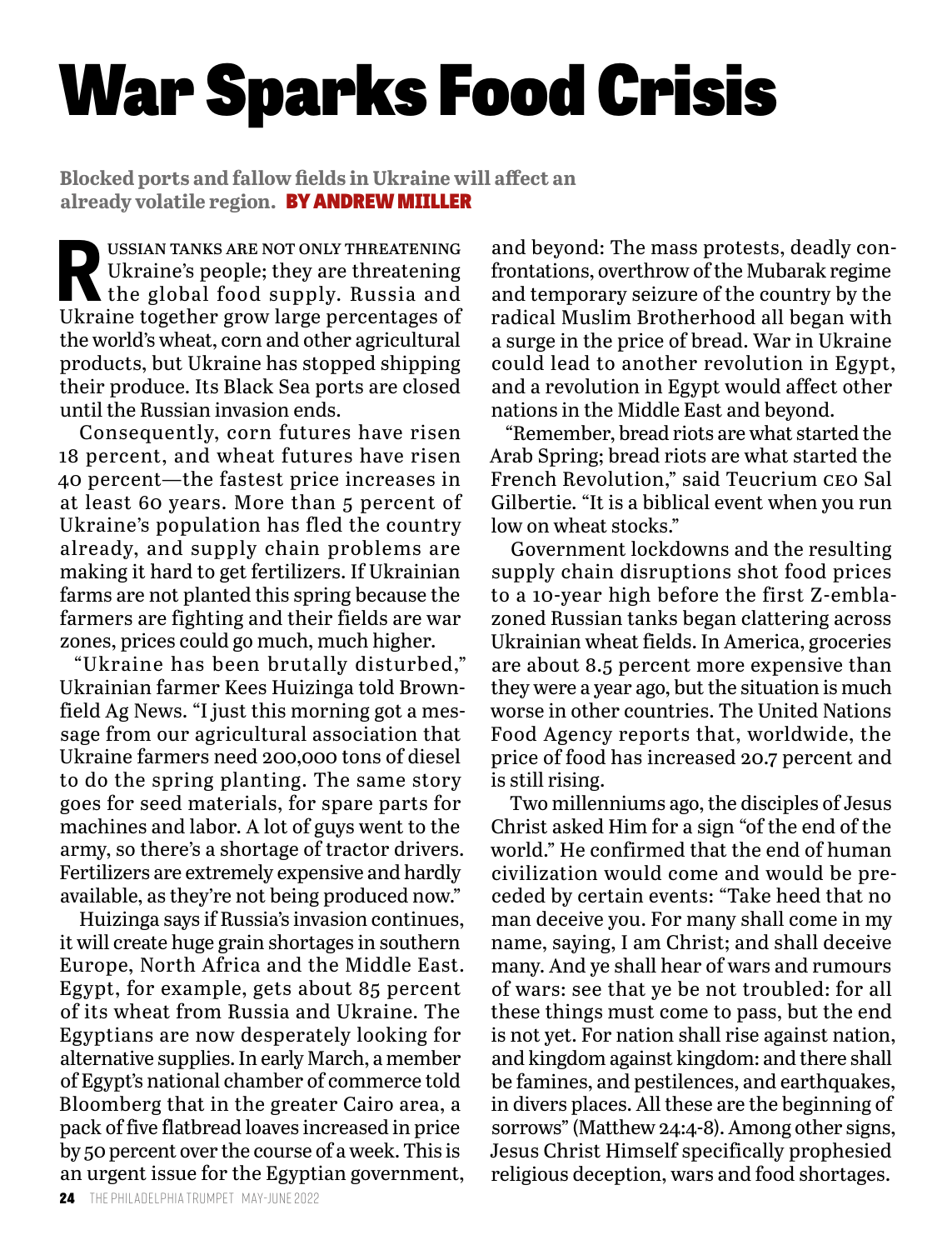And war in Ukraine could lead to the fulfillment of even more imminent, even more specific prophecies. Watch for the food crisis to benefit Islamic movements like the Muslim Brotherhood in Egypt and al-Shabaab in Ethiopia. The Prophet Daniel foretold that Egypt and Ethiopia would align with an Islamic radical leader (Daniel 11:42-43). In his booklet *The King of the South, Trumpet* editor in chief Gerald Flurry identifies Iran as the "king of the

south" and forecasts that pro-Iran movements will take control of Egypt and Ethiopia. Watch for food insecurity and economic turmoil from the war in Ukraine to destabilize these two nations, giving radical Islam and Iran incentive to spark a revolution.

Wars causing food shortages and food shortages causing wars are indeed going to become an increasingly tragic "biblical event." These are the days we are living in right now.

## The Worst American Foreign-Policy Blunder 2

**A sequel far worse than the original.** BY ANDREW MIILLER

**T** HE WORST FOREIGN-POLICY BLUNDER IN<br>American history." That is how the<br>Trumpet's editor in chief described the American history." That is how the *Trumpet'*s editor in chief described the Iran nuclear deal—the Joint Comprehensive Plan of Action agreement—that went into effect on Jan. 16, 2016. The agreement gave one of America's fiercest adversaries immediate access to over \$100 billion, \$1.8 billion of which was in cash. It permitted Iran's development of ballistic missile technology, which it will develop to eventually hold a nuclear warhead. And astoundingly, it gave Iran a legitimate path to obtaining a nuclear weapon in little over a decade.

Gerald Flurry warned that this signature foreign-policy initiative by President Barack Obama was more than a naive mistake. It was a deliberate attempt to empower the fanatical Islamic regime, putting in grave danger America's allies, most notably the Jewish state.

President Donald Trump withdrew from what he called the "terrible Iran nuclear deal" and for four years attempted to restrain Iran and support Israel's defense.

But now with Joe Biden in office, six years after the original deal was initiated, America is leading the great powers into a new agreement with Iran on nuclear technology. Shockingly, there is nothing substantially "new" about this new deal. Those who have followed the negotiations are feeling a sickening sense of déjà vu.

In fact, this may prove to be the *new* "worst foreign-policy blunder in American history."

#### **The Remake**

Many of the characters have remained the same. Robert Malley leads the negotiations for the United States, just as he did in 2015. Other Obama-era carryovers involved in the new deal include Richard Nephew (who recently left the team due to "differences of opinion") and Wendy Sherman, serving as deputy secretary of state under Antony Blinken.

This time around, the horror-show ending is clear from the beginning. In the original, Iran's radical, terrorist-sponsoring, nuclear-ambitious regime was about to collapse under Western sanctions. Yet Obama, president of what Iran calls "the Great Satan," intervened to *save* that regime and its nuclear program.

Now, Obama's former negotiators and his former vice president, Joe Biden, are as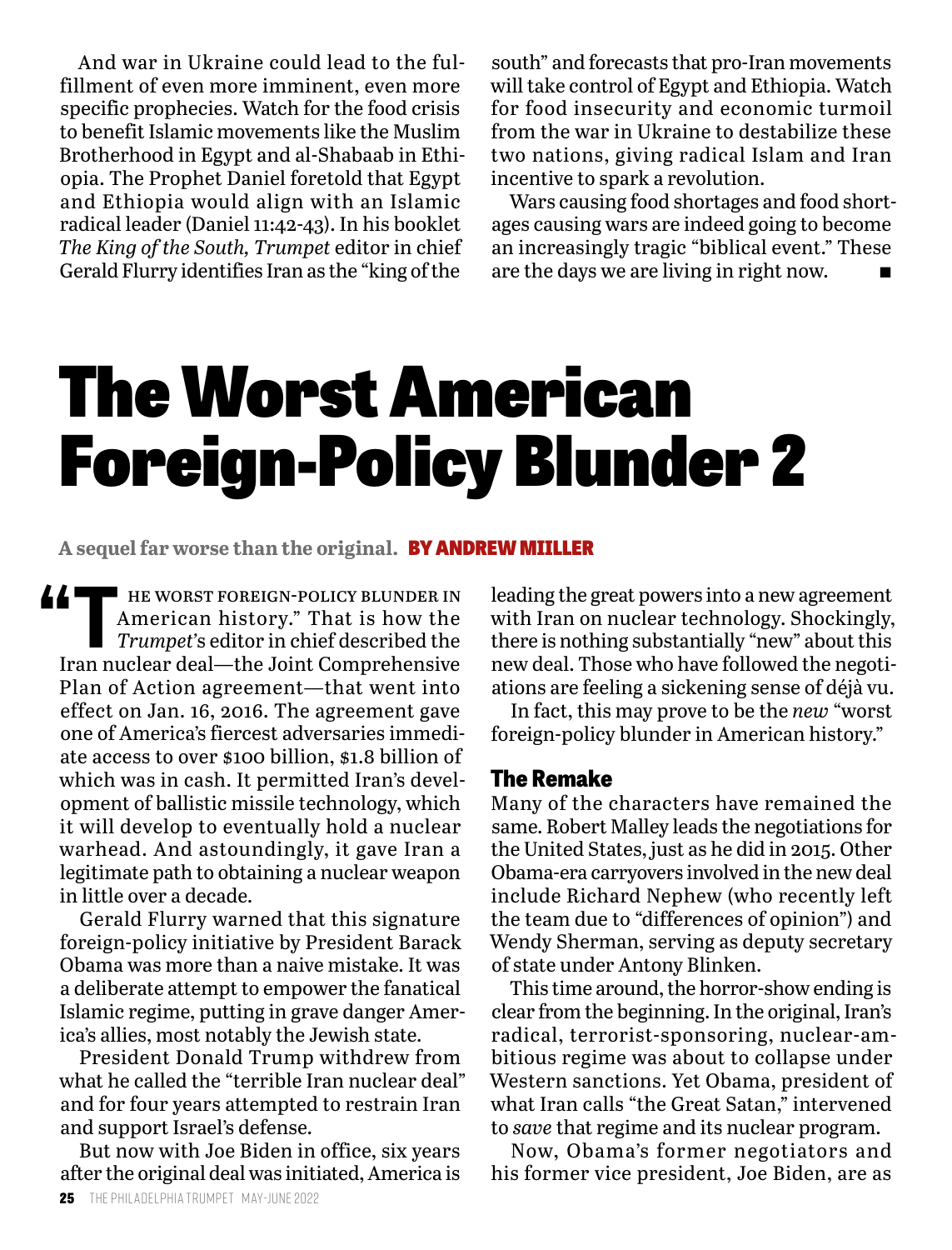determined as he was to strike a deal with Iran at any cost.

Biden's team has pushed U.S. negotiators to cave in to Iran to such an extent that at least three members of the U.S. negotiating team have resigned in protest. Former U.S. National Security Adviser John Bolton said, "The concessions that were made to the mullahs in Tehran to get the deal put back together make it even worse." He called it "a terrible mistake for the United States and anyone who believes in peace and regional security."

According to a draft of the agreement leaked to Reuters, the framework for this new deal is the original deal, including its expiration dates. Israeli Prime Minister Naftali Bennett said this means that if the Iranians agree to restrictions, whether heavy or light, they could legally pursue nuclear weapons in less than 2½ years.

But at least there are mechanisms or incentives to bring Iran back to the negotiating table in the future, right? Apparently not. The deal reportedly expires in 2025 and leaves it at that.

The stated goal of the new deal is simply to bring Iran back into compliance with the nuclear provisions of the old deal, including reducing the purity of its enriched uranium from its current 60 percent to 3.67 percent. The regime will reportedly reduce its stockpile of enriched uranium in phases, but many of the deal's benefits will take effect immediately.

A more important and touchier subject is the matter of Iran's advanced centrifuges, illegal under terms of the original deal. When Donald Trump pulled out of the deal, Iran began building as many of them as it could, and now it does not want to give them up.

If you understand the motivation of the Obama-Biden team, you'll find their response unsurprising: *No problem.* The new deal allows Iran to place its illegal advanced centrifuges in storage rather than destroying or otherwise forfeiting them. This means that the worst-case scenario for the people at Iran's Atomic Energy Organization is to wait until 2025 and then start cranking out highly enriched uranium.

#### **The Take**

As part of the original nuclear deal, Iran

received about \$100 billion in unfrozen assets and sanctions relief—equivalent to the 100 top-grossing films of all time, doubled. This saved Iran's struggling economy and its struggling regime. The mullahs of Tehran used this money to pour vast resources into funding its terrorist proxies.

The new deal will do the exact same thing and provide almost the exact same amount of money. Upon signing the deal, the Iranian regime will gain access to more than \$100 billion in currently inaccessible assets.

"If we lift the sanctions, how are those dollars likely to be spent?" asked U.S. Rep. Ritchie Torres. "I have no reason to think those dollars will be spent on an Iranian Build Back Better Act. I have every reason to think those dollars will likely finance acts of terrorism and proxy warfare." Torres and others have seen this before: This is exactly what Iran did after implementation of the original deal.

But the new deal will produce even larger flows of cash. Iran's economy depends heavily on oil exports. With this deal, experts predict Iran will more than double its oil exports within months. S&P Global estimates that within nine months, it could be shipping 1.5 million additional barrels of oil every *day.* A source in the Organization of Petroleum Exporting Countries told Reuters that it will seek to re-include Iran if a deal is signed.

According to the Washington Institute for Near East Policy, "Iran's economy is poised for solid, if not spectacular, growth in the coming months. Before the recent changes in world oil conditions, the International Monetary Fund forecast its GDP growth for 2022 at 2 percent. Combined with an average of 3 percent growth over the previous two years, this would put Tehran at 95 percent of where it was before the Trump administration's 'maximum pressure.'" Since that forecast, the price of oil has shot up from \$76 to \$113 a barrel at the time of writing. Shipping an extra 1.5 million barrels a day will sharply increase Iran's revenue.

#### **New Costar**

The U.S. and Iran have agreed on Russia as the main mediator of the new negotiations.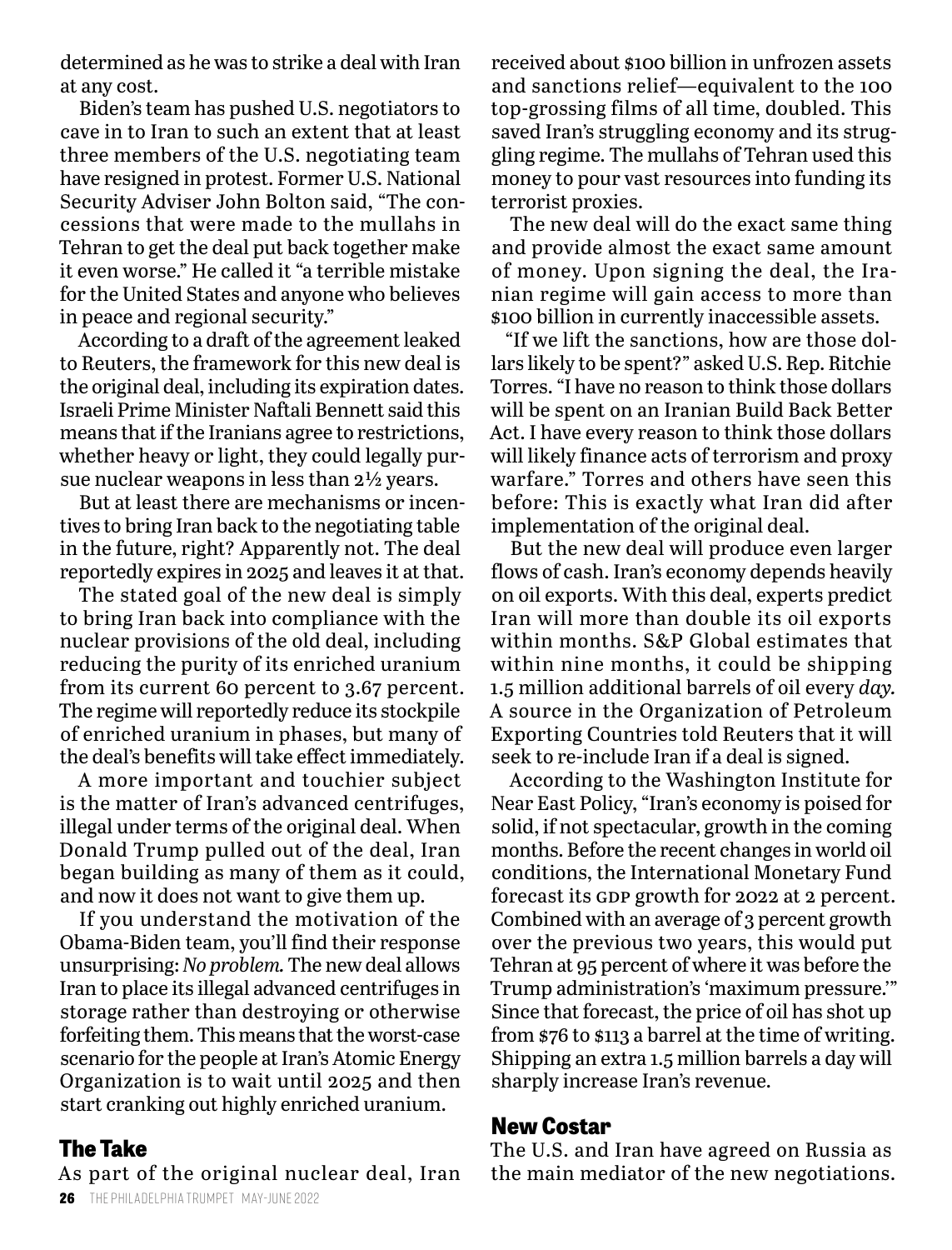When Russia launched its full-scale invasion of Ukraine, and was condemned for it by the U.S., you would expect this to significantly stall negotiations. Well, yes and no.

The deal has been delayed by Russia's war on Ukraine and by the fact that a whole new set of demands has been placed on the table—not by Iran, but by Russia. It is demanding that the U.S. lift the sanctions it has implemented for its invasion so that it can trade with Iran after the deal is completed.

Russia has proposed that it be allowed to carry out nuclear work in Iran as per the original deal, enabling it to fulfill a \$10 billion contract to expand Iran's Bushehr nuclear plant, to help redesign Iran's Fordow nuclear facility, to swap out uranium, and to furnish Iranian reactors with Russian nuclear fuel.

Biden predictably caved in to Russia's demands just as he did Iran's. U.S. State Department Spokesman Ned Price said America would not impose sanctions on "Russian participation in nuclear projects" as outlined in the new deal.

British journalist Melanie Phillips wrote, "So the Biden administration is now accepting Putin—the man who Biden himself calls a 'war criminal' and who has threatened nuclear war against the West—as the controller of Iran's nuclear-weapons program. … It's hard to believe, but through its double-dealing with both Russia and Iran, America is now working with a lethal enemy of the West to empower a lethal enemy of civilization" (March 18).

#### **Bad Actor**

One obstacle to completing the new deal is the status of the Islamic Revolutionary Guard Corps (irgc). President Trump designated it, correctly, as a Foreign Terrorist Organization. Iran wants that reversed.

The IRGC is easily one of the largest, bestfunded terrorist organizations in the world, led by a fanatical regime. It has aided in numerous anti-West terrorist attacks since its inception. It is responsible for the deaths of thousands, if not millions, of people, directly and indirectly. Its stated goals include obliteration of the State of Israel and genocide of the Jewish people.

Thus one can imagine the shock and anger felt by Israel's leaders when rumors emerged that the Biden administration was considering delisting the IRGC as a Foreign Terrorist Organization. In exchange, the mullahs would promise to deescalate the region. Israel's leaders initially refused to believe it. In a joint statement on March 18, Prime Minister Bennett and Foreign Minister Yair Lapid said, "We find it hard to believe that the IRGC's designation as a terrorist organization will be removed in exchange for a promise not to harm Americans. The fight against terrorism is a global one—a shared mission of the entire world. We believe that the United States will not abandon its closest allies in exchange for empty promises from terrorists."

When it became evident that the U.S. was indeed planning to delist the IRGC, Mr. Bennett said, "Unfortunately, there is still determination to sign the nuclear deal with Iran at almost any cost—including saying that the world's largest terrorist organization is not a terrorist organization. This is too high a price."

Obama and Biden are willing to pay it.

#### **Spoiler Alert**

Melanie Phillips wrote this interesting statement: "Given that the Iranian regime has been at war with the West since it came to power in 1979, that its fingerprints are on almost every major terrorist atrocity against Western interests and that it unceasingly declares its genocidal aim to exterminate Israel, the administration's determination to empower it is incomprehensible" (op cit).

Indeed, most people find the U.S. government's push for this new deal to be incomprehensible. Biden and those around him seem determined to empower a direct enemy and one of the most dangerous regimes on Earth today. Worse still, he seems happy to do it at the expense of America's allies. To any rational, clear-thinking person, the actions of the Obama administration and this administration have been mystifying.

But you can understand. There is a reason why this administration has made so many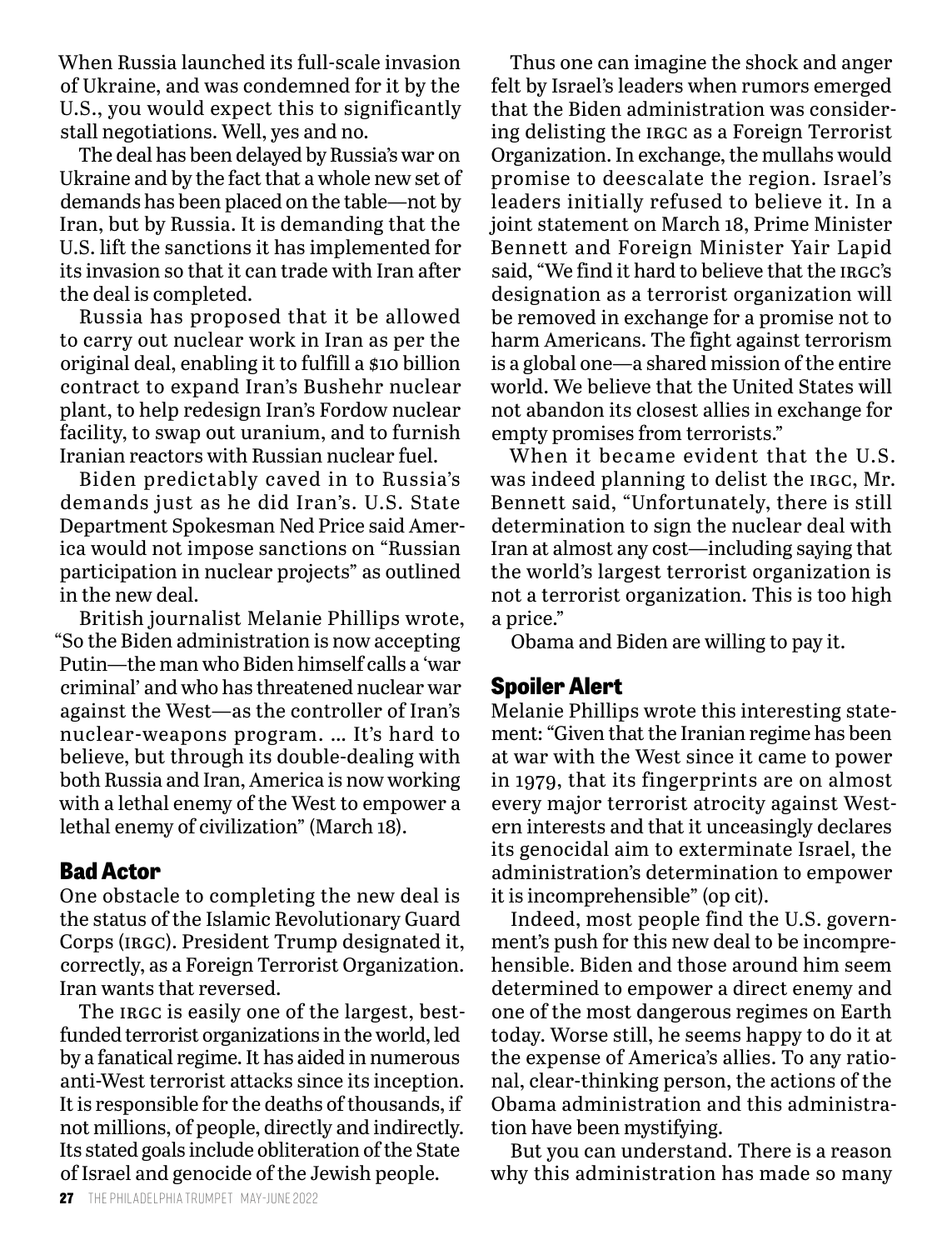decisions that are disastrous for Americans, Israelis and others.

While other news sources praised and swooned over presidential candidate Barack Obama, the *Trumpet* sounded the alarm. We emphasized scandal after scandal during his administration as other news sources dismissed or forgot them. When Obama's administration signed the original nuclear deal, Mr. Flurry called it a "cataclysmic foreign-policy blunder."

When Joe Biden took office, Mr. Flurry forecast that we would see the same horrifying policies as we did under Obama. "Many people can clearly see that Joe Biden is not really in charge of the government," he wrote in our October 2021 cover story, "This Isn't Incompetence. This is Treason!" (*theTrumpet. com/24563*). "He has filled his administration with Obama-era officials, and Mr. Obama himself is really directing the show! Some say correctly—that this is effectively Obama's third term."

Writing about America's shameful withdrawal from Afghanistan, Mr. Flurry wrote, "Many of the seeds for this disaster were laid years ago, when Joe Biden was *vice* president—second in command to Barack Obama. I have written extensively on how, for eight years, the Obama administration was working dangerously against America's interests—and why" (ibid).

The *Trumpet* has accurately forecast and emphasized the role of Iran and of Obama by using a key understanding: the prophecies of your Bible.

"Many people can see that these are disastrous decisions," Mr. Flurry continued. "But we must understand that this isn't simply the result of ineptitude on the part of this administration, or naivety about how the world really works. We are seeing the aftereffects of a calculated, aggressive, satanic attack aimed at weakening and ultimately destroying the nations of Israel, starting with the world's most powerful nation!"

There is a force that *wants* terror, war and nuclear detonations. There is a spirit behind it. That is why these events are all moving in the same direction.

"Many biblical scriptures explain and underscore this truth. You cannot grasp the malevolent intent behind Barack Obama's actions without recognizing this," Mr. Flurry wrote.

For decades, using Bible prophecy, the *Trumpet* has warned about America's decline and imminent fall as a superpower and the rise of Iran. We warned that it would become the nuclear-armed king of radical Islam based on a prophecy found in Daniel 11:40: "And at the time of the end shall the king of the south push at him: and the king of the north shall come against him like a whirlwind, with chariots, and with horsemen, and with many ships; and he shall enter into the countries, and shall overflow and pass over." In *The King of the South,* Mr. Flurry identifies the pushy, aggressive, belligerent leader of Islamic terrorism, Iran, as this king of the south.

The renewed zeal for a nuclear deal by Barack Obama's men is readying the king of the south to make this prophesied push. Initially, this will make America's longtime ally Israel extremely vulnerable to future attack. But according to this prophecy, extreme worry will also be felt by the king of the north.

Who is the king of the north? Since 1945, the late Herbert W. Armstrong, editor in chief of the *Plain Truth,* the predecessor magazine to the *Trumpet,* identified this king as a German-led Europe. Now, to the cheers and adulation of the rest of the world, Germany is pushing to remilitarize, using the Russian invasion of Ukraine as a pretext (article, page 10).

Mr. Armstrong predicted Germany's remilitarization more than 75 years ago, when Germany was a bombed-out ruin following World War ii. He based his forecast on the sure word of Bible prophecy. As Mr. Flurry explains, the coming clash between radical Islam and a united, Catholic Europe will spark the nuclear fires of World War III.

The terrifying forecasts of the *Plain Truth* and the *Trumpet* are coming to pass. And the worst is still to come. But from this same key source—Bible prophecy—also comes the greatest news anyone could ever hear!

"[J]ust as surely as those events will unfold, Jesus Christ will return to this Earth in power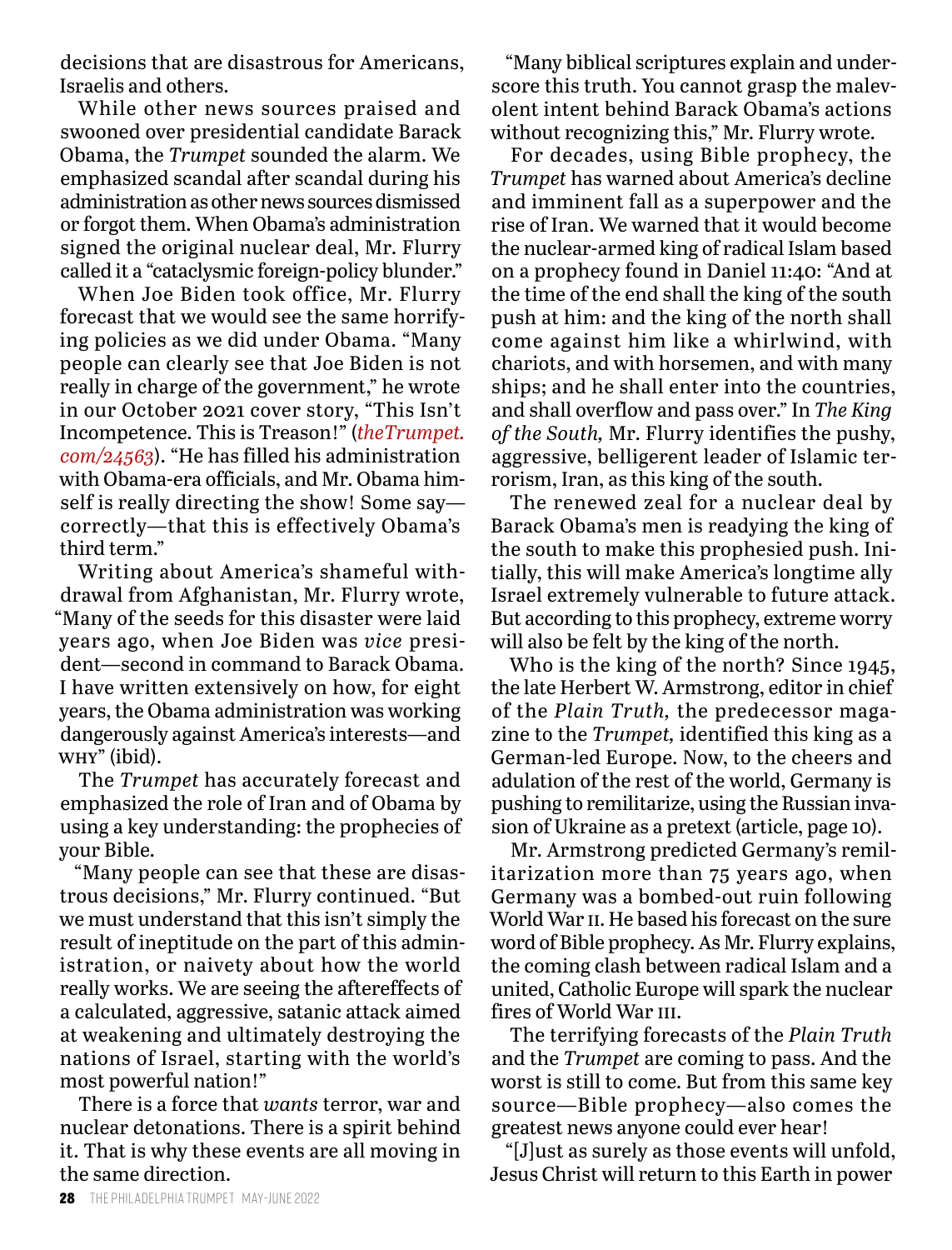and glory, as dozens of scriptures confirm!" states our booklet *History and Prophecy of the Middle East.* Prophecies involving the king of the north and the king of the south culminate in the return of Jesus Christ. Human beings will have proved through history that we are

incapable of ruling ourselves and that our nations need to be ruled not by men but by the Kingdom of God. That government will end terrorism, wars and nuclear weapons. The fulfillment of that forecast is what we at the *Trumpet* are looking forward to the most.

## Discovered on the Mountain of Curse

**An artifact affirms writing of the earliest books of the Bible and forces a revolution in archaeological thinking.** BY CHRISTOPHER EAMES AND BRENT NAGTEGAAL

jerusalem—

T IS HARD TO OVERSTATE THE IMPORTANCE OF a tiny biblical archaeological discovery released to the public on March 24. Measuring 2 by 2 centimeters, the square curse t is hard to overstate the importance of a tiny biblical archaeological discovery released to the public on March 24. Meatablet (*defixio*) contains the most ancient Hebrew inscription ever discovered in Israel, dating to the Late Bronze Age ii period (circa 1400–1200 b.c.). In the words of epigrapher Prof. Gershon Galil of Haifa University, the discovery represents "absolutely the most important inscription ever found in Israel." Put together, the 40 alphabetical characters that have thus far been deciphered make a stunning pronouncement:

*Cursed, cursed, cursed—cursed by the God yhw*

*You will die cursed*

*Cursed you will surely die*

*Cursed by yhw—cursed, cursed, cursed.*

The inscription is by far the earliest use of the Hebrew name of the Israelite God found in Israel, yhw (more commonly spelled yhwh), predating the next-earliest inscription by centuries. But outside the discovery of the writing itself, or even the use of God's name, the other startling element is where the tablet was found: Mount Ebal.

Just before he died, Moses instructed

Joshua on how he should lead Israel into the Promised Land. Following the battles at Jericho and Ai, the Israelites were told to assemble in the mountains surrounding Shechem, the place where Abraham first sacrificed to God when he arrived in the region roughly 500 years earlier.

Moses's instructions were explicit and detailed. Six tribes were to gather on Mount Gerizim, the other six on Mount Ebal. Leaders of the tribes then read from the book of Deuteronomy about the blessings they would receive if they obeyed God and the curses they would receive if they disobeyed. The six tribes on each mountain then sang back and forth, their voices resonating across the valley. The tribes on Mount Gerizim sang the blessings; the tribes on Mount Ebal sang the curses (Deuteronomy 11:29; 27:1-13).

Before this grand alfresco choral performance, Joshua did something important. "Then Joshua built an altar unto the Lord God of Israel in mount Ebal, As Moses the servant of the Lord commanded the children of Israel, as it is written in the book of the law of Moses, an altar of whole stones, over which no man hath lift up any iron: and they offered thereon burnt offerings unto the Lord, and sacrificed peace offerings" (Joshua 8:30-31). Joshua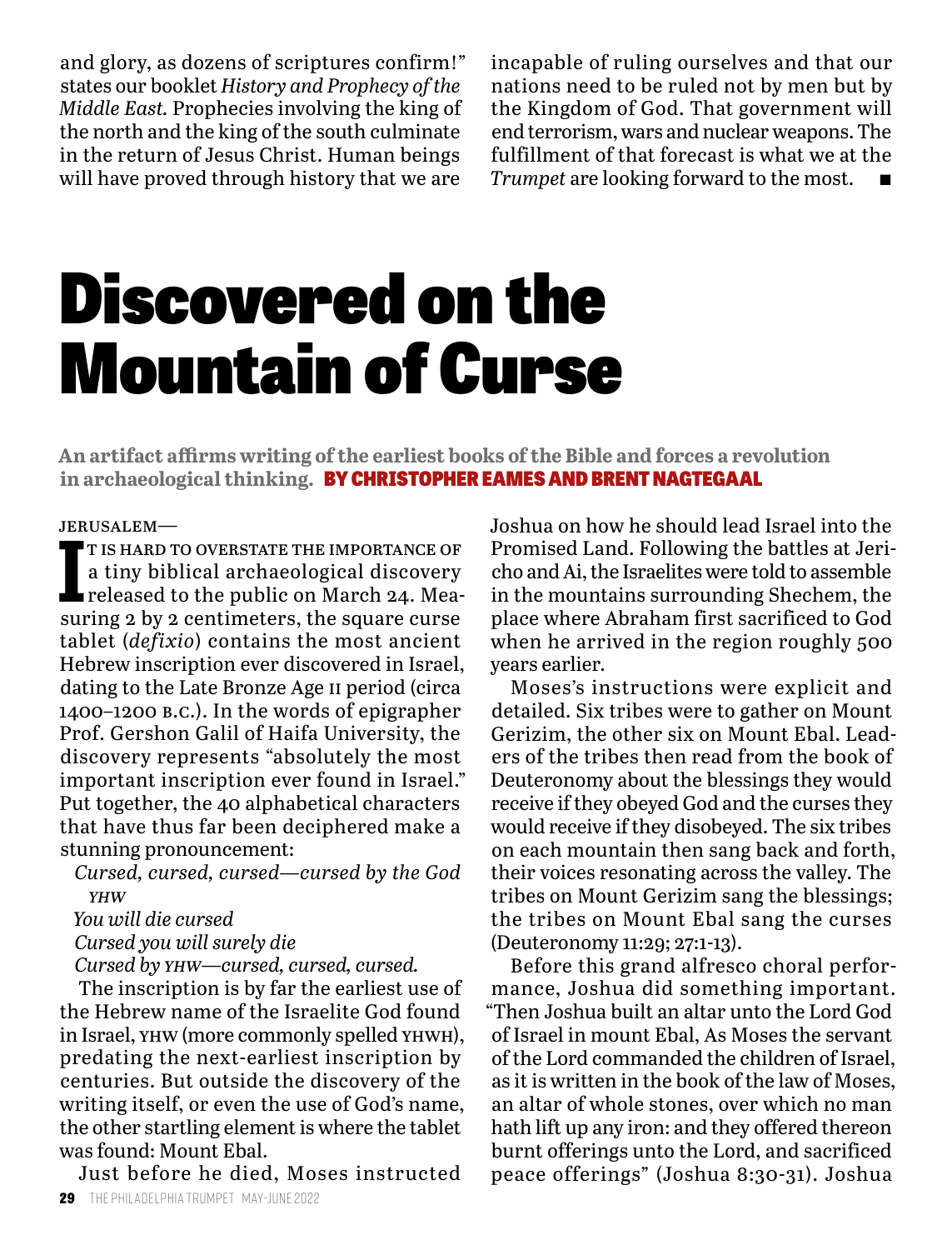began this momentous event by building an altar on Mount Ebal and sacrificing offerings to God.

Many people have considered the account of Joshua's Mt. Ebal altar and Israel's epic outdoor concert to be fiction. However, the discovery of the Late Bronze Age curse tablet on Mount Ebal, the mountain of *curses,* at the precise location of a massive stone structure resembling an altar, vindicates the accuracy of Bible history.

#### **A 40-Year Journey of Discovery**

Mount Ebal is located in Samaria, roughly 30 miles north of Jerusalem. Historians agree on Mount Ebal's identity, but have debated for decades whether Joshua actually built an altar there.

This debate began in the 1980s largely as a result of the work of the late archaeologist Prof. Adam Zertal of Haifa University.

Following Israel's victory in the Six-Day War, Zertal surveyed and explored the territory that had been acquired from Jordan, especially the northern territory known in biblical times as the hill country of Manasseh.

"A window of opportunity had opened, and for the first time, my generation would steal a glimpse at the place where the central narratives of the Bible took place," Zertal wrote in *A Nation Born.* "No one before us had been granted an opportunity so grand and a responsibility so great."

His massive "Manasseh survey" began in 1978 and ended in 1990, yielding dozens of ancient sites, 80 percent of which had never been documented.

On April 6, 1980, Zertal made his most famous and electrifying discovery. His team was exploring El-Burnat, the Arabic name of a site on the east side of Mount Ebal, about 200 meters below the mountain peak.

"As usual, the surprise of the day came at the last minute!" Zertal recounted in his field journal. "We'd spotted the rock pile earlier, but attached no significance to it. When we approached from the east, however, it looked like a fortified tell. … It seemed likely that at the very last minute we had stumbled upon an

extraordinary site—there is no other explanation for its shape or location. But we must be careful; only excavation can reveal the truth."

He went on to conduct five excavations at El-Burnat between 1982 and 1987. During the first excavation, the team removed layers of field stones that seemed to have been placed intentionally for the purpose of covering the structure below. With the stones gone, Zertal was able to more clearly delineate the large structure, which measured 30 meters square and 3 meters in height.

Through the next four excavations, Zertal found large amounts of ash and bone in the area around the large structure. In fact, he found more than 1,000 bones, all of which came from young, choice male animals. This indicated the site had been used for animal sacrifices carried out according to biblical guidelines.

But what exactly was the large structure? The "aha" moment occurred toward the end of the day on Thursday, Oct. 13, 1983. Zvi Koenigsberg, a colleague of Zertal, wrote for the *Jerusalem Post* on January 26 this year: "Zertal and I were having coffee while the volunteers were busy washing the pottery they had dug from the ground that day. Zertal was working with a pencil and paper, and then handed me a drawing of what he thought the structure beneath the pile of stones would look like when it was completely revealed.

"I was thunderstruck, and bolted from the table without saying a word. I returned moments later with a book, opened to the page I had been seeking, and handed it to Zertal. It was now his turn to be thunderstruck. The book was one of the tractates of the Mishna, the first post-biblical code of Jewish law, compiled around A.D. 200. The page had a drawing of the altar of the Jerusalem temple, drawn to the specifications of the description in the text. The similarity between the two drawings was striking."

The structure on Mount Ebal was massive and had a distinctive design and function, as the ash and animal bones attested. Yet even Zertal struggled to accept that he had discovered archaeological evidence of this early period of biblical history. He was a secular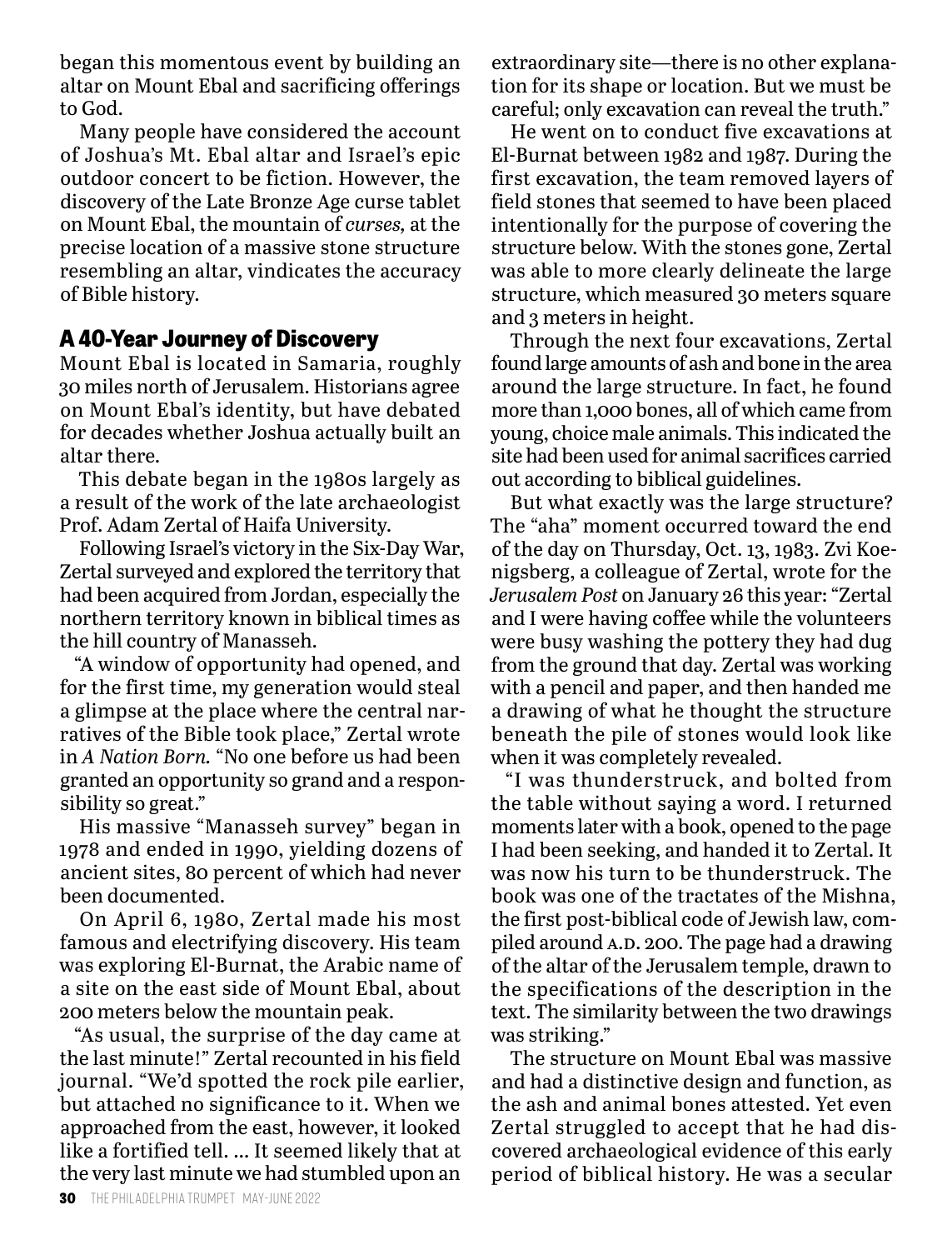archaeologist, not a religious crusader striving to verify the Bible. But faced with compelling evidence of an altar site on Mount Ebal, Zertal could not ignore or reject the remarkable connection between the stones he had excavated and the biblical narrative.

"The problem now was how to present what we'd found," he wrote in *A Nation Born.* "My academic background made it difficult for me to accept the idea of Joshua's altar being a tangible reality. After all, Moses is not a historical figure, and the Torah lacks any substantive archaeological support. In the end*,* I was obliged to overcome each of my thousand-and-one doubts*,* for it seemed that we had made a discovery as unlikely as finding Sodom and Gomorrah."

As credentialed and respected as Professor Zertal was, the announcement that he had found Joshua's altar was met with skepticism by many in the archaeological community. Most agreed with his dating of the large structure (around 1200 b.c.) and did not deny the presence of ash and sacrificial animal bones. Still, experts considered its identification as an altar to be a step too far.

Zertal debated the merits of his Mount Ebal discovery for more than three decades, up until his death in 2015. In that time, more of Zertal's colleagues came to agree with his identification of the Mount Ebal structure as an altar. Many others found it easier to simply ignore the discovery.

Recently, a third view of the discovery on Mount Ebal has emerged.

#### **An Earlier Altar and Curse Tablet**

A few years ago, American archaeologist Dr. Scott Stripling turned his attention to Mount Ebal and Professor Zertal's excavations. Stripling wanted to look for connections that would help him understand his excavations in Shiloh.

Given the choice, Dr. Stripling would have liked to have continued Zertal's excavations on Mount Ebal. But this is largely impossible as the site lies in politically sensitive territory. So Dr. Stripling did the next best thing: He wetsifted the material that had been excavated

decades earlier by Zertal and left adjacent to the large structure. It was in these massive dump piles that Stripling and his team discovered the curse tablet.

Entering the project, Stripling believed Zertal had found the altar mentioned in Joshua 8, but that it was an *earlier* altar built on the same site. To understand Stripling's view, it's important to understand exactly what the Bible relates about Joshua's conquest of Canaan. The biblical text firmly supports an early date of the conquest, indicating that Joshua and Israel began conquering Canaan around 1400 b.c.

This date is different from the one suggested by Professor Zertal and others. Those who propose a later date for Joshua's conquest believe Israel entered the Promised Land in the late 13th century, sometime close to 1200 b.c.

In Zertal's excavations, he documented the presence of an earlier altar directly underneath the massive square altar. This altar, which he termed Installation 94 in his preliminary report, is much smaller than the large square structure. Its diameter is only 2 meters.

The shape of this smaller altar is also important. The large altar is square, but the smaller one is circular, and made from unworked, medium-size stones. In his report, Zertal noted that directly on top of this smaller altar was a 10-centimeter layer of clean ash containing animal bones, many of which were burnt. Zertal, just before he died, wrote about this smaller altar: "It would be some time before we'd realize that this was the core, the very heart of the ritual within the ancient structure. This was it—the primogenial ritual site on Mount Ebal."

Zertal believed this smaller altar was built shortly before the larger altar and dated to the same relative period (around 1200 b.c.). While Dr. Stripling agrees that the smaller altar was built prior to the larger structure, he believes the evidence indicates that the smaller altar was built much earlier, even 200 years earlier (around 1400 b.c., the biblically supported time frame for Joshua's conquest).

Dr. Stripling supports his view with evidence uncovered during the wet-sifting of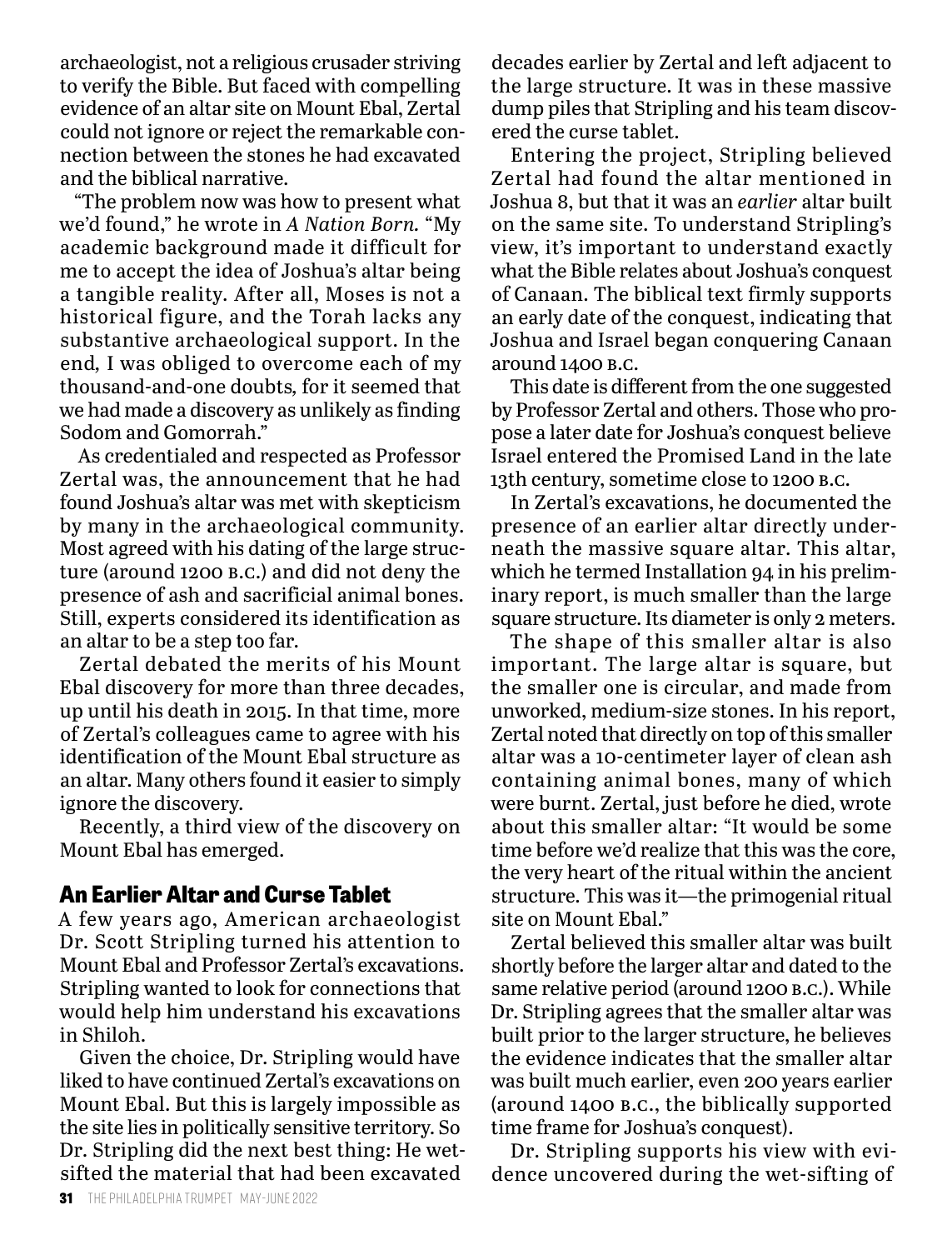Professor Zertal's fill material. Upon examining the fill, Stripling's team uncovered a higher percentage of pottery styles that can be dated to an earlier period than what Zertal suggested in his preliminary report. The presence of pottery from an earlier period suggests an earlier use of the site. Stripling also notes the presence of 15th-century Egyptian scarabs, as well as the discovery of a Late Bronze Age pumice chalice, as further evidence of the dating of the earlier altar. "Everyone agrees with Zertal that the rectangular altar dates to the 13th century," wrote Stripling. "[But] the round altar likely belongs to the late 15th century and is plausibly the altar that Joshua built."

As Dr. Stripling noted, the only way to conclusively settle this debate is to excavate the site further. Sadly, this isn't likely to happen anytime soon. But if it could, Zertal left part of Installation 94 intact, meaning modern excavation methods could help settle the age of the earlier altar.

According to Stripling, only 30 percent of the excavated material from this site on Mount Ebal has been sifted. As the rest of the dump piles are analyzed, other Joshua-era discoveries are likely.

Regardless of the debate over which of the two altars belong to Joshua, the evidence from Mount Ebal proves beyond doubt that the earliest narratives of the Israelites' entrance into the land of Israel are based on fact. And as Zertal wrote, "If we have found material evidence of a story as early as Joshua's, who knows how far back the archaeological record can take us."

No longer can anyone say that the history of Joshua is a reconstruction by later scribes. As Professor Galil noted: "The scribe that wrote this [tablet] could have written every chapter in the Bible. Now no one can claim that the Bible was written in later periods … because they were able to write it very, very early." Combined with the fact this was found on the biblical mountain of curse and dates to Joshua's time period, it's hard to think of more conclusive proof for a biblical event.

To quote the late Harvard professor Lawrence Stager, who visited Zertal's altar excavations in 1984: "If this is really what it looks like it is, we [scholars] all have to return to kindergarten." As Dr. Stripling commented to the *Trumpet'*s sister publication *Let the Stones Speak:* "School's in session!"

### THE GREATEST INSCRIPTION EVER DISCOVERED IN ISRAEL?

IN MARCH, DR. SCOTT STRIPLING AND HIS<br>Associates for Biblical Research team<br>announced their discovery of the Mount<br>Ebal curse amulet. It was a joint effort between n March, Dr. Scott Stripling and his Associates for Biblical Research team announced their discovery of the Mount scientists from the Academy of Sciences of the Czech Republic and two esteemed epigraphers, Prof. Gershon Galil of the University of Haifa and Prof. Pieter Gert van der Veen of Johannes Gutenberg-Universität Mainz.

Only preserved text contained within the folded tablet has been deciphered so far; the more heavily damaged script on the outside of the tablet is still being studied. Still, the evidence is already clear that the text on this amulet is "centuries older than any known Hebrew inscription from ancient Israel."

The proto-alphabetic tablet was examined with advanced tomographic scans, revealing the text on the inside of the lead tablet without opening it. Analysis of the lead by Hebrew University's Prof. Naama Yahalom-Mack revealed that the metal had been sourced from the Greek mining area Laurion, a site notable for Late Bronze Age lead products (and thus matching with the epigraphic and archaeological dating). The lead script, most likely written with an iron "pen," parallels a statement in the book of Job, the earliest book in the biblical canon: "Oh that my words were now written! oh that they were printed in a book! That they were graven *with an iron pen and lead* …" (Job 19:23-24).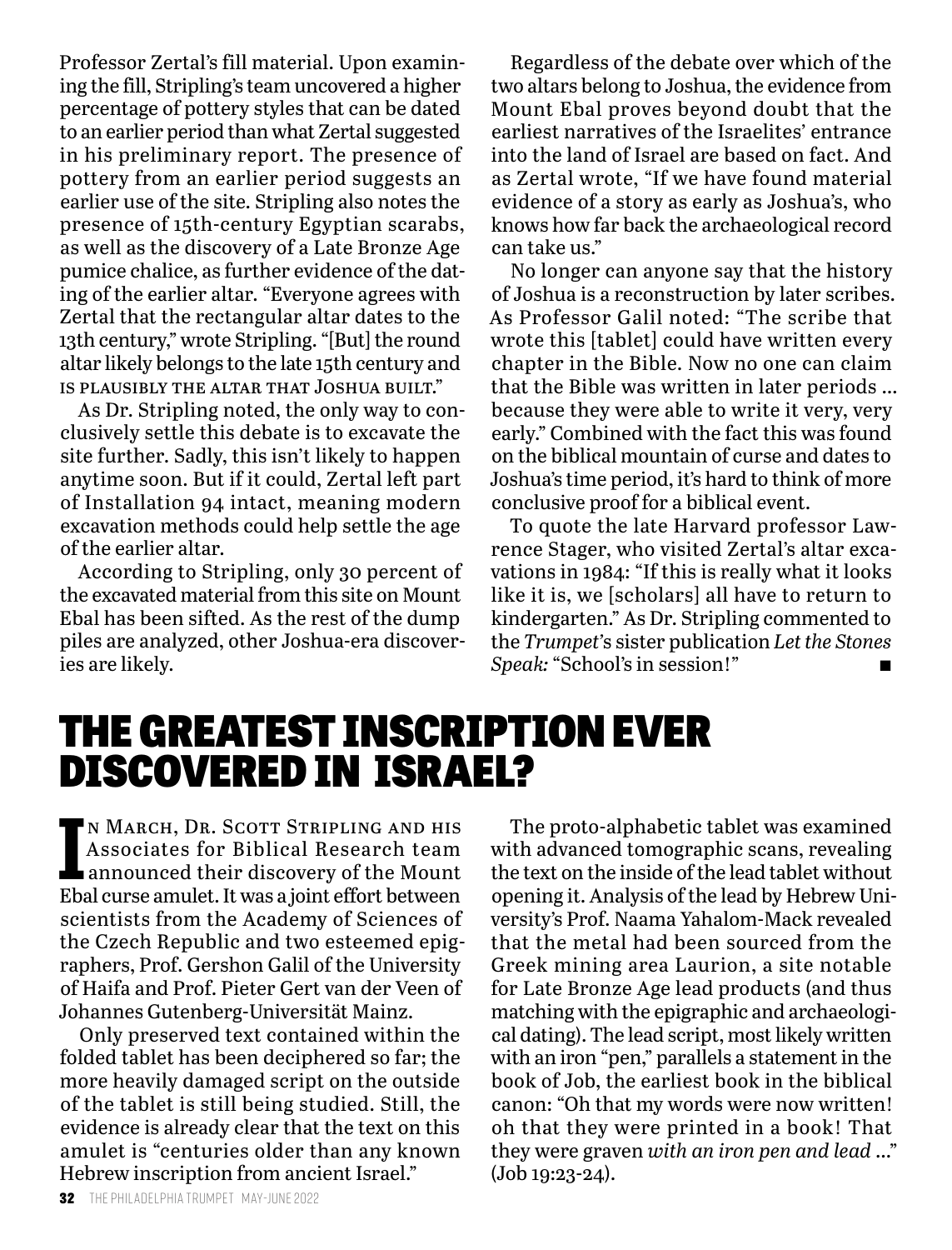Stripling also noted that the inscription actually features *two* names for the deity described.

The first line of text is translated: "Cursed, cursed, cursed—cursed by the God yhw*."* As Dr. Stripling commented, this line contains a "juxtaposition of names—El [God] and yhw are side by side."

The name yhw on the tablet (which typically appears in the Bible as the longer form yhwh), is the name for God used most often in the Bible (nearly 7,000 times). As Dr. Stripling noted, the shorter yhw represents an early, "non-standardized" form. Variations can be seen within the Bible itself, such as the name yh.

Different forms of this name also constitute a "theophoric element" in personal names, such as *Jeremiah* and *Jehoshaphat.* Archaeological discoveries across Israel have revealed that while individuals from the southern kingdom of Judah tended to use the yh or yhw element in their personal names, the form yw was more prevalent in the northern kingdom of Israel.

The other common name for "God," El, is used hundreds of times in the Bible. There are other forms of this name as well, such as the longer *Eloah* and *Elohim.* This too is a commonly incorporated name element (i.e. *Bethel, Daniel*). The use of this Hebrew name is also found in a well-known New Testament passage ("*Eli, Eli,* lama sabachthani?"; Matthew 27:46).

The use of El on the curse tablet is notable for its relevance to the debate about the early authorship of the Torah, the Bible's first five books. For the past several centuries, a predominant theory among scholars has been some form of the Documentary Hypothesis or "jedp Theory." It asserts that the Torah was a creation from the imaginations of writers living during the first millennium b.c. who,

depending on when they lived and the deity they worshiped, used various names for God. According to the theory, there was first a *Jehovist* (or *Yahwist*) author, denoted as "J," who lived during the early first millennium **B.C.** and wrote this name for his deity, followed a century or two later by an *Elohist* author, denoted as "E," who used a different name for a different deity. (The other two letters, D and P, designate later writers or redactors: *Deuteronomist* and *Priestly*.)

Bible believers, however, recognize that these two deity names are used concurrently in the Torah and elsewhere. Rather than being a sign of different writers or of different pagan gods worshiped in different locations, the two names instead have different implicit meanings for different aspects of the *same*  God. (Exodus 3 and 4, for example, explain the special meaning of the name yhwh*.*)

The names Elohim and yhwh are used together in numerous biblical passages, as are the simplified El and yhwh (e.g. Exodus 34:6; Psalm 10:12 and 94:1 as yhwh El; Psalm 118:27 and Isaiah 42:5 as El yhwh).

It is especially notable, then, to find the names El and yhw appearing together on a late-second*-*millennium b.c. inscription. This confirms the early concurrent use of various titles for God, undermining the argument that the use of multiple names of God was the product of "blending" by various late authors using different deity names.

Dr. Stripling noted that this discovery has "enormous implications." As it stands, the curse amulet discovery looks set to revolutionize academic discussion about many details, not least the antiquity of the Hebrew alphabet and literacy, the name(s) of God, as well as the wider historicity of the Israelite conquest and early accounts contained in the Torah.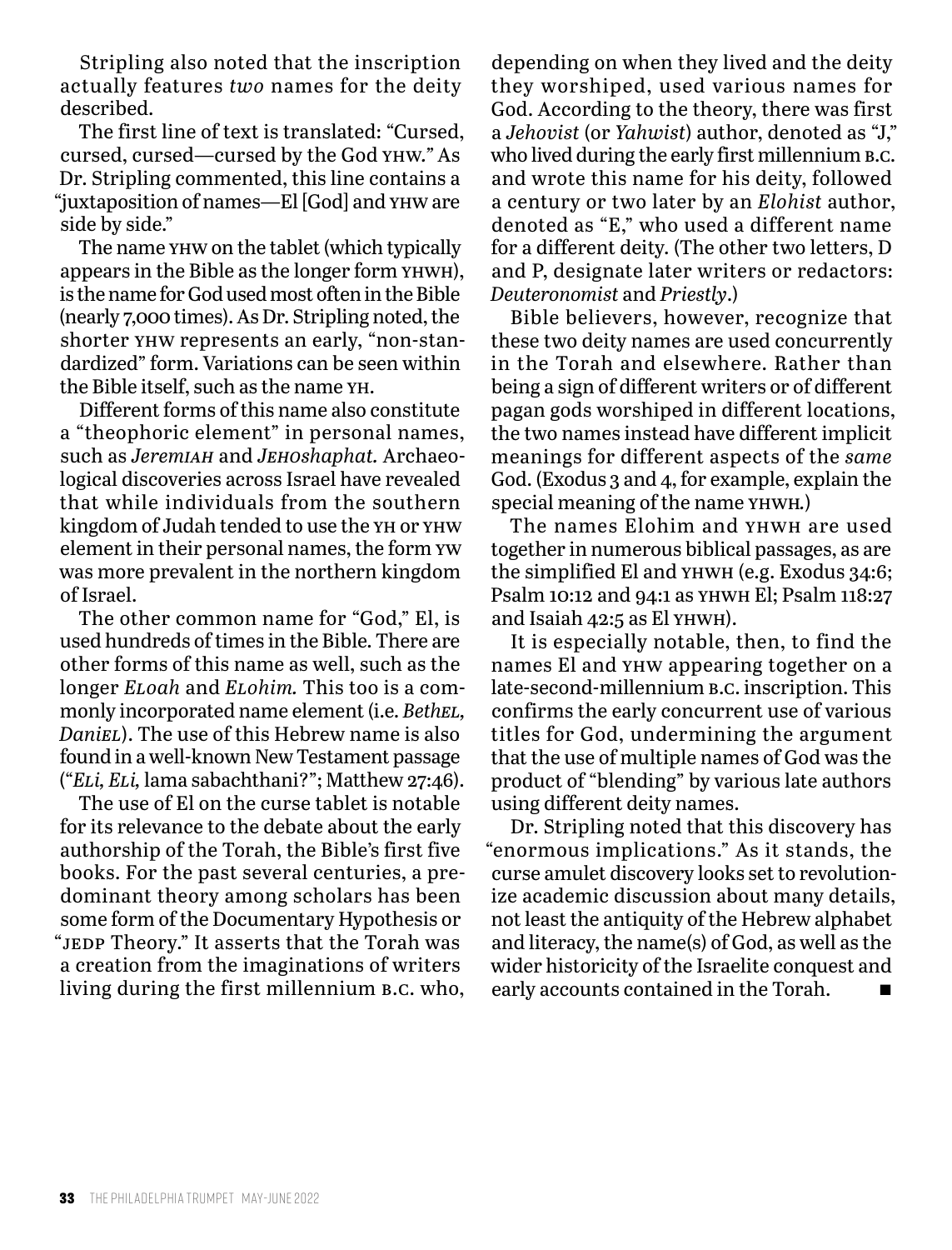# Where Western Sanctions Against Russia Are Leading

**Are sanctions actually helping build the prophesied 'mart of nations'?** BY ABRAHAM BLONDEAU

USSIA'S ATTACK ON UKRAINE IS THE FIRST<br>war of a first-rate power against a West-<br>ern nation since the end of World War II.<br>And what has been the United States' and war of a first-rate power against a Western nation since the end of World War ii. And what has been the United States' and other Western nations' response? Economic sanctions. This has been the go-to foreign-policy tool to try to coerce and punish regimes that oppose the status quo of the balance of power. Russia has more or less faced sanctions constantly for the past 30 years, but the latest round of sanctions is intended to isolate and cut off Russia's economy from the West.

The sanctions include freezing assets of Russian oligarchs, banning its imports and exports, targeting luxury goods, restricting travel for Russian officials, and halting all flights from Russia. The U.S. banned transactions with the Central Bank of Russia, meaning Russia cannot access foreign assets it has in U.S. dollars or do international business with U.S. dollars. The "nuclear option" of the sanctions is excluding some Russian banks from swift, the main payment method used by businesses around the world.

Will these sanctions stop Russia?

In truth, no. They will hurt the U.S. and the English-speaking peoples more than they will hurt Russia.

In fact, these sanctions are actually hastening a revolution in the global economic framework—a revolution that is prophesied in the Bible.

#### **Face-saving Sanctions**

The sanctions had an immediate impact on the Russian economy: After some banks were banned from swiFt and Russia could not access \$600 billion in foreign assets, the ruble

plunged 30 percent. These are devastating short-term effects.

However, the very same nations imposing these sanctions are paying Putin's Russia *\$1 billion a day for oil and natural gas.* This is the underlying flaw in any measures meant to punish Putin: The global energy supply is so interconnected to Russia that it is impossible to cripple Russia's economy without harming one's own nation. This is due largely to deliberate economic policies by Western nations to stop producing their own oil and gas in favor of green-energy initiatives.

"Russian gas made up 42 percent of Europe's gas imports via pipeline alone. Shutting that off would create painful economic fallout for European countries that are already grappling with the specter of high inflation," reported Politico (February 24). Europe imports \$31.9 billion of petroleum oils and crude, \$14.9 billion of other petroleum products, and \$8 billion of natural gas. Europe also consumes 45.2 percent of Russian mineral exports (including energy). The total amount Europe paid Russia in 2020 for mineral imports (\$64.1 billion) exceeded the Russian military budget for that year (\$61.7 billion).

According to the U.S. Chamber of Commerce, the U.S. imported 245 million barrels of crude oil and petroleum products from Russia in 2021, a 79 percent increase over four years ago. Canada was the only nation to ban the import of crude oil from Russia, but Canada has not imported any since 2019. Canada will still import \$550 million of refined petroleum from Russia each year.

Even banning certain Russian banks from swift appears worse than it actually is. The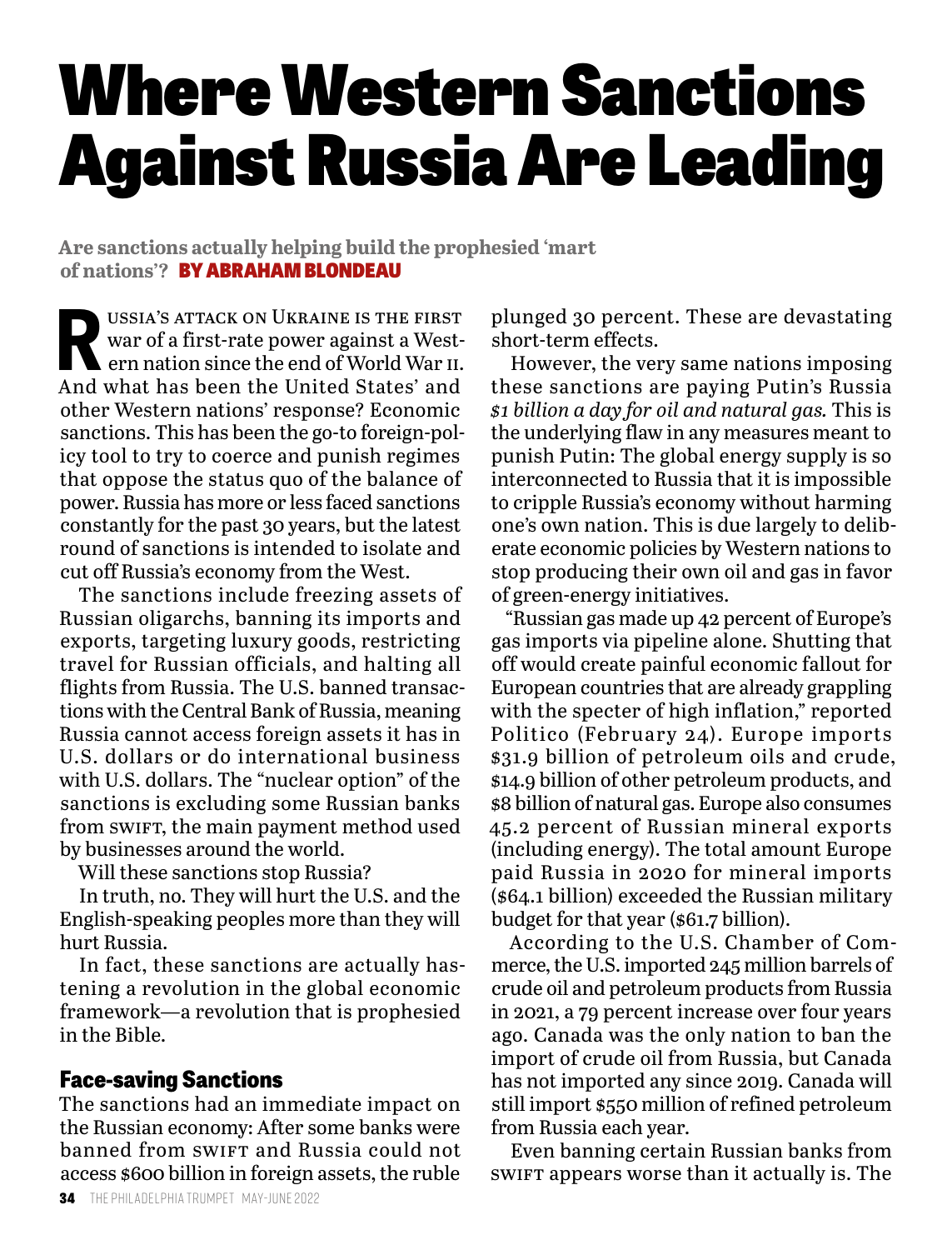banks not banned are most likely those needed for importing Russian energy. Even the banks banned from swirt can still do business with Western nations; it simply requires an alternative method of payment.

These sanctions are merely face-saving measures by world leaders whose energy policies have empowered Putin financially and politically to invade Ukraine. Western leaders act like Putin's military ambition can be thwarted through emotional speeches, strongly worded social media posts, or even financial sanctions. All evidence shows that the only thing that will stop Putin is force.

What is worse, these sanctions are actually hastening the decline not of Russia's economy and international power, but of America's.

#### **The Real Consequences**

In the short term, these sanctions will actually hammer Americans with stagflation. "Today's crisis represents a geopolitical quantum leap. Its long-term implications and significance can hardly be overstated," wrote Project Syndicate. "The war in Ukraine will trigger a massive negative supply shock in a global economy that is still reeling from COVID-19 and a yearlong buildup of inflationary pressures. The shock will reduce growth and further increase inflation at a time when inflation expectations are already becoming unanchored" (February 25).

The United States has the ability to use economic sanctions around the world because the U.S. dollar is the world's reserve currency, as JP Morgan ceo Jamie Dimone explained on March 1: "The widespread use of the dollar in international markets, for instance, allows the United States to affect foreign-policy goals through financial market channels … and may also confer certain reputational benefits …." That is how the U.S. is undermining Russia's economy and influencing SWIFT.

But what happens if Russia fights back economically? Dimone continued: "However, overuse of these powers could compel other actors to try to replace dollar transactions, as Russia already did to some extent following earlier sanctions." Is it possible that by extending economic sanctions, the U.S. has opened

the door for other world powers to replace the dollar as the global reserve currency?

"Aside from the immediate collateral damage, excluding Russian banks from SWIFT risks longer-term consequences for international finance," wrote the editors at Bloomberg. "As with any network ..., the value of swift depends on the number of banks that use it. … The example of Russia could prompt others such as China—to turn to alternatives, fragmenting the payments system and potentially even undermining the U.S. dollar's dominance as the global reserve currency. One could even imagine a future in which rival nations turned similar financial weapons against the U.S." The Asian power bloc is uniquely positioned to make this threat a reality.

The current situation in Ukraine reveals that Europe is so integrated with Russian energy and minerals that the Continent cannot cut off Russia economically without facing ruin itself. Data from the World Integrated Trade Solution shows that China is far and away Russia's most important trade partner already. Western financial and economic punishments against Russia will motivate it to work with China even more closely. Shortly after Russian banks were removed from the swift system for international payments, shares for China's Cross-Border Interbank Payment System surged.

Some have noted that when China is ready to invade Taiwan, it will be sure to shed U.S. dollars first. China holds \$1.1 trillion in U.S. debt, giving it a potent financial weapon against America.

We are facing a turning point in monetary history. And all these developments are leading to the fulfillment of Bible prophecy.

#### **The Mart of Nations**

Jesus Christ called the period just before His return "the times of the Gentiles" (Luke 21:24). After centuries of domination by the modern-day Israelites, principally Britain and America, the balance of power will shift dramatically to non-Israelite power blocs, especially a European resurrection of the Holy Roman Empire led by Germany, and an Asian alliance of Russia, China and other large Asian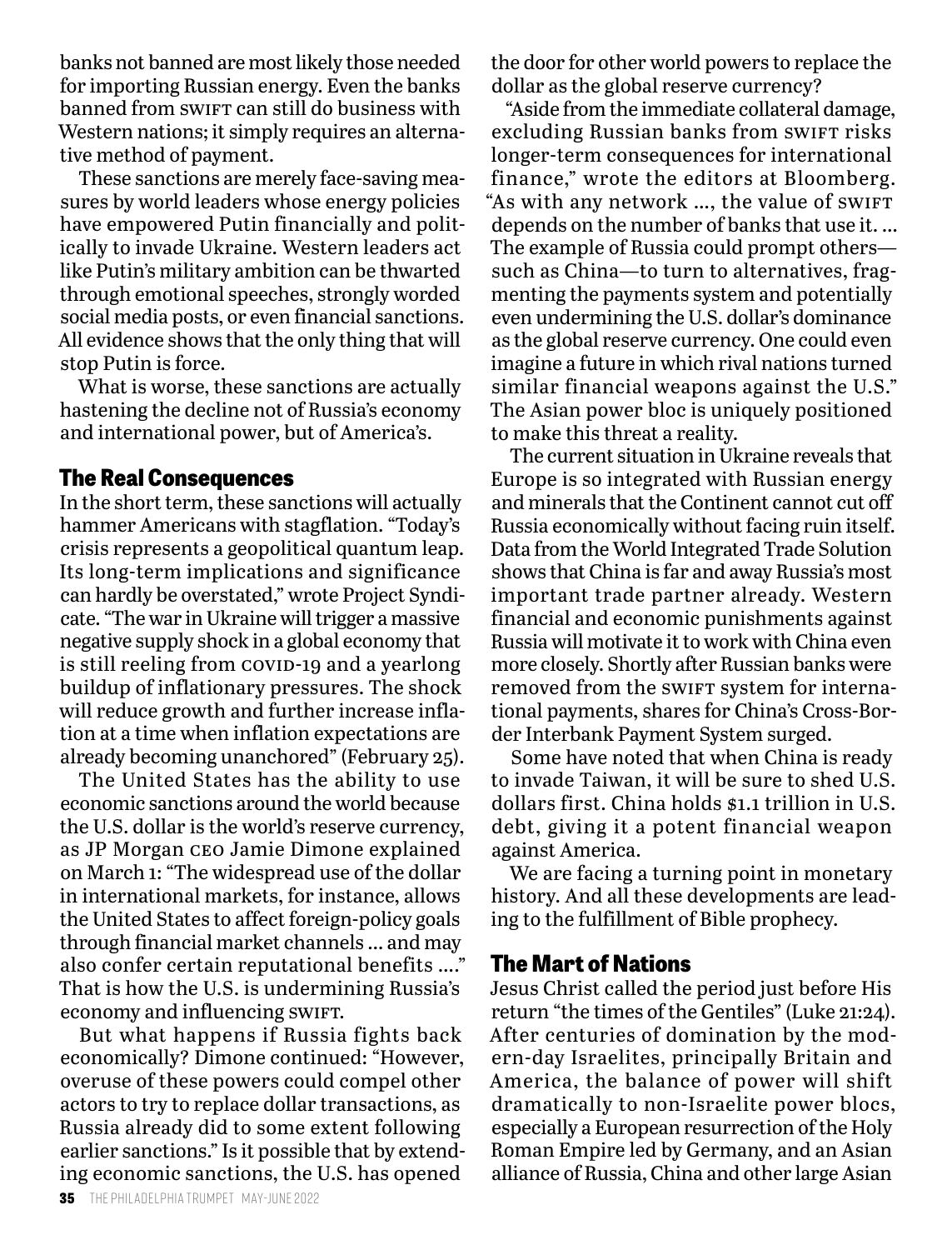nations. These powers possess considerable economic strength. *Trumpet* editor in chief Gerald Flurry writes in *China's Dangerous Move Against America:* "Some 2,700 years ago, God inspired the Prophet Isaiah to sound the alarm about a massive trade bloc that would form in the end time. Isaiah 23:3 describes it as a 'mart of nations.'"

Verse 1 shows that a lead nation in this trade bloc will be "Chittim." Mr. Flurry proves in *Isaiah's End-Time Vision* (free upon request) that Chittim is an ancient name for China. This chapter shows that this trade bloc also includes "Tyre," a name representing the *commercial center* of modern Europe. A related passage in Ezekiel 27 shows that Russia and Japan will also join this "mart."

This mart of nations is a trade bloc combining a European empire and Asian nations, and it will exclude Britain and America. The sole purpose of this economic alliance is to destroy the English-speaking peoples, especially the American superpower. Prophecies

in Deuteronomy 28:52 and Ezekiel 4:4-5 reveal that the Great Tribulation (Matthew 24:21) begins with this economic siege by this mart of nations, as Mr. Flurry explains in *Ezekiel—The End-Time Prophet.* This time of terrible suffering caused by national sins and satanic attacks begins with a trade war. "Should Europe, the resurrected Holy Roman Empire, find a way to take advantage—even for a moment—of key resources and strategic holdings of China, Russia and Japan, it would have more than enough power to besiege the Anglo-Saxon nations and enslave them," Mr. Flurry writes in *Isaiah's End-Time Vision.*

Is this the moment Germany, Russia and China need to seize economic control away from America? Is Russia's pivot away from swift the spark that will help form this mart of nations?

The suffering in Ukraine is only the beginning of the suffering the times of the Gentiles will inflict on the world. Watch closely for the fulfillment of this crucial end-time prophecy. $\blacksquare$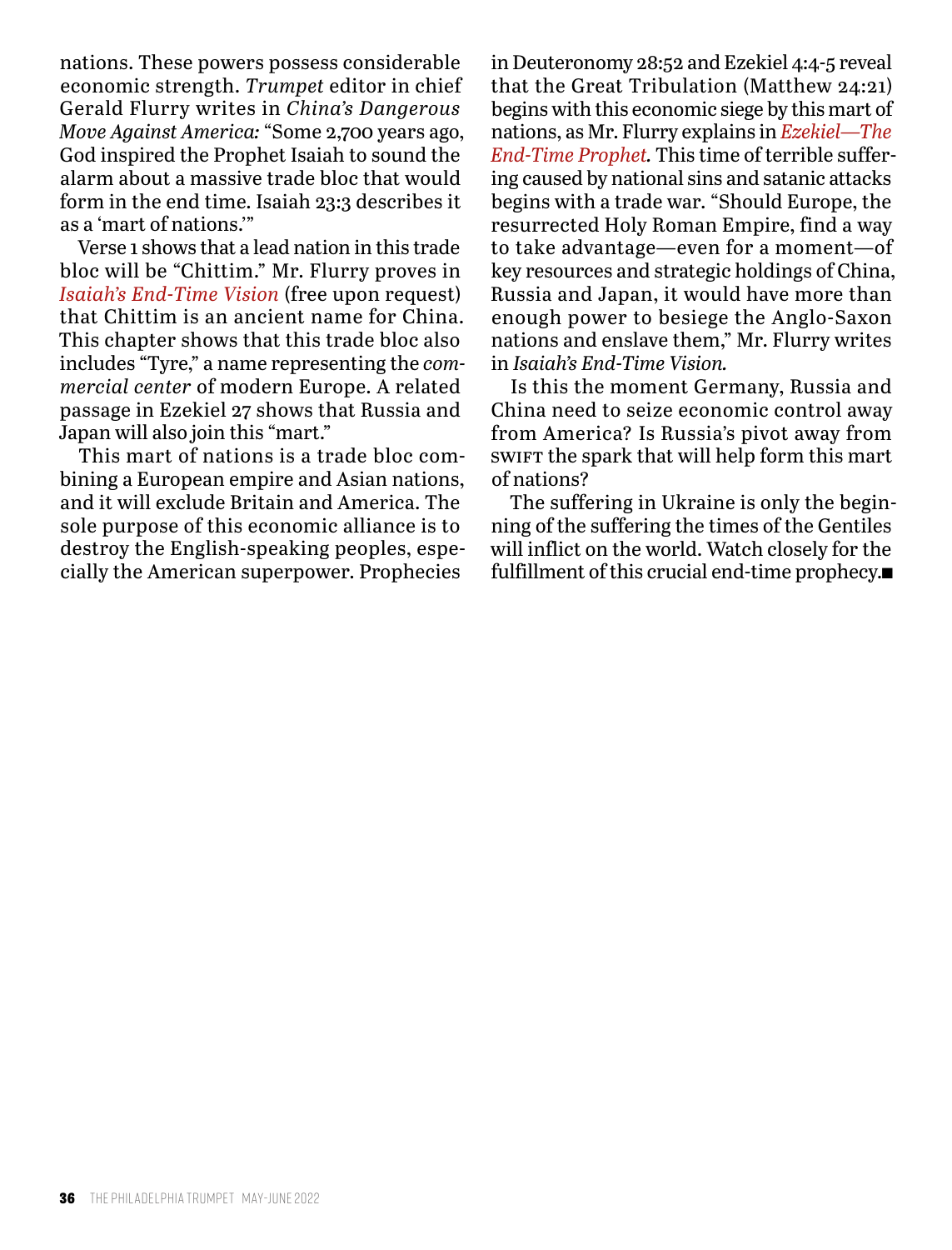### THE DOLLAR IS DYING

E ARE NEARING THE END OF THE DOL-<br>lar's reign as the world's reserve<br>currency. The greenback has lost lar's reign as the world's reserve 11 percent of its value since the beginning of the coronavirus crisis. It may lose another 10 percent of its value this year.

The Federal Reserve lifted its key interest rate by a quarter of a percentage point on March 16 to combat inflation—into a range of 0.25 percent to 0.5 percent. At the same time, policymakers projected six more rate hikes this year. These moves should slow the inflation rate and economic growth by driving up interest rates on auto loans, credit card rates, mortgages, home equity loans and other borrowing.

Yet America has a much bigger problem than runaway inflation and rising mortgage rates. The federal debt load recently passed \$30 trillion. Hence, interest rate hikes add billions of dollars to the sum America owes its creditors. Last year, the government paid \$562 billion in interest—more than \$1,500 for every man, woman and child in the nation. And it stands to pay much more than that this year if the Fed raises interest rates.

Today, nearly 60 percent of the \$12.8 trillion in worldwide currency reserves is in dollars. This allows the U.S. to borrow cheap money since dollars are always in demand. But were the dollar to lose its reserve currency status, the federal government would no longer be able to borrow money cheaply. The interest payments on the national debt would consume a burgeoning portion of the gross domestic product.

This is one reason why financial historian Niall Ferguson warns that nations and empires often fall when the costs of servicing their debts exceed the cost of defending their borders. The U.S. is close to this tipping point and its rivals—like China, Russia and Saudi Arabia—realize this fact. So they are targeting the dollar.

Both China and Russia have been reducing their dependence on the dollar for bilateral trade since 2014. Some analysts predict that these powers will start dumping more dollars in retaliation against U.S. sanctions on Russia over the war in Ukraine. China, India and Russia are already exploring an alternative to the U.S.-dominated swift payment mechanism so they can continue trading with countries facing American sanctions. Such an alternative payment mechanism would be a significant blow to the dollar's status as the world's reserve currency.

Saudi Arabia is also talking with China about pricing some of its oil sales in yuan instead of dollars. Suppose China, India, Russia and Saudi Arabia stopped using the dollar. The greenback would become an isolated North American currency barely needed in the rest of the world. Banks would stop accumulating dollar reserves. The U.S. government would have to offer high interest rates if it wanted to sell treasury bonds to borrow money. It would have to enact high tax rates to pay the interest on those treasury bonds.

Currency war is on the horizon.

ANDREW MIILLER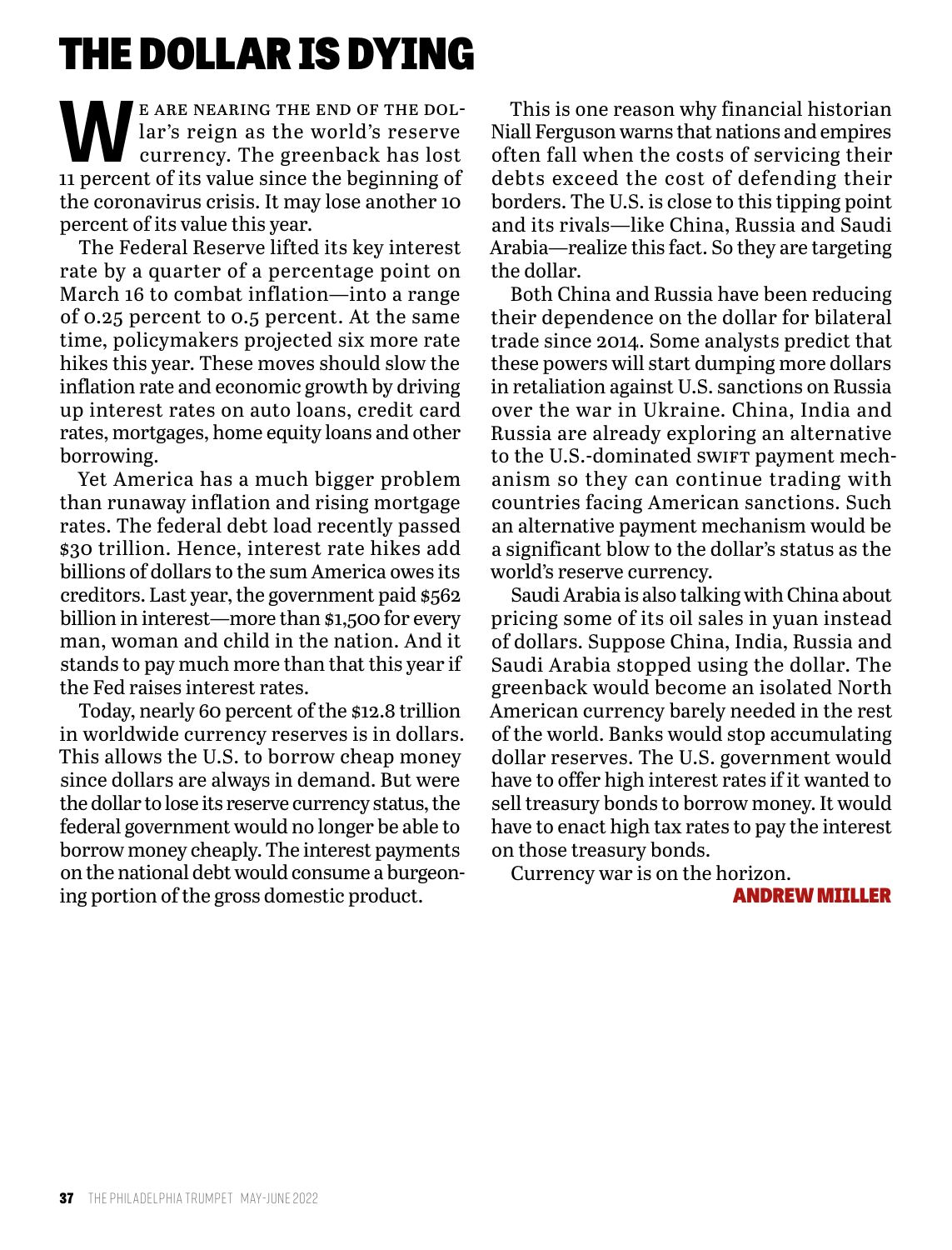### How to Walk With God PRINCIPLES OF LIVING DWIGHT FALK

**There is only one way to walk as a Christian, and that is to follow Christ's example.**

NE SUN-DRENCHED AFTERNOON LAST<br>autumn, my family and I stopped at a<br>large farmers market. Workers sold<br>frosh fruits and vesstables inside the main autumn, my family and I stopped at a large farmers market. Workers sold fresh fruits and vegetables inside the main building. Families listened to a live band. Young children chased each other over a haybale obstacle course. At the rear of the property, some tried out an extensive corn maze. If you have ever done such a maze, you know it can be a real challenge! There are many paths you can take through those tall stalks of corn. They all look similar. They all seem to be leading somewhere. But only one actually does.

Modern Christianity is like a vast maze. Many different options look good, but the people inside are confused and heading into dead ends.

This is exactly the way Jesus Christ said it would be.

In Matthew 24, Christ's disciples asked Him for the sign of His coming and of the end of this age of civilization. He gave them several things to watch for: wars, rumors of wars, natural disasters, famine and disease. But first He drew their attention to the danger of being deceived.

"And Jesus answered and said unto them, Take heed that no man deceive you. For many shall come in my name, saying, I am Christ; and shall deceive many" (verses 4-5).

Christ warned about religious deception, specifically false Christianity. And so it is that modern Christianity offers many different paths that all seem to lead to Jesus Christ. But only one actually does.

So which path does a true Christian take? How should you live? How can you know? You do not have to guess. God reveals in His Word the way a Christian must walk. If you will use the Bible as your guidebook, it will lead you on the right path.

God instructs us to follow the same path Jesus Christ followed. "He that saith he abideth in him ought himself also so to walk,

even as he walked" (1 John 2:6). The only way for a true Christian to walk is to follow Christ's example. 1 Peter 2:21 shows that we should follow Jesus's steps. He always did those things which pleased His Father, putting His Father's will above His own (Luke 22:42).

Christ lived a perfect, sinless life (1 Peter 2:22). And there are others who also walked with God. The Bible records that Enoch walked with God (Genesis 5:22). Hebrews 11:5 shows that Enoch pleased God. Hebrews 11 lists many others who faithfully followed God.

How did these people walk with God?

In Leviticus 26, God showed the ancient Israelites two ways to walk. One would lead to curses and unhappiness. The other would please God and lead to blessings. And what was that way? "If ye walk in my statutes, and keep my commandments, and do them" (Leviticus 26:3). This chapter details all the blessings that would result from walking in His statutes and keeping His commandments. In verse 12, God said that if the Israelites would obey Him, He would walk among them.

"But if ye will not hearken unto me, and will not do all these commandments," God states in verse 14, curses would result.

In verse 21, God says that disobeying His laws would mean Israel was walking contrary to Him. Notice the results in verse 24: "Then will I also walk contrary unto you, and will punish you yet seven times for your sins."

Clearly, walking with God means *keeping His commandments.*

In Revelation 18:4, amid a prophecy of the calamities that will befall human civilization before the Second Coming, is this: "And I heard another voice from heaven, saying, Come out of her, my people, that ye be not partakers of her sins, and that ye receive not of her plagues." God instructs true Christians to live differently than people in the world—even those of other religions, including those who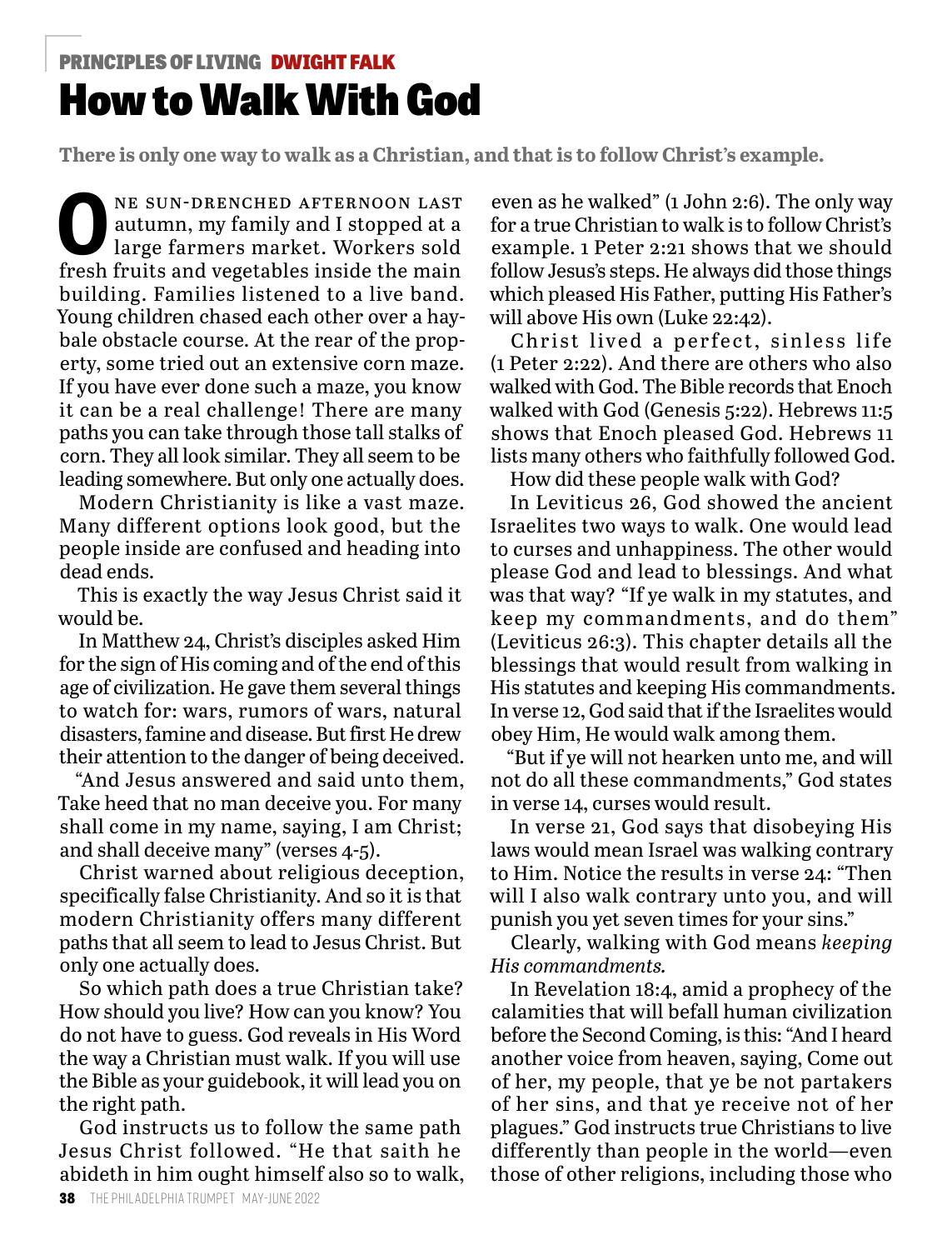believe they are Christians but are walking a path different from the one Christ walked.

This is the same type of warning God gave in Leviticus 26:14-41. There are curses for walking contrary to God in disobedience. But there are great blessings for walking with God in obedience!

A true Christian walks with God by keeping His laws. Living this way sets a marvelous example for this world (Matthew 5:14-16). It is a challenging path, and walking it requires the power of the Spirit of God (see Matthew 7:13-14; Romans 8:9-10).

Here is how walking with God is summed

up in our correspondence course: "A Christian has sincerely repented of his sins and is striving, with the help of God's Holy Spirit, to live by his Savior's teachings. He is seeking to do God's will in every aspect of his life as it is revealed in the Bible. And he is becoming a recipient of the happiness and blessings that come from being obedient to God!"

It is possible to find the right path and to walk with God, and He will bless you for it! Start by learning how to use His guidebook. Use the information on the back cover of this magazine to enroll in our free *Herbert W. Armstrong College Bible Correspondence Course.* n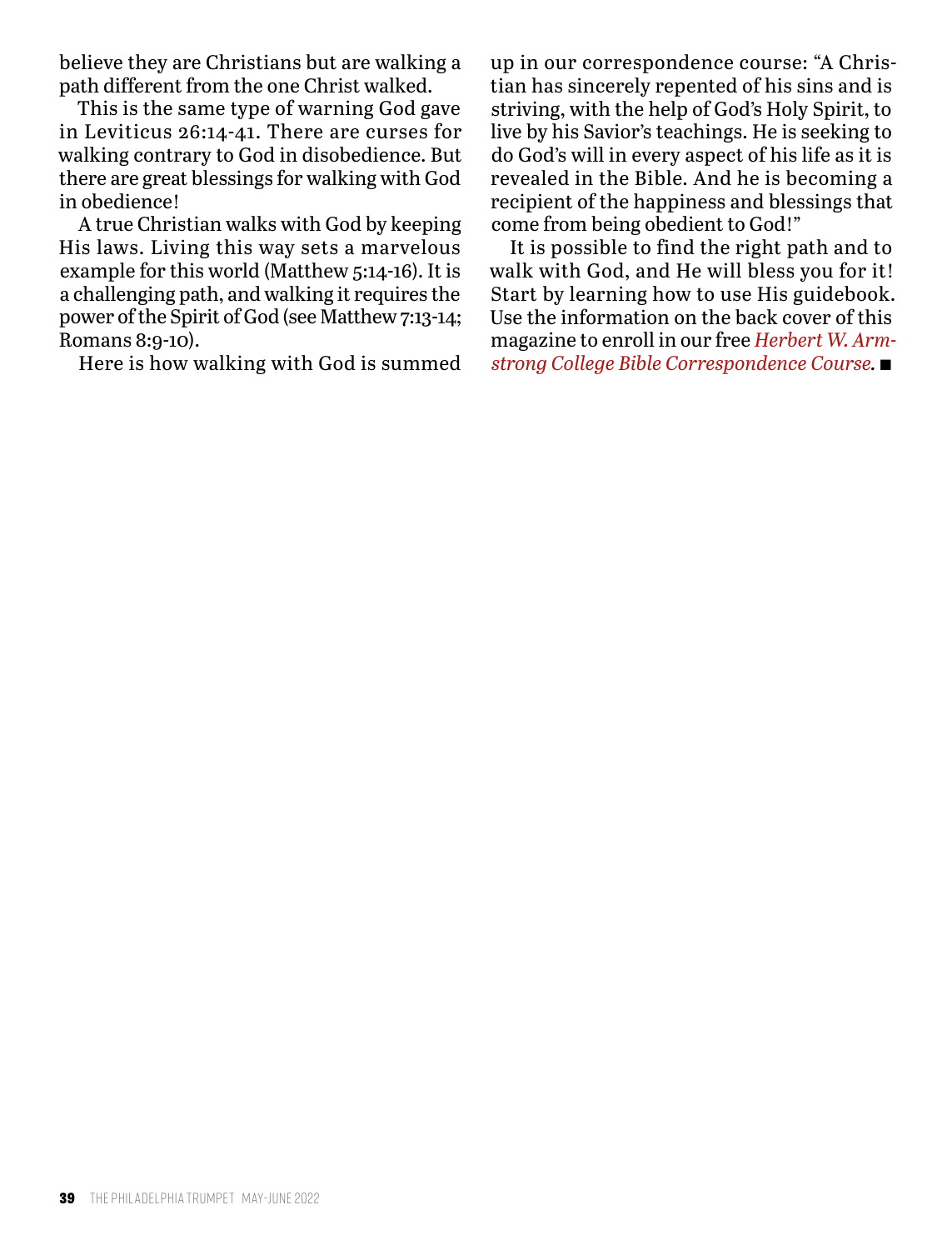### WORLDWATCH

#### **EUROPE**

On March 2, while Russia continued bombing Ukrainian cities, German Chancellor **Olaf Scholz** visited Jerusalem and met with Israeli Prime Minister **Naftali Bennett**. The two leaders "agreed on the creation of a new strategic cooperation." Bennett called it "a significant upgrade in our relations."

After discussing Ukraine, Bennett said, "Mr. Chancellor, we are also charged with the responsibility of making sure that Iran will have neither nuclear weapons nor the possibility of attaining them—not on our watch, not ever." Scholz stated that it was "unacceptable" for Iran "to install centrifuges on a broad scale within a few years." But he also countered Bennett's concerns by saying that a new nuclear agreement with Iran "cannot be postponed any longer," meaning that no matter how much the deal empowers Israel's terrorist-sponsoring, nuclear-ambitious enemy, Germany must sign it. Yet he promised, "Germany will always stand fast by Israel's side."

The United States is pushing forward with the Iran deal with similar urgency. Western powers promised to protect Israel, but they made a similar promise to Ukraine—a promise they broke.

Daniel 11:40 reveals that Iran will push at a German-led empire. After defeating Iran, this European power will "enter also into the glorious land," or Jerusalem (verse 41). *Trumpet* editor in chief Gerald Flurry explains in *Jerusalem in Prophecy\*:* "The word 'enter' in no way indicates the use of force. The Germans will undoubtedly be invited in as a peacekeeping force."

Jerusalem is far more important to the Vatican and Europe than Kyiv is to Russia. "The Vatican and Germany are the heart of the Holy Roman Empire," Mr. Flurry writes. "They have conquered Jerusalem several times before. And they are destined to do so one last time!" (Read about this in our free booklet *The Holy Roman Empire in Prophecy.*) Could it be that a deal has already been made to allow the

German-led European empire to peacefully seize Jerusalem?

In related news, while many countries loosen vaccine requirements, Germany maintains strict mandates, and its legislators are debating two more. Despite the mandates not proving to save lives, the German government has spent huge sums to implement and enforce them. Yet it has cited *economic cost* as one reason why it continues to import large amounts of gas, financing Russia's war on Ukraine. And it is spending a truly historic  $\epsilon$ 100 billion to update its military, citing the Russian threat.

Judge by actions rather than rhetoric, and you see what is most important to Germany: empowering the government at the expense of the people, empowering Russia at the expense of Ukraine and Europe, and upgrading its firepower. Germany has begun building a European superpower.  $\blacksquare$ 

#### **ASIA**

Russia's invasion has caused major repercussions all over the world. **Japan** is responding by preparing to fully remilitarize.

After losing World War II in 1945, Japan demilitarized and has since relied on the United States for national security against potential threats. Over the past several decades, the nation has gradually built the technology, doctrine and hardware necessary to make its military fearsome again.

Prime Minister **Fumio Kishida** said in early March that Russia's invasion of Ukraine shows that "Japan needs to implement a fundamental upgrade of its defense capabilities."

On March 9, former Prime Minister **Shinzo Abe** even discussed arming Japan with nuclear weapons. "In NATO, Germany, Belgium, the Netherlands and Italy are hosting U.S. nuclear weapons," he said. "It's essential that we understand how global security is maintained. We must not put taboos in the discussion about the reality we are facing."

Bible prophecy shows that one of the main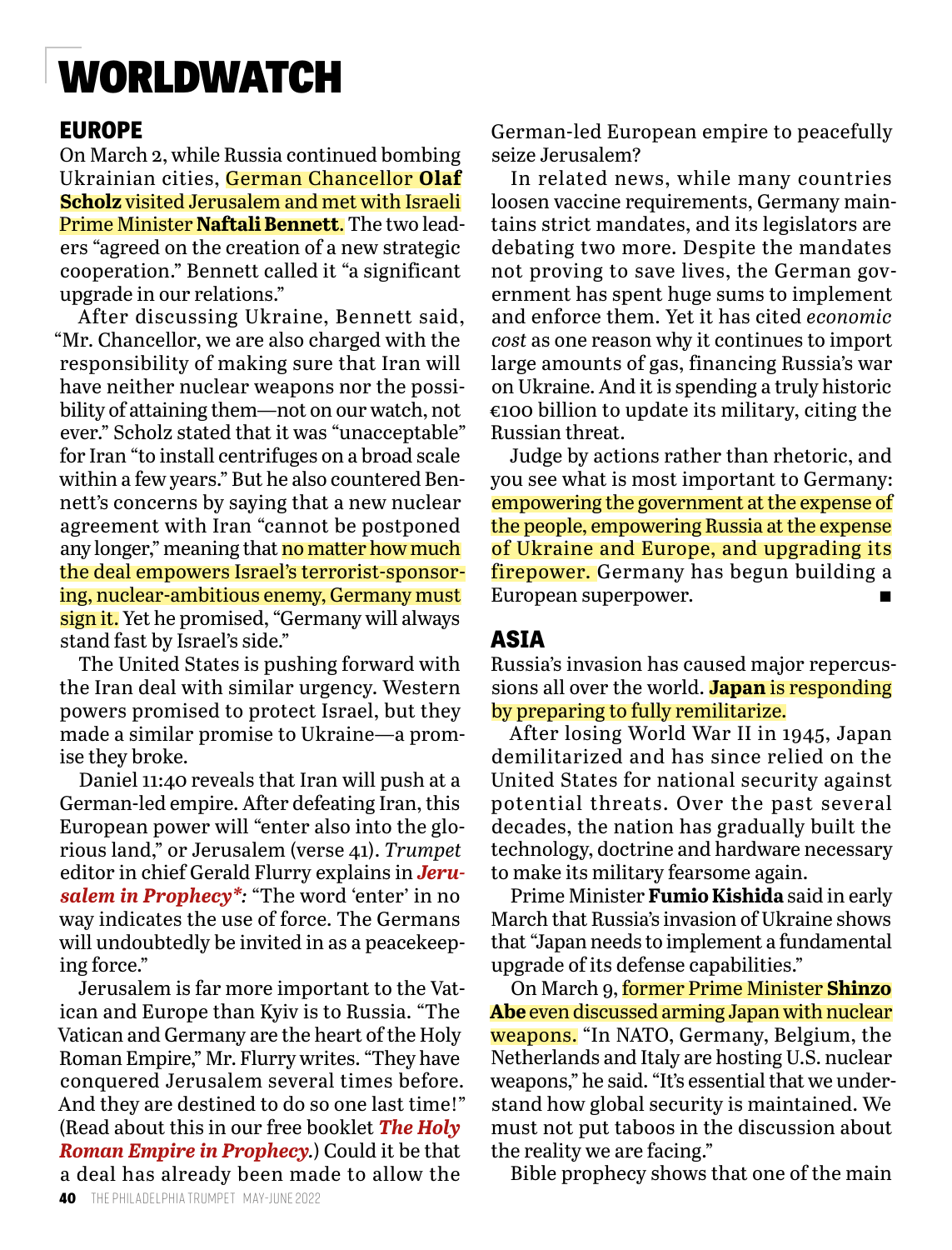powers in World War III will be a bloc of Asian nations that Revelation 16:12 labels "the kings of the east." Ezekiel 38:6 lists ancient names that refer to the modern Japanese, showing that Japan's significant population, worldclass economy, technological brilliance and military capacity will be part of this end-time Asian military force.

Abe's comments advocating a Japanese nuclear deterrent came on the same day that **North Korea** conducted its ninth missile test of the year. Analysts fear that this isolated, nuclear-armed dictatorship will become increasingly provocative.

"The Bible's prophecies show that, in a sense, the North Korea crisis is a massive distraction from the real threat posed by China and Russia," *Trumpet* editor in chief Gerald Flurry wrote in a Sept. 13, 2017, letter. "These powerful Asian nations are the only reason North Korea is able to operate so freely. And Bible prophecy shows that they pose a threat many times greater than the one from North Korea! Nevertheless, nuclear technology from North Korea could still play a major role in events during the time ahead."

Economic threats are also mounting: **China** and **Saudi Arabia** are planning to replace the United States dollar with the Chinese yuan for oil sales between the two nations, the *Wall Street Journal* wrote on March 15. China is the world's largest oil importer, so this move could further degrade the global influence of the U.S. dollar and the U.S. government.

Leaders of oil-exporting nations such as **Russia**, **Iran** and **Venezuela** have been mostly unable to bypass the dollar due to the size of America's economy, the dominance of U.S. markets, and the momentum of long-standing global financial practices, including pricing global oil sales in dollars. So far, other major currencies, like the yuan, have not garnered enough international confidence to be viewed as trustworthy alternatives. But Saudi Arabia making the switch could mark a major turning point.

This could be catastrophic for the dollar and the American economy. The dollar has dominated international markets since the end of

World War II in 1945, helping to finance its outof-control spending. When China and other nations get their wish and demand for the dollar drops, the U.S. economy will implode.

For five decades, the *Trumpet* and our forerunner, the *Plain Truth,* have warned, based on biblical prophecy, that a catastrophic financial crisis centered in the U.S. will send shock waves across the planet, changing the entire geopolitical landscape.

#### **MIDDLE EAST**

The U.S. has reversed course with **Saudi Arabia**. After withdrawing its antimissile batteries from the nation last year, the U.S. government is now giving them back in a bid to improve relations. A State Department spokesman said this came in response to the increased drone and missile attacks coming from Houthi rebels in **Yemen**. But this isn't the real reason why Joe Biden has changed his mind.

Biden is under increasing pressure to alleviate high oil prices. Because he refuses to allow increased oil production in the United States, and oil imports from Russia are in jeopardy, he has left America at the mercy of other oil-exporting nations like Saudi Arabia, **Venezuela**  and, should a nuclear deal be struck, **Iran**.

Of all these options, Saudi Arabia and the Gulf states allied with it represent the least bad of Biden's bad options. The problem is that the Biden administration came into office speaking out against and promising to isolate Saudi Arabia. Relations have hit such a low that both Saudi Arabia and the **United Arab Emirates** declined to take calls from Biden.

This is part of a trend the *Trumpet* has watched for a long time: the collapse of American influence in the Middle East. Saudi Arabia was aligned with the United States for years, when U.S. power commanded respect. But now, America's pride in its power is broken, just as God stated in Leviticus 26:19.

Along with trying to woo back disillusioned allies, Biden has **granted the designation of** "major non-NATO ally" to a nation that has supported virtually every anti-American Islamic terrorist organization: **Qatar**.

This designation is not merely political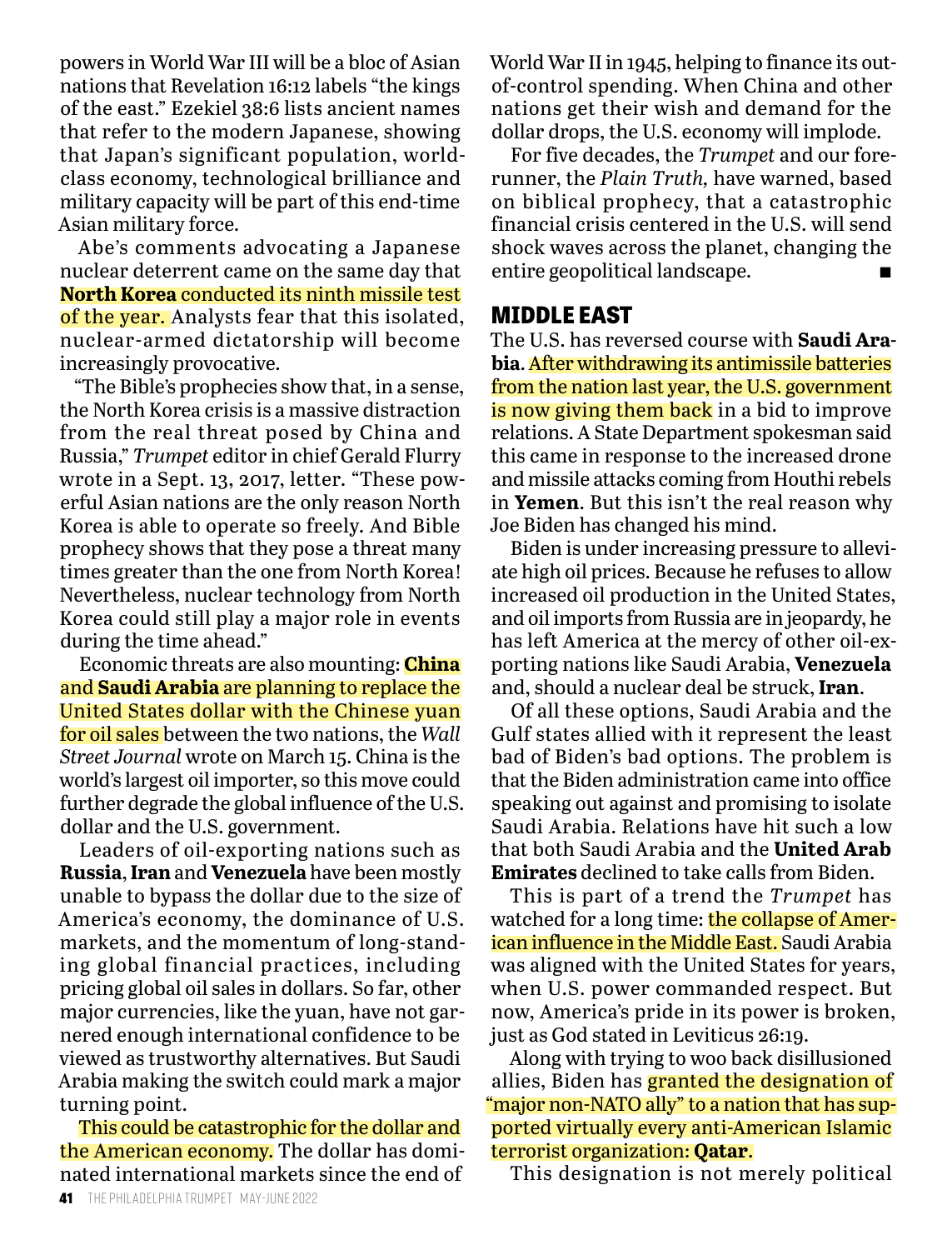theater. It grants Qatar important political and military privileges. America is cozying up to one of the greatest sponsors of terrorism. Why? Because the world is experiencing an energy crunch and Qatar is one of the world's leading producers of liquefied natural gas.

There is a deeper and far more sinister reason for Joe Biden's overtures of friendship to enemies of the U.S. In *America Under Attack,* Gerald Flurry explains that there is a spiritual reality behind this administration's actions: Satan the devil is attacking America through its own top leaders. That is a provocative claim, but as Mr. Flurry writes, "in looking at the decisions this administration is making, I'm hard-pressed to think of *any* that don't have the effect of weakening America and strengthening the forces of evil in this world." America's influence and power will continue to plummet in the Middle East.  $\blacksquare$ 

#### **ANGLO-AMERICA**

Russia's invasion of Ukraine could seriously hurt the **United States** economy. America's benchmark crude surged 8 percent to \$103.41 per barrel on February 24, the day Russian tanks rolled into Ukraine. That was the highest price since Russia annexed Crimea eight years ago, and prices have remained high since then.

The average price for a gallon of gasoline in the U.S. has topped \$4 for the first time in over a decade, and analysts are predicting gasoline prices will remain above \$4 per gallon into the summer. The Biden administration has also sanctioned Russia's energy industry, pushing energy prices even higher. Americans are already struggling with inflation rates at a 40-year high, so high fuel prices could push the nation into recession.

Biden is considering easing sanctions against **Venezuela** and **Iran** so that these two dictatorships can sell more oil. And he is

considering a trip to **Saudi Arabia** to beg the sheiks to pump more oil into international markets. But he is doing nothing to boost U.S. oil production. He would rather help Persian mullahs, Arab sheiks, and Venezuelan Communists than American oil workers. This is because Biden and his cabinet want America to transition away from fossil fuels and making it easier for U.S. companies to drill might derail his green agenda.

In Deuteronomy 33:13-17, God promised to give the end-time descendants of ancient Israel the "chief things of the ancient mountains" and "the precious things of the lasting hills." Today, the United States is still the world's top oil- and natural gas-producing nation, but it is increasingly looking to tyrannical regimes like Iran, Saudi Arabia and Venezuela for its energy needs because it wants to scale back its own oil production.

Meanwhile, the United States and **Canada** are digitizing identification and currency. On March 9, Joe Biden signed an executive order instructing federal agencies to develop the framework for a Federal Reserve Digital Dollar. And several Canadian provinces are planning on launching digital IDs sometime in 2022. These digital IDs would create a "digital wallet" for Canadian citizens, capable of holding their driver's license, bank information, social insurance numbers, citizenship information, health information, COVID-19 vaccine status, and eventually digital money.

Forbes said, "The real reason for this war on cash—start with the big bills and then work your way down—is an ugly power grab by big government."

In Revelation 13:17, God prophecies about an end-time power that will regulate who is able to buy or sell, and the technology currently being developed for digital currencies may well play a role in this prophecy.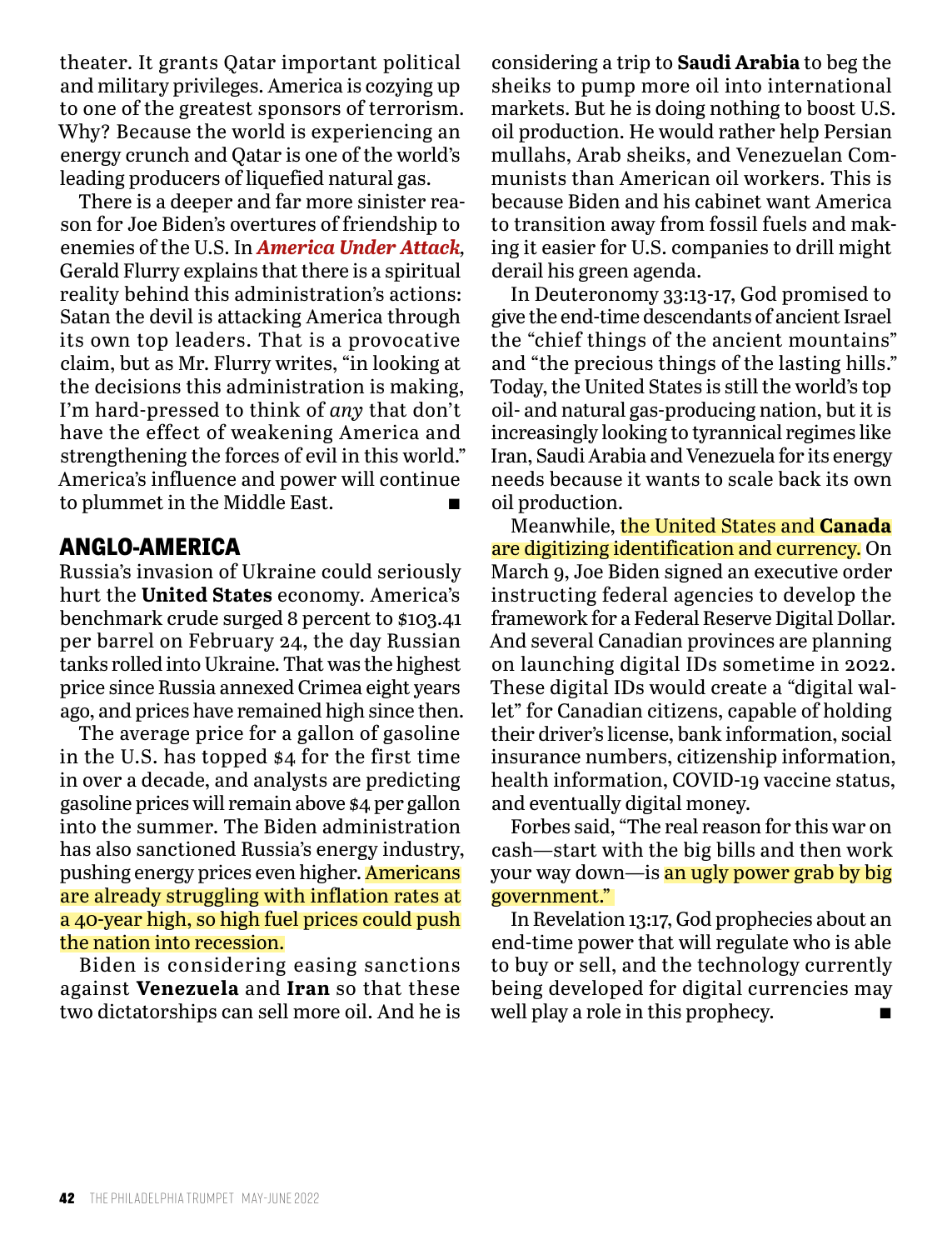#### COMMENTARY RICHARD PALMER

### Are We Too Good for War?

**Russia's attack on Ukraine starkly reminds us of a crucial truth.**

ERE YOU SHOCKED BY RUSSIA'S INVA-<br>
Sion of Ukraine? Many people were.<br>
Analysts called it "a raw, 18th-centusion of Ukraine? Many people were. ry-style land grab" and "a throwback to earlier centuries."

Why this reaction? Because they assumed that human nature is improving. They assumed that, *in the 18th century, we were more primitive, less evolved.* Even those of us who do not believe in evolution are susceptible to this.

My own reaction to the Ukrainian invasion proved this to me. At first, I thought there was a good chance Putin would invade. Russia is dramatically more powerful than Ukraine. But as time wore on and his troops remained on the border, I became more skeptical. Russia had forfeited the element of surprise, Ukraine has the second-largest army in Europe, and now that it was ready and defiant, waging a full-scale war would be messy not just for Ukrainian troops but for Russia and for Ukrainian civilians. Putin has proved very good at taking over countries gradually. Surely he'd choose this route. Why generate mass casualties when there are less painful ways of getting what he wants?

But he chose mass casualties. And I realized that I too was a victim, in part, to the same kind of thinking displayed by those liberals.

The fact is, people have thought war was a thing of the past *for centuries.* At the end of the 18th century, experts thought large-scale war was over. Generals had grown so scientific and sophisticated that they would no longer engage in bloody struggles. Instead, before a battle was fought, it would be clear who was in the better strategic position and, therefore, who would win. The soon-to-be-loser would retire. Wars could be fought with strategy and little loss of blood.

Then the French Revolution and Napoleon

Bonaparte launched two of the bloodiest decades in European history.

In 1913, Norman Angell produced his famous book *The Great Illusion,* arguing that international commerce and modern sophistication made war obsolete. The very next year came the most destructive war the world had known to that point. It became known as the war to end all wars—until World War ii.

Why do we make this same mistake over and again?

"There is a tendency to look upon peace as normal and war as abnormal," wrote international relations expert Nicholas J. Spykman, "but this is because of an intellectual confusion resulting from emotional reactions to war. War is unpleasant, but it is an inherent part of state …. To forget that reality because wars are unwelcome is to court disaster."

That is part of the answer. But a deeper truth is that we consistently underestimate the evil of human nature.

*Mankind is basically good; we're figuring out how to avoid wars and improving our society.*  If you think that, you are also telling yourself, *I am good; I have a good heart!* If you think, *Man has a fundamentally flawed nature and is completely incapable of living in peace,* you are also acknowledging that you are flawed and evil, and incapable of living a good life on your own effort.

Jeremiah 17:9 puts this truth even more plainly: "The heart is deceitful above all things, and desperately wicked: who can know it?" "Desperately wicked" means "dangerously sick," "incurably sick" or "sick unto death*.*"

"Trusting sick human minds is why we live in such a sick, sick, sick world!" writes *Trumpet* editor in chief Gerald Flurry in his booklet *Jeremiah and the Greatest Vision in the Bible.* "The frightening evidence is all around us. Avoiding human annihilation is our number